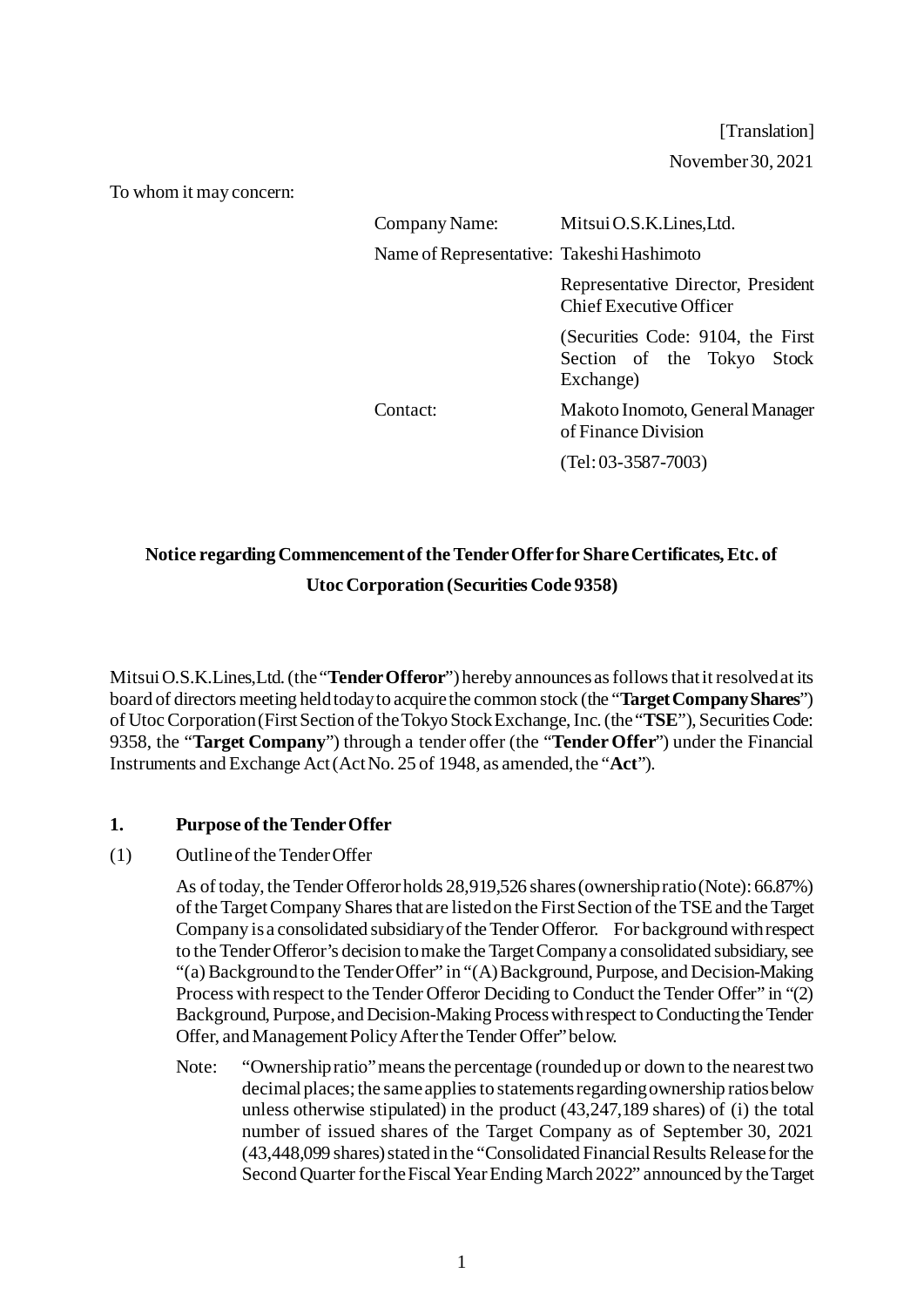Company on October 29, 2021 (the "**Target Company's Financial Results Release**") less (ii) the number of treasury shares held by the Target Company as of that date (200,910 shares).

The Tender Offeror resolved at its board of directors meeting held on today to implement the Tender Offer as part of the transactions (the "**Transactions**") intended to acquire all of the Target Company Shares (excluding the Target Company Shares held by the Tender Offeror or treasury shares held by the Target Company; the same applies below) and make the Target Company a wholly-owned subsidiary of the Tender Offeror.

Since the Tender Offeror intends to make the Target Company a wholly-owned subsidiary of the Tender Offeror, the Tender Offeror has not set the maximum number of shares to be purchased in the Tender Offer. Also, the Tender Offeror has not set the minimum number of shares to be purchased in the Tender Offer and will conduct the purchase, etc. of all of the Share Certificates, Etc. tendered in response to the Tender Offer (the "**Tendered Share Certificates, Etc.**"), in order to ensure that the shareholders of the Target Company who wish to sell their shares through the Tender Offer are provided with the opportunity to sell their shares. While the Tender Offeror intends to make the Target Company a whollyowned subsidiary of the Tender Offeror, since the Tender Offeror holds 28,919,526 shares (ownership ratio: 66.87%) of the Target Company Shares as stated above, the Tender Offeror believes that it would be possible for the Tender Offeror to make the Target Company a wholly-owned subsidiary by other means without implementing the Tender Offer, such as by requesting that the Target Company implement a share consolidation of the Target Company Shares pursuant to Article 180 of the Companies Act (Law No. 86 of 2005, as amended; the "**Companies Act**") (the "**Share Consolidation**"). However, the Tender Offeror intends to ensure that the shareholders of the Target Company have an appropriate opportunity to make decisions regarding the Transactions and accordingly ensure the fairness of the Transactions by first implementing the Tender Offer to properly disclose information about the Transactions.

Since the Tender Offeror intends to make the Target Company a wholly-owned subsidiary of the Tender Offeror, if the Tender Offeror is unable to acquire all of the Target Company Shares through the Tender Offer, the Tender Offeror intends to acquire all of the Target Company Shares by implementing the series of procedures (the "**Squeeze-Out Procedures**") stated in "(4) Policy for Organizational Restructuring, Etc. after the Tender Offer (Matters relating to the "Two-Step Acquisition")" below to become the sole shareholder of the Target Company after the successful completion of the Tender Offer. In case of unsuccessful completion of the Tender Offer, including the case where the Tender Offer is withdrawn (for the conditions of withdrawal, etc., please see "(B) Conditions of withdrawal, etc. of the tender offer, details thereof and method of disclosure of withdrawal, etc." in "(9) Other Conditions and Methods of Purchase" in "2. Overview of the Tender Offer" below) or where no shares are tendered in the Tender Offer, the Tender Offeror Contemplates that the Tender Offeror will consult with the Target Company about the implementation of the Squeeze-Out Procedures by the Tender Offeror based on analysis of the reasons and backgrounds, etc. of the unsuccessful completion of the Tender Offer, however, the Tender Offeror has not decided whether or not to implement the Squeeze-Out Procedures in case of the unsuccessful completion of the Tender Offer as of today.

Also, according to "Notice of Support of the Tender Offer for the Shares of the Company by Our Parent Company, Mitsui O.S.K. Lines, Ltd., and Recommendation to Tender Shares" (the "**Target Company's Press Release**") released on today by the Target Company, the Target Company resolved at its board of directors' meeting held on today to express an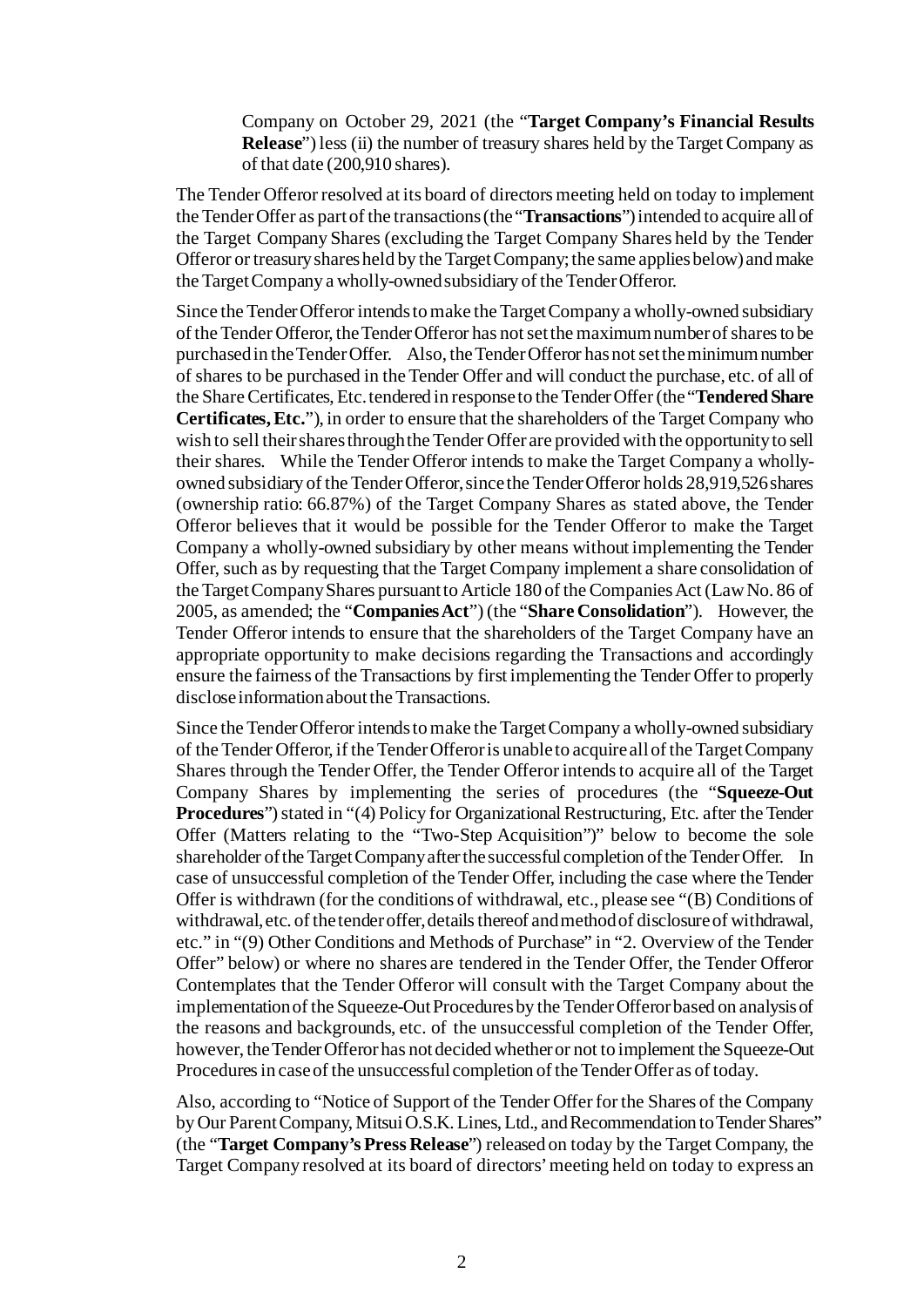opinion in support of the Tender Offer and to recommend to the Target Company's shareholders to tender their Target Company Shares in response to the Tender Offer.

For details regarding the decision-making process of the Target Company, please see the Target Company's Press Release and "(viii) Approval of All Disinterested Directors of the Target Company and Opinion of All Disinterested Corporate Auditors that They Had No Objection at the Target Company" in "(Measures to Ensure Fairness of the Tender Offer, Including Measures to Ensure Fairness of the Tender Offer Price and Measures to Avoid Conflicts of Interest)" in "(B) Background of Valuation" in "(4) Basis of Valuation of the Tender Offer Price, Etc." under "2. Overview of the Tender Offer" below.

At its board of directors' meeting held on November 30, 2021, the Tender Offeror also resolved to acquire DAIBIRU's common stock through a tender offer (the "**DAIBIRU Tender Offer**") as is the case in the Transactions, as part of the transaction in which the Tender Offeror makes DAIBIRU CORPORATION, a consolidated subsidiary of the Tender Offeror("**DAIBIRU**"), a wholly-owned subsidiary of the Tender Offer. However, the Tender Offeror considered both transactions independently from each other and decided to implement the Transactions and the DAIBIRU Tender Offer as a result of separate discussion with the Target Company and DAIBIRU. Therefore, each of the Transactions and the DAIBIRU Tender Offer are independent transactions (for the background that the Tender Offeror began deliberating the DAIBIRU Tender Offer and other details of the DAIBIRU Tender Offer, please refer to "Notice regarding Commencement of the Tender Offer for Share Certificates, Etc. of DAIBIRU CORPORATION (Securities Code 8806)" released on today).

- (2) Background, Purpose, and Decision-Making Process with respect to Conducting the Tender Offer, and Management Policy After the Tender Offer
- (A) Background, Purpose, and Decision-Making Process with respect to the Tender Offeror Deciding to Conduct the Tender Offer
	- (a) Background to the Tender Offer

The Tender Offeror was formed under its current trade name in April 1999, through the merger of Navix Line, Ltd. and Mitsui O.S.K. Lines Ltd., the latter of which was formed by the merger of Osaka Shosen Kaisha and Mitsui Steamship Co., Ltd. in April 1964. Osaka Shosen Kaisha was a shipowner and liner service operator (see Note 1) founded in May 1884 with a capital stock of 1.2 million yen through a large-scale merger of shipowners based in the Kansai region. Mitsui Steamship Co., Ltd. originated as the shipping department of MITSUI & CO., LTD., which had operated shipping business in the late 19th Century; the shipping department was spun off into an independent corporation on December 28, 1942, with a capital stock of 50 million yen. Due to the Second World War, both Osaka Shosen Kaisha and Mitsui Steamship Co., Ltd. lost the bulk of their ships and the right to do shipping business on their own account, but after the shipping industry was re-privatized in April 1950, due to their efforts to regain their shipping rights and rebuild their fleets, they were able to restore their main prewar routes by the early 1950s. Following the merger of Osaka Shosen Kaisha and Mitsui Steamship Co., Ltd. in April 1964 described above, the new entity (named Mitsui O.S.K. Lines, Ltd.) strove to expand and diversify its business in response to the development of Japanese trade and the growing variety of shipping methods and cargoes.

Osaka Shosen Kaisha listed on the Osaka Stock Exchange in June 1884, and Mitsui Steamship Co., Ltd. listed on the Tokyo, Osaka, and Nagoya stock exchanges in May 1949,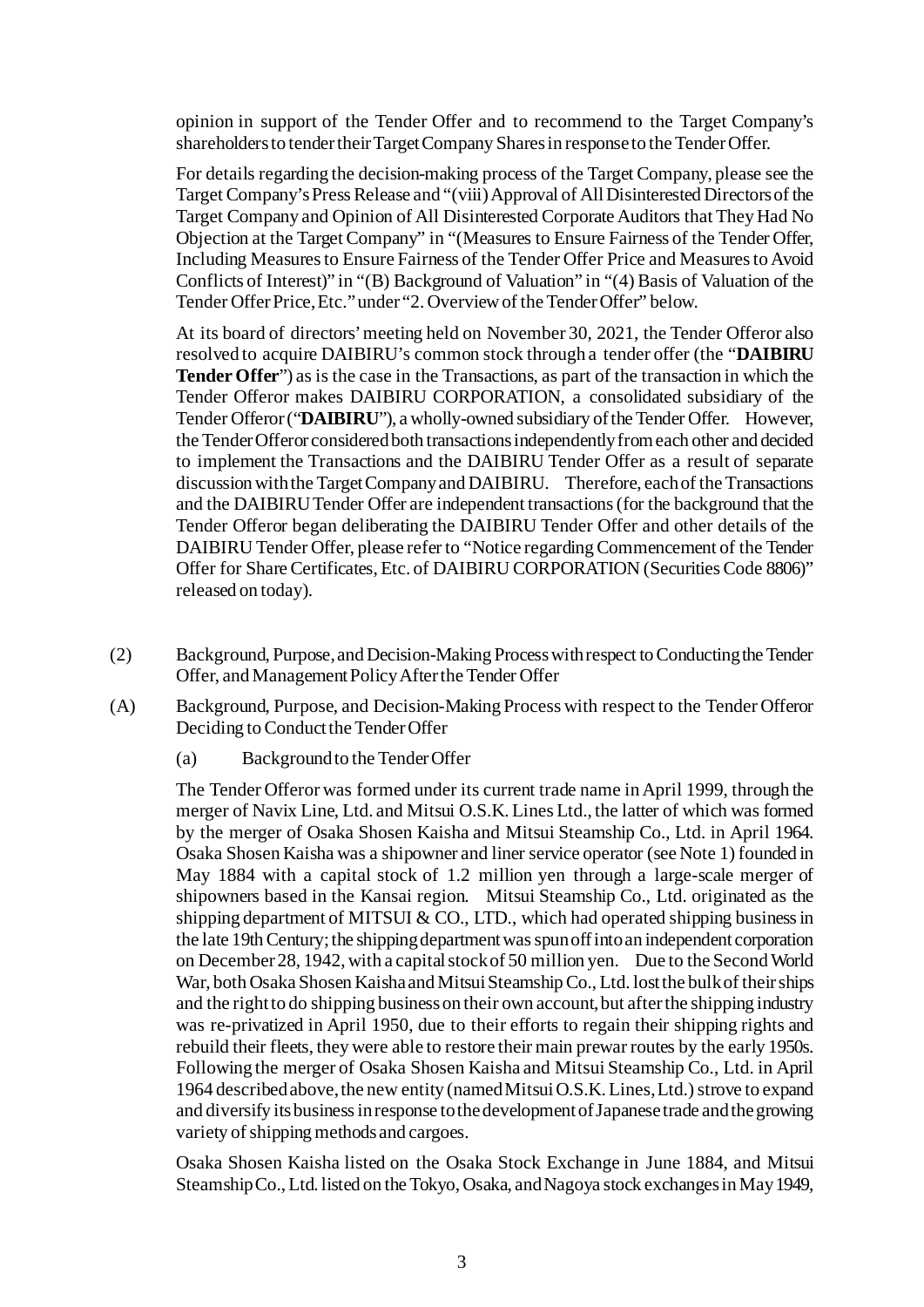and on all of the Japanese stock exchanges in 1964. The Tender Offeror delisted from the Sapporo Stock Exchange in November 2007, from the Fukuoka Stock Exchange in May 2013, from the First Section of the Osaka Stock Exchange in July 2013, and from the Nagoya Stock Exchange in May 2017, and is currently listed on the First Section of the TSE.

As of September 30, 2021, the Tender Offeror has 481 consolidated affiliates (369 consolidated subsidiaries and 112 equity-method affiliates including the Target Company; the Tender Offeror and its consolidated affiliates collectively, the "**Tender Offeror Group**"), and the Tender Offeror Group operates globally, mainly in the shipping business. The Tender Offeror Group's five business segments – Dry Bulker Transport, Energy Transport, Product Transport, Associated Businesses, and Other – are outlined below.

- I. Dry Bulker Transport: The Tender Offeror Group owns and operates dry bulkers (see Note 2) (excluding coal carriers which transport coal for power plants) with which it transports cargo around the globe.
- II. Energy Transport: The Tender Offeror Group owns and operates coal carriers (which transport coal for power plants), tankers, offshore business, LNG carriers, and other ships with which it transports cargo around the globe.
- III. Product Transport: The Tender Offeror Group owns and operates car carriers (see Note 2) with which it transports cargo around the globe. It also provides total logistics solutions including owning and operating container ships, container terminals operation, air and ocean freight forwarding (see Note 3), trucking, warehousing, and heavyweight and oversized cargo transport. The Tender Offeror's consolidated affiliates MOL Ferry Co., Ltd. and Ferry Sunflower Limited operate ferries for passenger and freight transport, mainly on Japan's Pacific coast and Seto Inland Sea.
- IV. Associated Businesses: In addition to the real estate business mainly centered on DAIBIRU, the Tender Offeror Group operates passenger cruises, tugboats, general trading (including the sale of fuel, shipbuildingmaterials, and machinery), and other businesses.
- V. Other: The Tender Offeror Group operates businesses including ship management (for ships other than tankers and LNG carriers), finance (for group-internal financing), information services, accounting, and maritime business consulting, through its consolidated affiliates including MOL Ship Management Co., Ltd.

A liner ship is a ship operating on a regular route under a regular schedule, with the port of departure, ports of call, port of destination, planned dates of departure and arrival, and ship name published in advance.

A dry bulker is a cargo ship designed to carry unpackaged grain, ore, cement, and other bulk cargo in its hold.

A car carrier is a specialized ship for the transportation of automobiles.

Freight forwarding is the service of providing support for trade paperwork and specialized operations that arise in connection with arranging transportation, as an agent between the entity that requests shipping (the consignor) and the actual shipping provider (the carrier).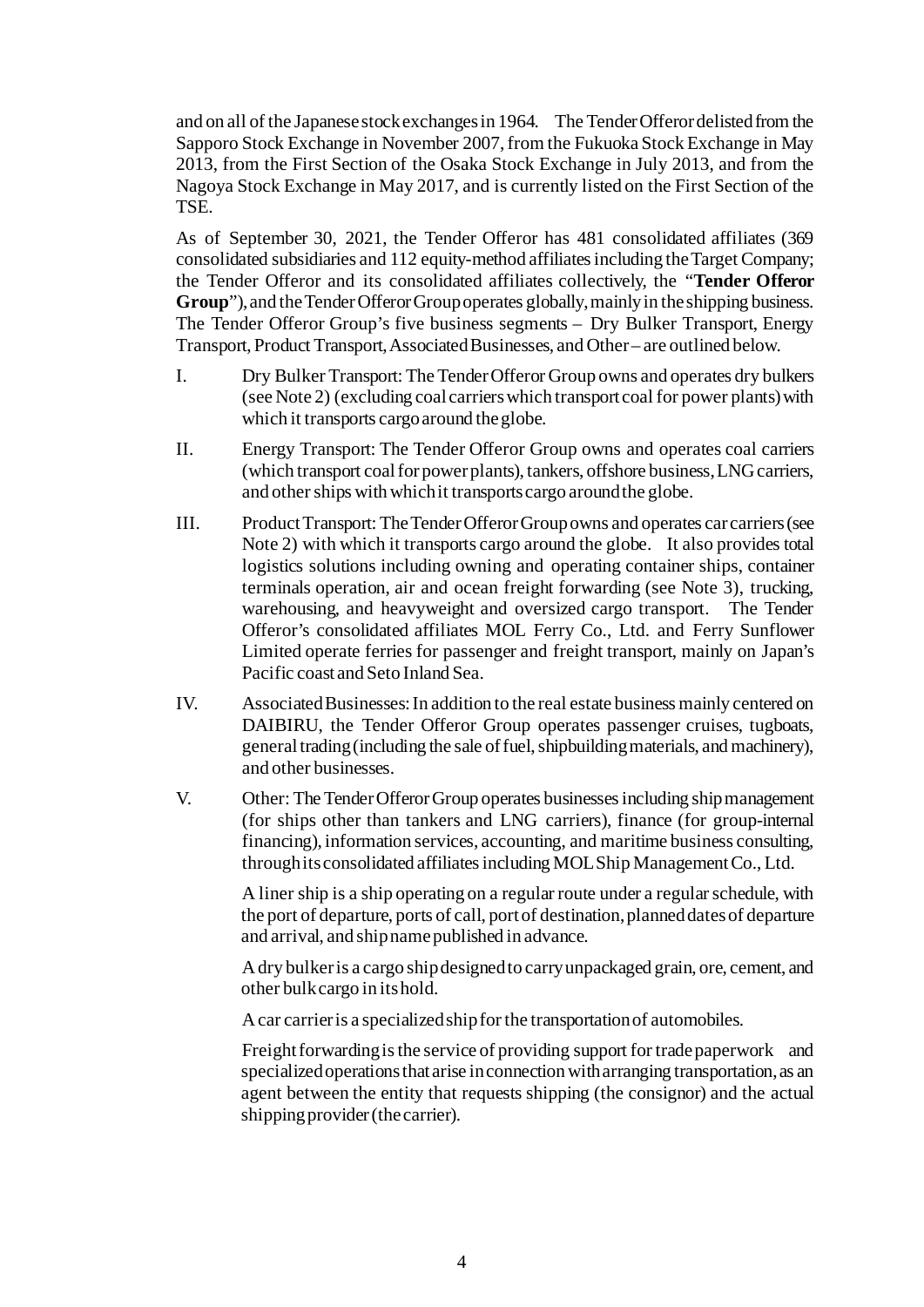- Note 1: A liner ship is a ship operating on a regular route under a regular schedule, with the port of departure, ports of call, port of destination, planned dates of departure and arrival, and ship name published in advance.
- Note 2: A dry bulker is a cargo ship designed to carry unpackaged grain, ore, cement, and other bulk cargo in its hold.
- Note 3: A car carrier is a specialized ship for the transportation of automobiles.
- Note 4: Freight forwarding is the business service of providing support for trade paperwork and specialized operations that arise in connection with arranging transportation, as an agent between the entity that requests shipping (the consignor) and the actual shipping provider (the carrier).

On the other hand, accrding to the Target Company's Press release, the Target Company was established as UTSUNOMIYA TOKUZO MARINE TRANSPORTATION, which was privately managed by Tokuzo Utsunomiya in Yokohama in March 1890. The trade name was changed to UTOKU EXPRESS CO., LTD. in January 1949, and expanded its business in the Kanto, Tohoku, Hokuriku, and Kansai regions and expanded the scale and activities of its business. It changed its trade name to the present Utoc Corporation in August 2007. Its main business was marine transportation when it was first established, and the Company expanded its business into port business (Note 5) and plant and logistic business (Note 6). Presently, the port business accounts for 38% and the plant and logistics business accounts for 61% of the Company's sales, respectively. The Company was listed on the Second Section of the TSE in September 1962, and became listed on the First Section of the TSE in September 1980. Thereafter, through expansion into the US, Southeast Asia and China, as of the date of this Press Release, the Company has been operating its businesses as a group (the "Company Group") comprised of the Company and 16 consolidated subsidiaries (UTOC LOGISTIC CORPORATION, UTOC STEVEDORING CORPORATION, UTOC TRANSNET CORPORATION, TERMINAL ENGINEERING CO.,LTD., KYUSHU UTOC CORPORATION, UTOC RYUTSU SERVICE CORPORATION, UTOC BUSINESSSUPPORT CORPORATION, UTOC PLANT SERVICE CORPORATION, UTOC TERMINAL SERVICE CORPORATION, UTOC TRANSPORT CORPORATION, UTOC ENGINEERING PTE.LTD., UTOC (THAILAND) CO.,LTD., UTOC AMERICA, INC., ASIA UTOC PTE.LTD., UTOC PLANT CONSTRUCTION SDN.BHD., and UTOC LOGISTICS (TIANJIN) CO.,LTD ).

- Note 5: In port business, the Company provides services such as cargo-handling (Note 8) of container ships, car carriers, conventional ships, roll-on/roll-off (RO/RO) (Note 7) vessels and operation of container and RO/RO vessels terminals mainly in the Ports of Keihin (Tokyo and Yokohoama), Chiba and Ibaraki, as well as loading and unloading cargos at the port warehouse of the Company.
- Note 6: Plant and logistic business is broadly divided into two categories, the plant business and logistics business. In plant business, the Company provides services from design and planning to implementation control for heavy goods transportation and installation related to power plant, plant construction and periodic maintenance of petrochemical plants and other types of plant, bridge erection and dismantling for expressways and junctions. In logistics business, the Company provides integrated services such as logistic arrangement abroad and in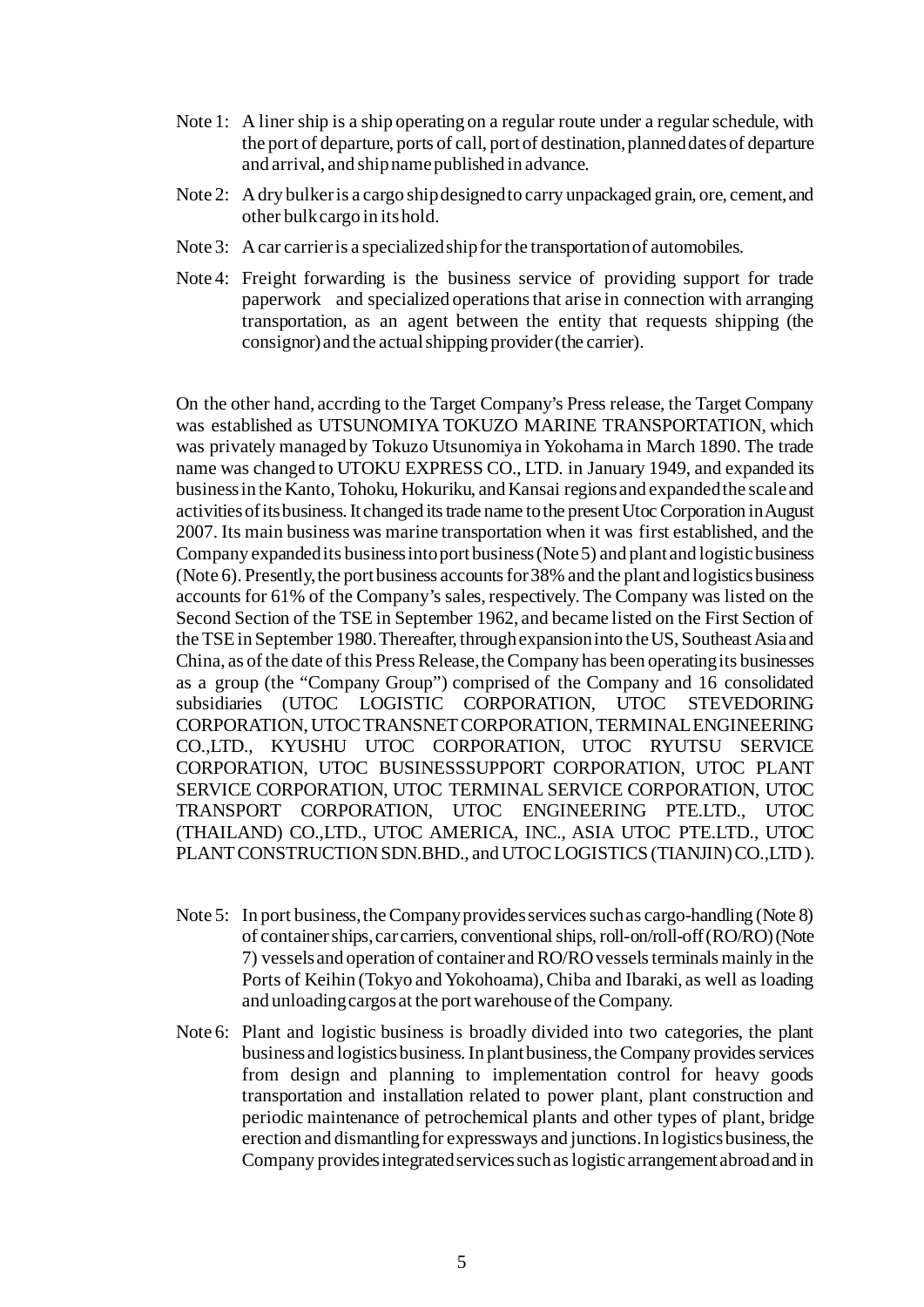Japan, customs clearance, warehousing and packing for various cargoes from food to heavyweight and oversized cargo.

- Note 7: RO/RO vessels mean cargo ships that can transport trucks and trailers with cargoes, and RO/RO is an abbreviation for ROLL-ON/ROLL-OFF.
- Note 8: Cargo-handling means comprehensive loading and unloading works for cargos between the ship and land at a port.

The capital relationship between the Target Company and the Tender Offeror is as follows. Mitsui Steamship Co., Ltd., one of the precursors of the Tender Offeror, made a capital contribution to the Target Company in 1951, and as of March 31, 2004, the Tender Offeror held 6,162,975 Target Company Shares (shareholding ratio (meaning the ratio of the total issued shares of the Target Company excluding treasury shares represented by the Target Company Shares held at a given time, rounded to two decimal places; the same applies to references to "shareholding ratio" below in this paragraph) as of March 31, 2004: 21.32%; total issued shares as of that date: 29,106,000 shares; treasury shares as of that date: 197,686 shares). On February 25, 2005, in order to maintain trading relationships in the port and harbor transportation business and maintain relationships with the Target Company as an equity-method affiliate, the Tender Offeror acquired the 2,910,000 shares of the Target Company Shares held by MITSUI & CO., bringing the Tender Offeror's total shareholding to 9,072,975 shares (shareholding ratio as of February 25, 2005:31.39%; total issued shares as of that date:29,106,000 shares; treasury shares as of March 31, 2004:197,686 shares) as of that date. The Tender Offeror conducted a tender offer for the Target Company Shares in February 2006 for the purpose of clarifying the Target Company's status as a member of the Tender Offeror Group in order to strengthen the corporate group and promote group operations, especially in the core business area of shipping (tender offer period: February 6 to February 27, 2006; maximum number of shares to be purchased: 5,390,000 shares; minimum number of shares to be purchased: N/A); as of March 7, 2006, the Tender Offeror acquired 5,390,551shares of the Target Company Shares, bringing its shareholding to 14,463,526 shares (shareholding ratio as of March 7, 2006: 50.05%;total issued sharesas of that date: 29,106,000 shares; treasury shares as of March 31, 2005:207,899shares), and making the Target Company a consolidated subsidiary of the Tender Offeror. On April 1, 2011, the Tender Offeror's shareholding increased to 28,919,526 shares of the Target Company Shares (shareholding ratio as of April 1, 2011: 66.87%;total issued shares as of that date:43,448,099 shares; treasury shares as of that date: 200,052 shares) after it received an allotment of 14,456,000 shares of the Target Company Shares as consideration for the merger between the Target Company and INTERNATIONAL CONTAINER TERMINAL CO., LTD., and it holds 28,919,526 shares of the Target Company Shares as of today (shareholding ratio: 66.87%).

(b) Purpose of and Decision-Making Process for the Tender Offeror Leading to the Decision to Conduct the Tender Offer

Demand for the Tender Offeror Group's core business of shipping is directly influenced by changes in different countries' production of resources, materials, and products; as the growth of the world economy has diversified the factors that affect production in each country, demand forecasting is becoming more and more difficult. Furthermore, the industry-wide effort to introduce new ships that use LNG and other clean alternative fuels is a technological revolution that has also introduced an element of uncertainty, making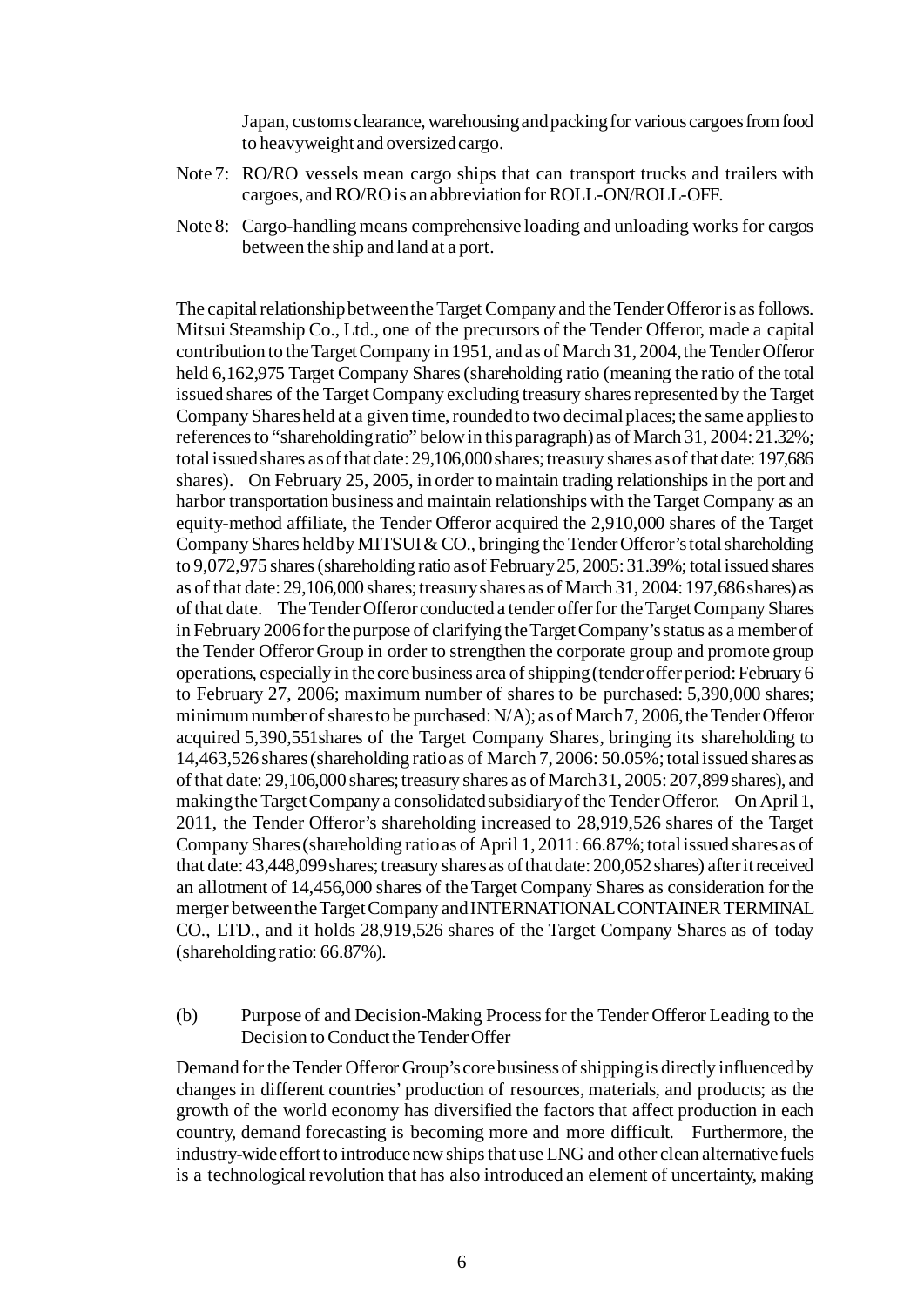supply-side forecasting similarly challenging. Due to these supply and demand factors, businesses such as the container ship business, the dry bulker business (especially iron ore), and the tanker business of energy transport, is becoming more uncertain in terms of global growth potential and future forecasting as a result of supply-side forecasting analysis becoming increasingly difficult due to changes in demand for transportation and environmental measures. The Tender Offeror has long believed that it will struggle to maintain the medium- to long-term growth going forward unless it branches out from continuing the general shipping business, which has a low barrier of entry due to the relative lack of expertise required for shipping and freight handling. There is also a growing global trend toward sustainability, as represented by the SDGs, and there is particular social demand for measures to address climate change and other environmental issues, which the Tender Offeror Group is aware of as a pressing issue that it cannot avoid. On April 1 2021, the Tender Offeror Group revised its corporate mission and group vision, stating its intention to contribute to the long-term prosperity of the society in the fields in which the Tender Offeror Group has strengths and develop a variety of social infrastructure businesses in addition to traditional shipping businesses globally to create value, and on June 18, 2021 it issued its revised environmental vision ("MOL Group Environmental Vision 2.1") in which it aims to achieve "Net Zero GHG Emissions by 2050" by collaborating with industry leaders toreduce society's greenhouse gas emissions, which it believes will enable sustainable growth for the Tender Offeror Group.

The Tender Offeror Group's core business area of shipping is cyclical by nature due to demand being strongly affected by fluctuationsin the market and the broader economy, and its position in the medium- to long-term is subject to uncertainties, including profit instability, due to the effects of decarbonization – particularly the decreasing demand for transportation of fossil fuels like coal and oil, the switch from heavy fuel oil to LNG and other clean alternatives which will require additional investment to refit ships, and the variability of alternative fuel prices. In this context, the Tender Offeror believes that making the Target Company a wholly-owned subsidiary of the Tender Offeror will increase the proportion of its portfolio that is represented by the port business and the logistics business – which both have strong connections to the shipping business, but which have different properties and incur limited impacts due to market movements – and reduce the Tender Offeror Group's dependence on traditional shipping, and to reinforce its business and allow consistent, stable earnings, and will also diversify its access to new business areas by enabling it to leverage the strengths and network that the Tender Offeror Group has built up in the shipping business. In addition, by making the Target Company a whollyowned subsidiary of the Tender Offeror, the two groups will be able to leverage each other's customer bases, business bases, financial bases and other management resources, which were formerly subject to restrictions to maintain independence as a listed company. Placing the Target Company Group at the core of the Tender Offeror Group's domestic regional business and coordinating and aligning its operations with those of the other companies in the Tender Offeror Group, including information sharing and the leveraging of each other's customer bases, business bases, financial bases and other management resources, will enable the Tender Offeror Group to expand its business areas.

The Tender Offeror believes that, if the Target Company becomes a wholly-owned subsidiary of the Tender Offeror, the Target Company Group will be able to make swifter decisions without concern for the effects of temporary increases in investment burdens and short-term decreases in performance on the shareholders, and the two companies will be able to leverage each other's customer bases, business bases, financial bases and other management resources, which were formerly subject to restrictions to maintain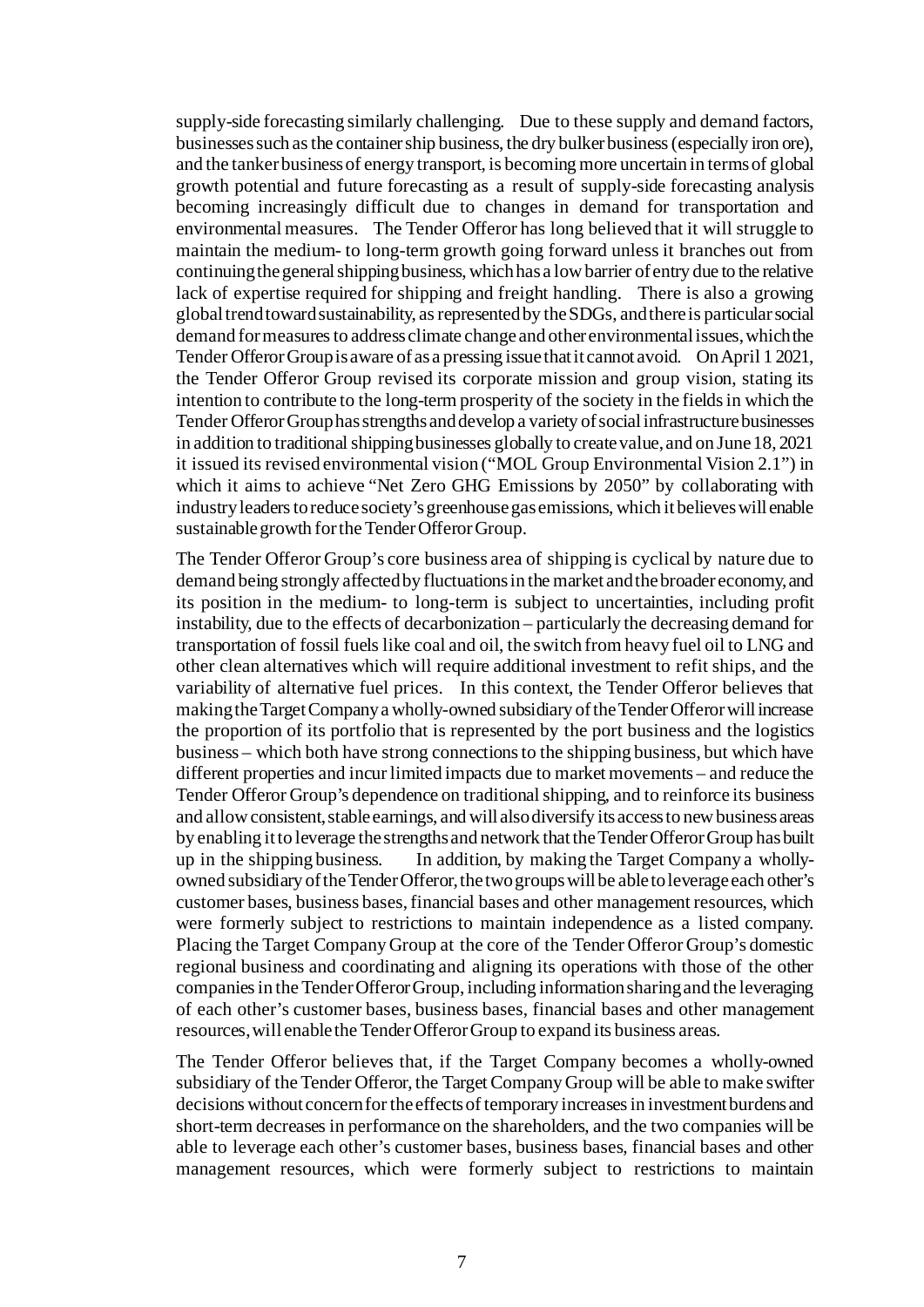independence as a listed company, which will allow them to implement growth strategies with a stronger focus on the medium- to long-term. Specifically, as the number of individual users (shipping companies) decreases due to the integration of shipping companies, and given the expected drop-off in import and export volumes as a result of long-term population decline projected by the Japan Statistics Bureau, the Target Company Group's port business needs to make efforts to further improve the quality and valuecompetitiveness of the services it offers to customers. The Tender Offeror believes that if the Target Company becomes a wholly-owned subsidiary of the Tender Offeror after the Transactions, the Target Company Group will no longer have to consider the effect of temporary increases in investment burden or short-term dips in performance on the general shareholders of the Target Company, and it can therefore enhance the Target Company Group's port business by strategic coordination with the Tender Offeror Group's network and the promotion of new investment to secure cost-competitiveness using the Tender Offeror Group's capital based on a medium-to long-term view. In the plant and logistics businesses, the Target Company Grouphas a stable business base, especially, in the Tender Offeror's understanding, due to its advanced technical capabilities in its original specialty area of heavy goods transportation. As demand is expected to remain firm going forward due to the replacement of aging Japanese infrastructure and the installation of new wind generation and other environmentally friendly plants, the Tender Offeror wishes to further expand these businesses after the Transactions by increasing coordination between the Tender Offeror Group and the Target Company Groupand bringing in the expected demand. In addition, the Tender Offeror Group expects to utilize its global business base to further expand the Target Company Group's plant and logistics businesses in overseas markets.

The Tender Offeror has managed the Target Company as a member of the Tender Offeror Group since acquiring it as a consolidated subsidiary on March 7, 2006, and achieved synergies while respecting the Target Company's independence as a listed company. However, the Tender Offeror has carefully considered the capital relationship between the Tender Offeror Group and the Target Company Group since its acquisition as a consolidated subsidiary, given that there is currently a limit on how far customer bases, business bases, financial bases, and other management resources can be shared and optimized to implement the above measures from the standpoint of maintaining independence as a listed company. The Tender Offeror believes that if the Target Company's listing is maintained, it will be difficult to carry out the initiatives that the Tender Offeror intends to carry out after the Tender Offer as described in the preceding two paragraphs, including: strategic coordination with the Target Company Group's network; promotion of new investment to secure cost-competitiveness using the Tender Offeror Group's capital to enhance the port business; expansion of business through further enhancing coordination in the plant and logistics businesses; and utilizing the global business base of the Tender Offeror Group to further expand the Target Company Group's plant and logistics businesses in overseas markets. The Tender Offeror believes that while the above initiatives will contribute to the medium- to long-term corporate value of the Target Company Group, they may cause investment increases and instability in the Target Company Group's performance in the short term, and it is therefore anticipated that the Target Company's management strategy may not necessarily align with the interests of its existing general shareholders in the short term. After formulating its management plan (Rolling Plan 2021), which was announced on April 5, 2021, the Tender Offeror accelerated its internal deliberations of the capital relationship between itself and the Target Company with a view to achieving the above initiatives and the implementation of growth strategies and management strategies for the Target Company with a medium- to long-term view. As a result, in early August 2021, the Tender Offeror concluded that making the Target Company a wholly owned subsidiary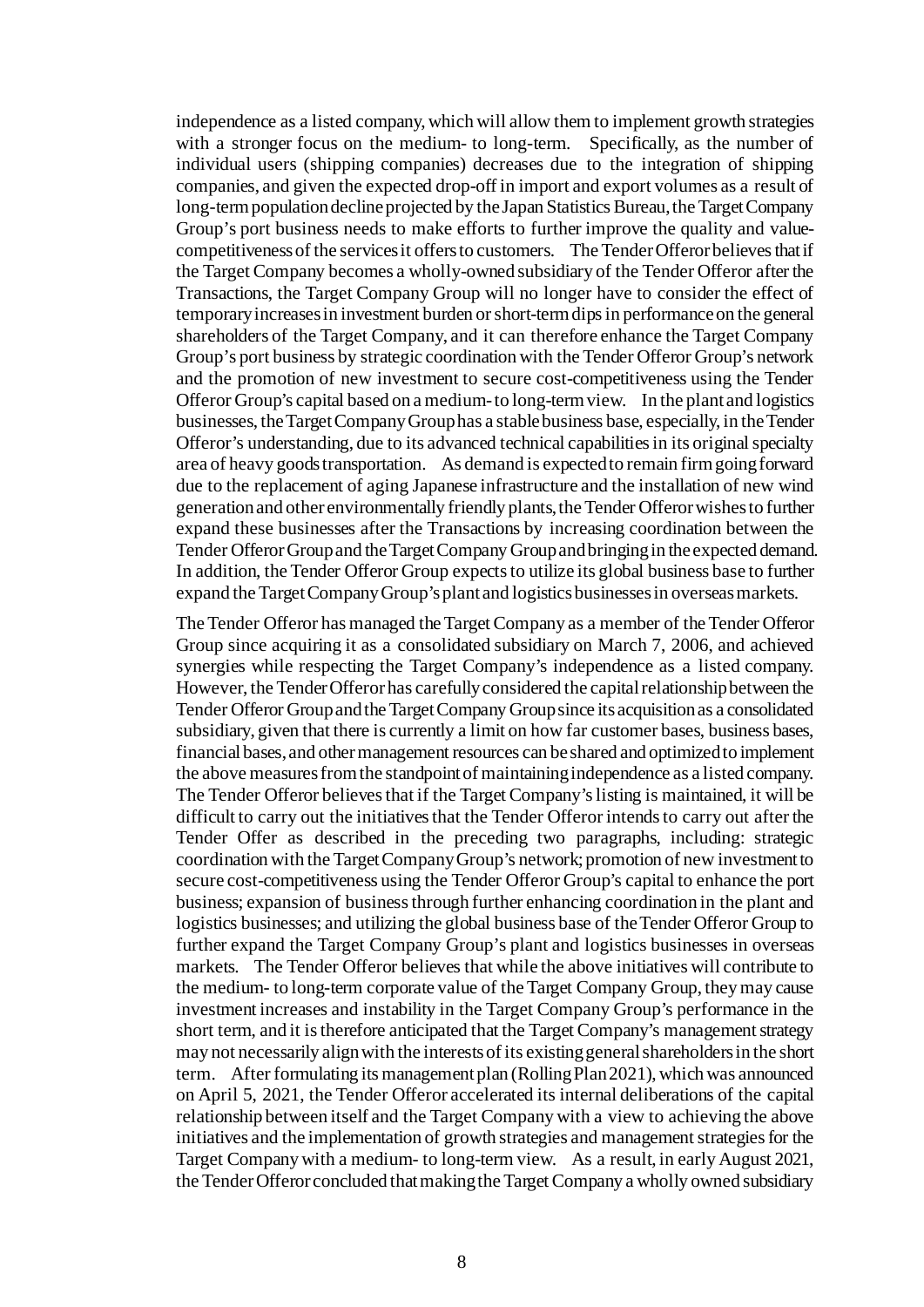of the Tender Offeror and making the Tender Offeror the only shareholder of the Target Company is the most appropriate way of consolidating the management of the Tender Offeror Group, including the Target Company Group, and achieving the above initiatives, and is the best choice for enhancing the corporate value of both the Tender Offeror Group and the Target Company Group. As stated in "(1) Outline of the Tender Offer" in "1. Purpose of the Tender Offer" above, while the Tender Offeror intends to make the Target Company its wholly-owned subsidiary, since the Tender Offeror holds 28,919,526 shares (ownership ratio: 66.87%) of the Target Company Shares as stated above, the Tender Offeror believes that it would be possible for the Tender Offeror to make the Target Company a wholly-owned subsidiary by other means without implementing the Tender Offer, such as by requesting that the Target Company implement the Share Consolidation. However, the Tender Offeror intends to ensure that the shareholders of the Target Company have an appropriate opportunity to make decisions regarding the Transactions and ensure the fairness of the Transactions by first implementing the Tender Offer to make appropriate disclosures about the Transactions. The Tender Offeror believes, with respect to eliminating the dual listing of parent and subsidiary, that making the Target Company a wholly-owned subsidiary through the Tender Offeris consistent with recent trends in group governance discussion demanding greater fairness and transparency in the governance of listed companies (notably the Ministry of Economy, Trade and Industry's publication of the "Practical Guidelines for Corporate Governance Systems" on June 28, 2019).

Based on this understanding, in early August 2021, the Tender Offeror appointed Goldman Sachs Japan Co., Ltd. ("**Goldman Sachs**") as its financial advisor and Mori Hamada & Matsumoto as its legal advisor independent of the Tender Offeror Group and the Target Company Group, and began deliberating the Transactions in earnest. The Tender Offeror, having concluded that it would be appropriate to offer the minority shareholders of the Target Company a reasonable opportunity to sell their shares by acquiring the Target Company Shares through a tender offer as part of the Transactions, initially approached the Target Company on September 30, 2021 indicating that the Transactions would be conducted through a tender offer and requesting to begin discussions between the Tender Offeror and the Target Company with respect to the possibility and conditions of the Transactions, and the two companies agreed to begin discussions. Following that, the Tender Offeror received the Target Company's business plan for the Y.E. March 2022 through the Y.E. March 2027 (the "**Target Company's Business Plan**") from the Target Company on October 22, 2021 and received an explanation from the Target Company regarding the Target Company's Business Plan on October 28, 2021. On October 29, 2021, following comprehensive consideration of the inherent corporate value of the Target Company based on analyses including the market share price analysis of the Target Company Shares and financial forecast model analysis based on the Target Company's Business Plan, and the possibility of endorsement of the Tender Offer by the Target Company and the prospect of successful completion of the Tender Offer, the Tender Offeror made a formal proposal to the Target Company regarding the Transactions, including deciding on the price for purchase, etc. of the Target Company Shares (the "**Tender Offer Price**") of 680 yen per share. However, on November 4, the Target Company requested that the Tender Offeror reconsider the Tender Offer Price because 680 yen per share could not be considered to represent a reasonable premium on the market share price in comparison to other tender offer buyouts of a subsidiary by a parent company with the assumption of taking the target company private, and did not sufficiently reflect the corporate value of the Target Company in light of the theoretical range of share prices calculated by DCF analysis (defined in "(ii) Procurement by the Target Company of a Share Valuation Report from an Independent Financial Advisor and Third-Party Appraiser" in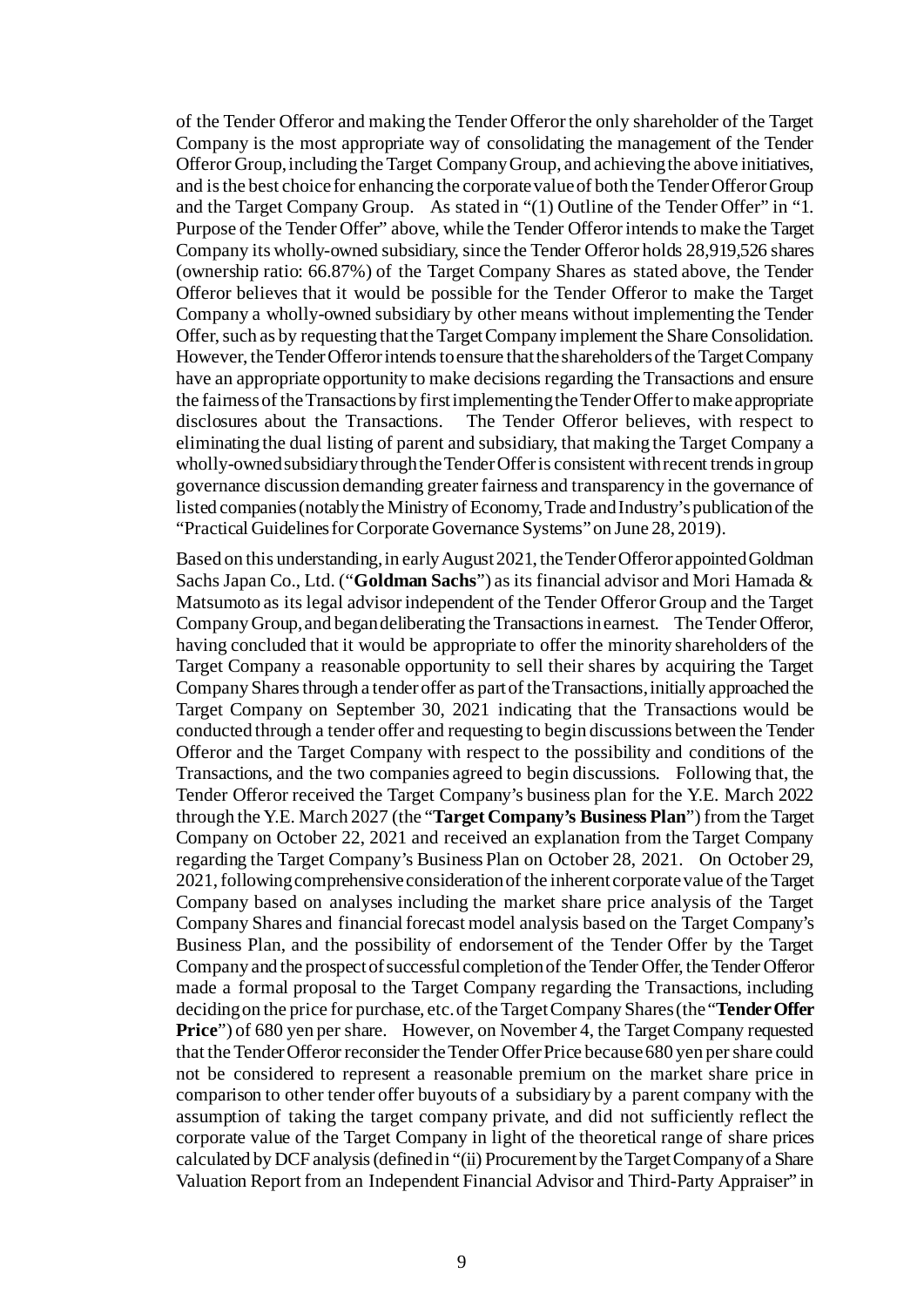"(Measures to Ensure Fairness of the Tender Offer, Including Measures to Ensure Fairness of the Tender Offer Price and Measures to Avoid Conflicts of Interest)" in "(B) Background of Valuation" in "(4) Basis of Valuation of the Tender Offer Price, Etc." in "2. Overviewof the Tender Offer" below; the same applies hereinafter), and it was therefore not sufficient from the perspective of the Target Company's minority shareholders. Based on the request to reconsider the Tender Offer Price, the Tender Offeror proposed on November5 to increase the Tender Offer Price to 700 yen per share, but on November 8, the Target Company requested that the Tender Offeror once again consider raising the Tender Offer Price for the same reasons as above. On November 12, the Tender Offeror proposed a Tender Offer Price of 710 yen per share, but the Target Company responded on November 16 that it had concluded that the price of 710 yen per share was still not adequate for its minority shareholders for the same reasons as above, and requested that the Tender Offeror again reconsider the Tender Offer Price. On November 17, the Tender Offeror proposed a Tender Offer Price of 715 yen per share. On November 22, the Target Company responded that 715 yen per share was still not adequate for its minority shareholders for the same reasons as above, and requested that the Tender Offeror reconsider. On November 25, the Tender Offeror made a final offer with a Tender Offer Price of 725 yen per share, and the Tender Offeror received a response from the Target Company regarding the final decision, to the effect that it is appropriate to accept the proposal to set the Tender Offer Price at 725 yen on the basis that the final decision will be made through a resolution of the board of directors taking into account the report from the Special Committee.

As described above, at the board of directors' meeting held on today, the Tender Offeror resolved to implement the Tender Offer for the purpose of making the Target Company a wholly-owned subsidiary of the Tender Offeror, considering legal advice from Mori Hamada & Matsumoto, and advice from a financial point of view from Goldman Sachs, and a financial analysis report dated November 30, 2021 ("**the Analysis Report (GS)**") received from Goldman Sachs. For an outline of the Analysis Report (GS), see "(A) Basis of Valuation" in "(4) Basis of Valuation of the Tender Offer Price, Etc." in "2. Overview of the Tender Offer" below.

#### (c) Decision-Making Process and Reasoning of the Target Company

#### (i) Background of the Construction of a System for Deliberation

According to the Target Company, on September 30, 2021, the Target Company received initial contact from the Tender Offeror concerning its proposal to conduct the Transaction by means of a tender offer and that it wishes to commence discussions with the Target Company regarding whether the Transaction would be conducted and its conditions. The Target Company agreed to commence discussions with the Tender Offeror. After this, in mid October 2021, the Target Company appointed Nomura Securities Co., Ltd. ("**Nomura Securities**") as its financial advisor and third-party valuator independent from the Tender Offeror and the Company, and Anderson Mori & Tomotsune ("**AM&T**") as its legal advisor independent from the Tender Offeror and the Target Company, respectively, in order to ensure the fairness of the Tender Offer Price and the terms of the Transactions including other Tender Offer. In consideration of the fact that the Target Company is the Tender Offeror's consolidated subsidiary and that the Transactions fall under a transaction that involves structural conflict of interests and asymmetry of information, as a means to deal with these issues, and to ensure fairness of the Transaction, the Target Company immediately commenced establishing a framework for evaluation, negotiation and decision-making regarding the Transactions from the perspective of enhancing the Target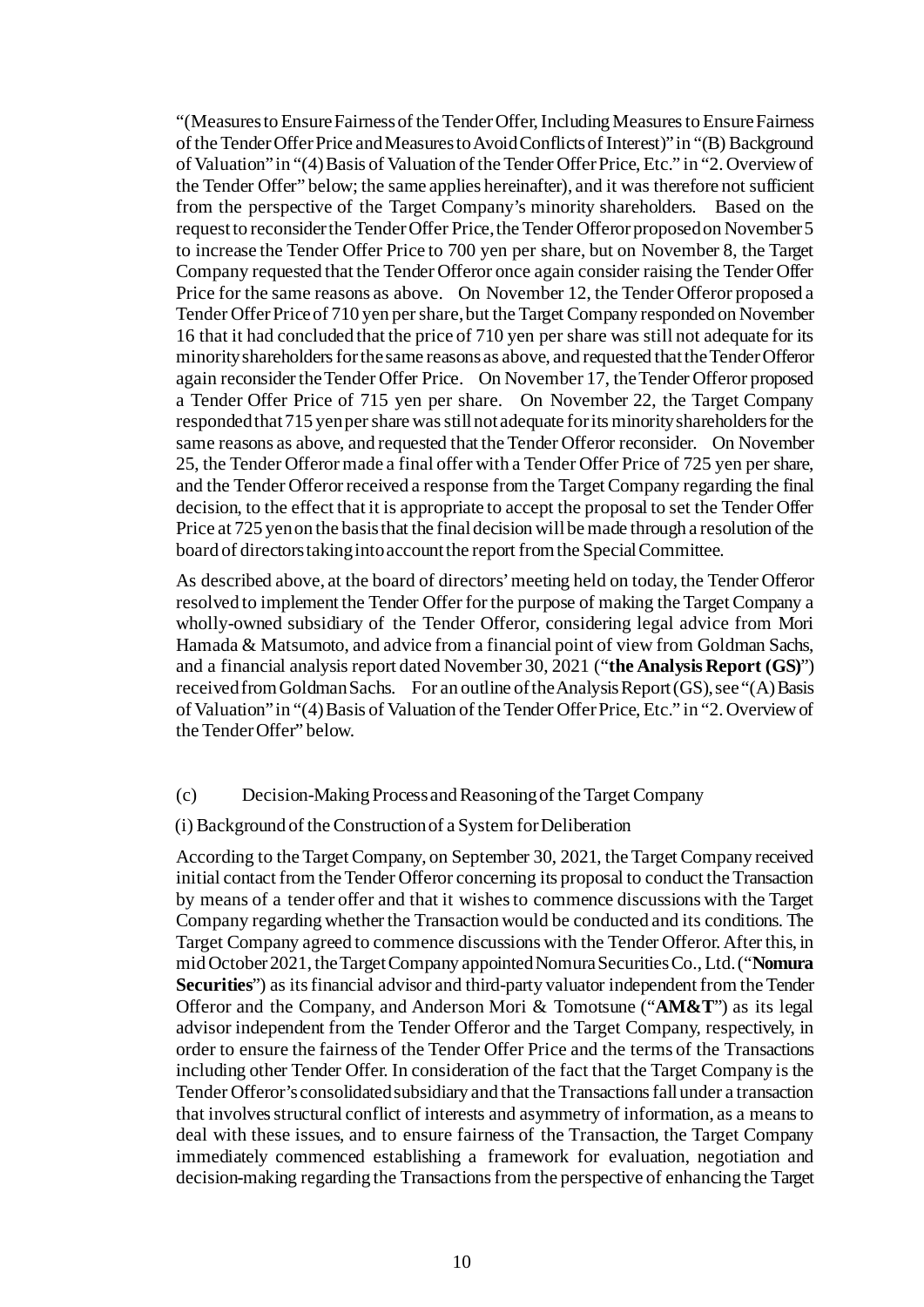Company's corporate value and securing the benefits of the minority shareholders of the Target Company, based on advice from AM&T and from a position that is independent from the Tender Offeror.

Specifically, the Target Company has, from mid October 2021, began preparation to establish a special committee constituting of an independent outside director, independent outside corporate auditor and an outside expert as described in "(iv) Establishment by the Target Company of an Independent Special Committee and Procurement by the Target Company of the Report from the Special Committee" in "(Measures to Ensure Fairness of the Tender Offer, Including Measures to Ensure Fairness of the Tender Offer Price and Measures to Avoid Conflicts of Interest)" in "(B) Background of Valuation" in "(4) Basis of Valuation of the Tender Offer Price, Etc." in "2. Overview of the Tender Offer" below. Based on this, the Target Company established a special committee (the "**Special Committee**"; please see "(iv) Establishment by the Target Company of an Independent Special Committee and Procurement by the Target Company of the Report from the Special Committee" in "(Measures to Ensure Fairness of the Tender Offer, Including Measures to Ensure Fairness of the Tender Offer Price and Measures to Avoid Conflicts of Interest)" in "(B) Background of Valuation" in "(4) Basis of Valuation of the Tender Offer Price, Etc." in "2. Overview of the Tender Offer" below on the circumstances of establishing the Special Committee, review by and contents of judgment of the Special Committee) constituting Mr. Hajime Nakai (the Target Company's independent outside director), Ms. Chihiro Kawai (the Target Company's independent outside corporate auditor, representative of Bayside Partners (accounting firm) and committee member of Yokohama City University Evaluation Committee) and Mr. Akito Takahashi (lawyer of Takahashi & Katayama (law firm)) by resolution of the board of directors meeting held on October 18, 2021 and submitted to the Special Committee the matters for which it wishes to consult with the committee concerning (i) whether the purpose of the Transactions is reasonable (including whether the Transactions is beneficial in enhancing the Target Company's corporate value), (ii) whether the fairness of procedures concerning the Transactions is ensured, (iii) whether the terms of the Transactions (including the Tender Offer Price) is appropriate, (iv) whether the Transactions are disadvantageous to the minority shareholders of the Target Company in consideration of (i) to (iii) above, and (v) whether the Target Company's board of directors meeting should resolve to support the Tender Offer and to recommend the Target Company's shareholders to tender their shares (collectively, "**Consulted Matters**"). Furthermore, the Target Company's board of directors resolved that upon establishing the Special Committee, the Target Company's board of directors will fully observe the Special Committee's judgement in the decision-making process of the Target Company's board of directors regarding the Transactions. In particular, the Target Company's board of directors resolved that it will not support the Transactions if the Special Committee judges that the terms of the Transactions are inappropriate, and if the Special Committee deems necessary, the Special Committee shall be given (i) authority to appoint its advisors such as financial advisor and legal advisor (and reasonable expenses for such appointment to be borne by the Target Company) or to approve the Target Company's advisors, (ii) authority to receive necessary information to review and decide on the Transaction from officers and employees of the Target Company and other persons whom the Special Committee considers necessary, and (iii) authority to discuss and negotiate on the terms of the Transaction with the Offeror if the Special Committee considers necessary. (Please see "(iv) Establishment by the Target Company of an Independent Special Committee and Procurement by the Target Company of the Report from the Special Committee" in "(Measures to Ensure Fairness of the Tender Offer, Including Measures to Ensure Fairness of the Tender Offer Price and Measures to Avoid Conflicts of Interest)" in "(B) Background of Valuation" in "(4) Basis of Valuation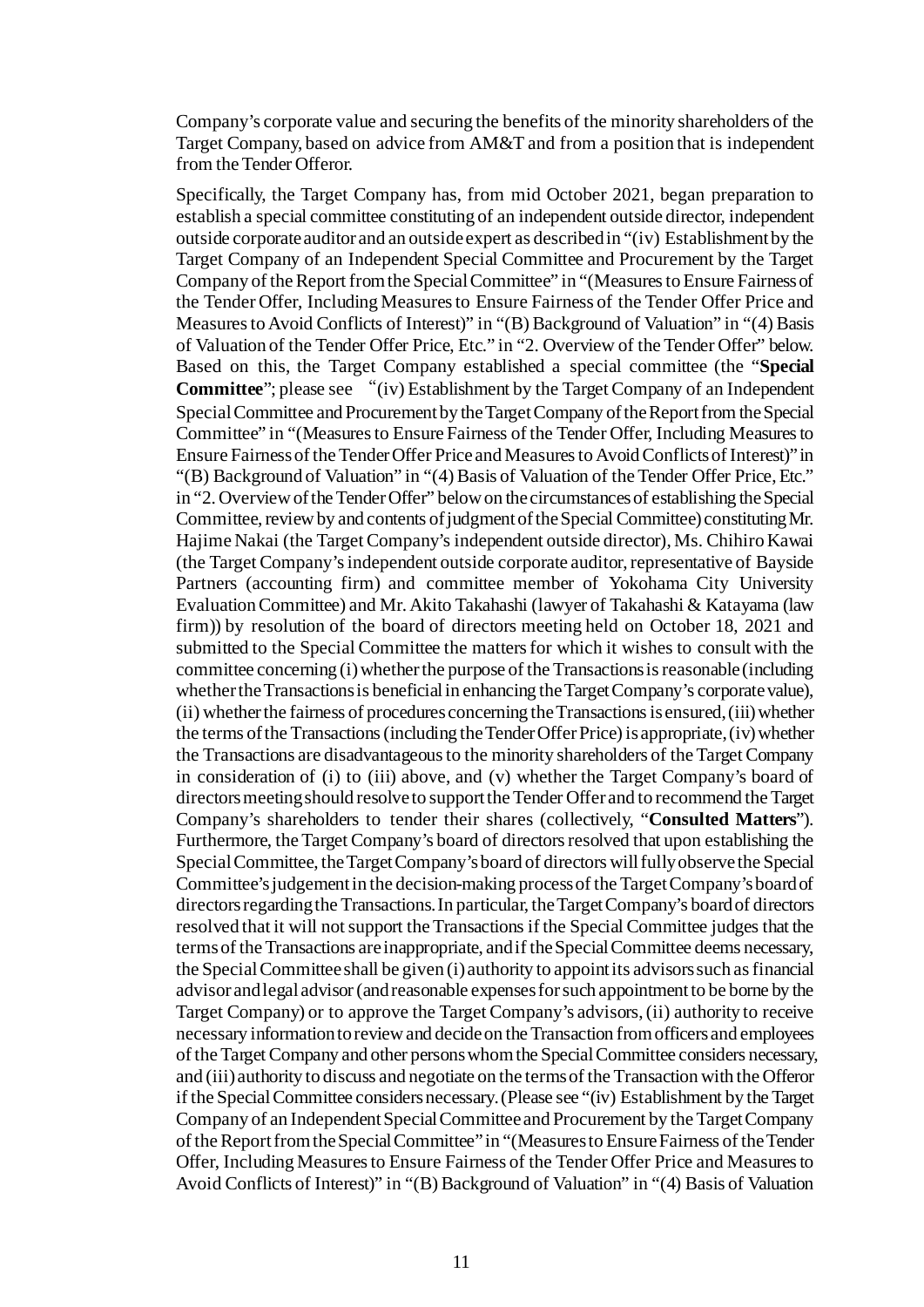of the Tender Offer Price, Etc." in "2. Overview of the Tender Offer" below on how this resolution was made at this board of directors meeting.) As indicated in "(iv) Establishment by the Target Company of an Independent Special Committee and Procurement by the Target Company of the Report from the Special Committee" in "(Measures to Ensure Fairness of the Tender Offer, Including Measures to Ensure Fairness of the Tender Offer Price and Measures to Avoid Conflicts of Interest)" in "(B) Background of Valuation" in "(4) Basis of Valuation of the Tender Offer Price, Etc." in "2. Overview of the Tender Offer" below, the Special Committee exercised its authority above and appointed Yamada Consulting Group Co., Ltd.("**Yamada Consulting**") as its own financial advisor and thirdparty evaluator on October 29, 2021.

As indicated in "(iv) Establishment by the Target Company of an Independent Special Committee and Procurement by the Target Company of the Report from the Special Committee" in "(Measures to Ensure Fairness of the Tender Offer, Including Measures to Ensure Fairness of the Tender Offer Price and Measures to Avoid Conflicts of Interest)" in "(B) Background of Valuation" in "(4) Basis of Valuation of the Tender Offer Price, Etc." in "2. Overview of the Tender Offer" below, the Special Committee has approved the Target Company's appointment of Nomura Securities as the Target Company's financial advisor and third-party evaluator and AM&T as the Target Company's legal advisor, confirming they are independent and professionally qualified.

As indicated in "(iv) Establishment by the Target Company of an Independent Special Committee and Procurement by the Target Company of the Report from the Special Committee" in "(Measures to Ensure Fairness of the Tender Offer, Including Measures to Ensure Fairness of the Tender Offer Price and Measures to Avoid Conflicts of Interest)" in "(B) Background of Valuation" in "(4) Basis of Valuation of the Tender Offer Price, Etc." in "2. Overview of the Tender Offer" below, the Target Company established a framework within the Target Company for evaluation, negotiation and judgement of the Transactions (including the range of the TargetCompany's officers and employers who are partial to the evaluation, negotiation and judgement of the Transactions, and the scope of their duties) from a position independent from the Tender Offeror, and the Special Committee has approved this evaluation framework with regard to its independence and fairness.

## (ii) Contents of Judgement

According to the Target Company's Press Release, from the end of October 2021 to the end of November 2021, the Target Company has carefully discussed and reviewed whether the Transactions including the Tender Offer are beneficial in enhancing the Target Company's corporate value and whether the terms of the Transactions including the Tender Offer Price are appropriate, based on guidance and legal advice from AM&T regarding the Target Company's response to ensure the fairness of procedures of the Transactions, and based on the report from Nomura Securities concerning the results of the share valuation of the Target Company Shares, its advice concerning the Target Company's policy for negotiating with the Tender Offeror and its other advice from a financial perspective.

In the process of discussing and reviewing inside the Target Company and negotiations with the Tender Offeror, the Special Committee has confirmed and stated its opinion as appropriately in response to the reports from the Target Company and the Target Company's advisors. The Target Company's financial advisor handles its negotiations with the Tender Offeror based on prior discussion inside theTargetCompany and in accordance with the policy for negotiation that reflects the opinions of the Special Committee, and whenever the Target Company receives a proposal from the Tender Offeror concerning the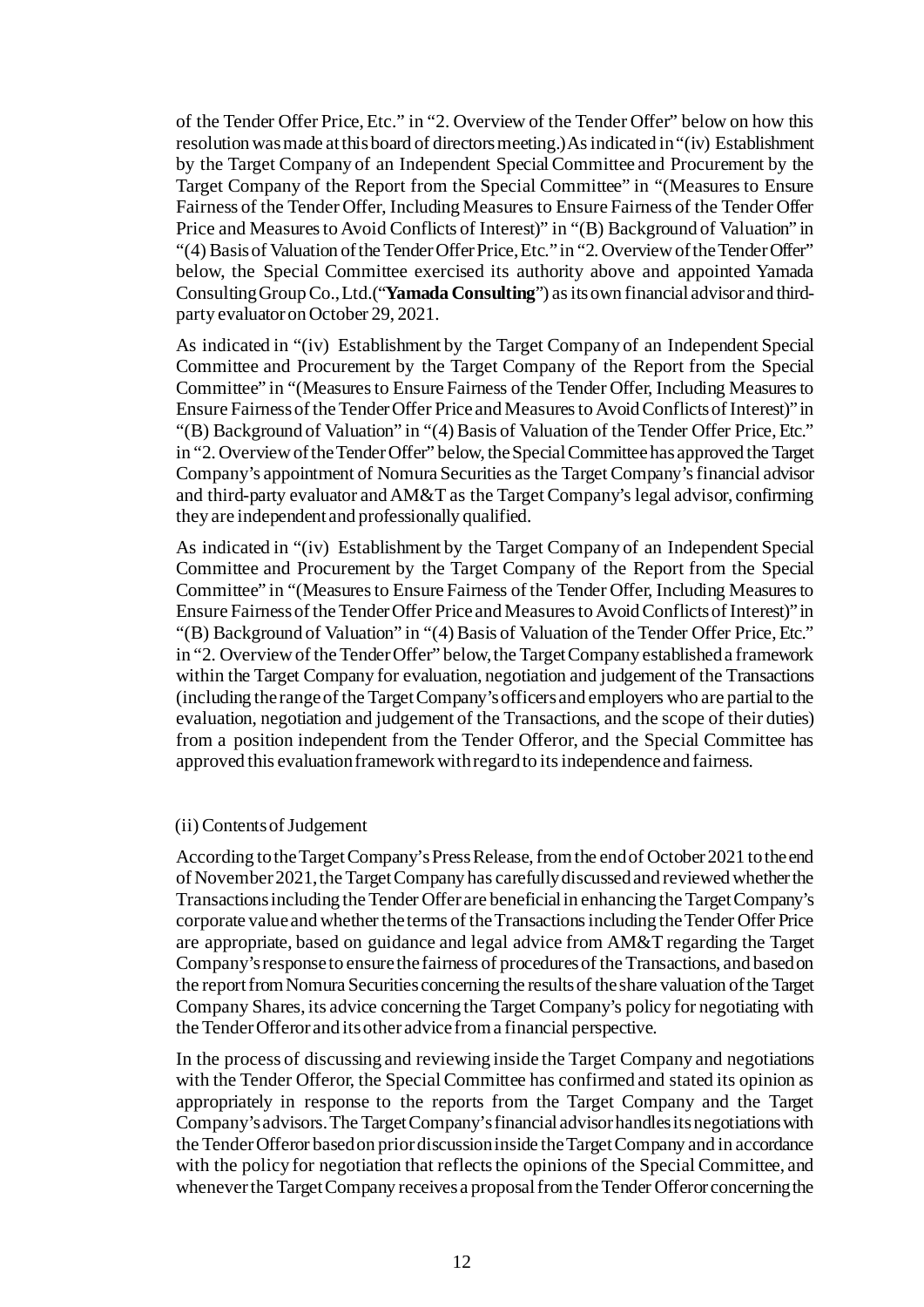Tender Offer Price, immediately reports this to the Special Committee and makes its response, upon discussion within the Target Company and based on the advice received from the Special Committee.

On November 30, 2021, the Target Company has received a report (the "**Report**") from the Special Committee stating that the Special Committee finds that (i) the purpose of the Transactions is reasonable (i.e., that the Tender Offer is beneficial in enhancing the Target Company's corporate value), (ii) the fairness of the procedures of the Transactions is ensured, (iii) the terms of the Transactions (including the Tender Offer Price) are appropriate, (iv) in view of (i) to (iii) above, the Transactions are not disadvantageous to minority shareholders, and (v) in view of (i) to (iv) above, it is appropriate, as of now, for the Target Company's board of directors to make a resolution state its opinion in support of the Tender Offer and to recommend that the Target Company's shareholders tender their shares (i.e., in favor of), and that the Transactions are not disadvantageous to the Target Company's minority shareholders. (For a summary of the Report, please see "(iv) Establishment by the Target Company of an Independent Special Committee and Procurement by the Target Company of the Report from the Special Committee" in "(Measures to Ensure Fairness of the Tender Offer, Including Measures to Ensure Fairness of the Tender Offer Price and Measures to Avoid Conflicts of Interest)" in "(B) Background of Valuation" in "(4) Basis of Valuation of the Tender Offer Price, Etc." in "2. Overview of the Tender Offer" below.)

As such, the Target Company concluded as follows that synergic effects can be expected by the Target Company becoming a wholly-owned subsidiary of the Tender Offeror, and that the effect should be beneficial in enhancing the Target Company's corporate value.

The market environment surrounding the Target Company is undergoing various transitions in both the Target Company's port business and plant and logistics businesses, which are the Target Company's primary area of business.

In particular, in the Target Company's port business, the Target Company must consider the global trend towards a sustainable society as represented by the SDGs which requires a combination of both consideration for the environment and provision of high quality services, and in response must flexibly cope with environmental changes surrounding the business such as the increasing size of vessels by proactively investing in equipment and facilities. With respect to the Target Company's distribution business, the Target Company considers that it will become necessary to progress an environment-friendly modal shift (Note 1) to transportation methods, enhance cost-competitiveness to increase profitability, and invest management resources in technological developments and increase equipment.

Note 1: Modal shift means to shift from the use of cargo transportation by means of automobiles such as trucks to cargo transportation by means of small and environment-friendly railways and vessels.

As such, unpredictable conditions at the phase of various transitions is expected to continue, and the Target Company considers it necessary to make proactive investments in order to fundamentally enhance the Target Company's management base. Although such investment anticipates a mid-term merit that would lead to enhancement of the Target Company's corporate value, in the short-term, initial cost and investment that precede such investment could affect the Target Company's financial position and business performance in a way that the capital market may react negatively towards the Target Company. As there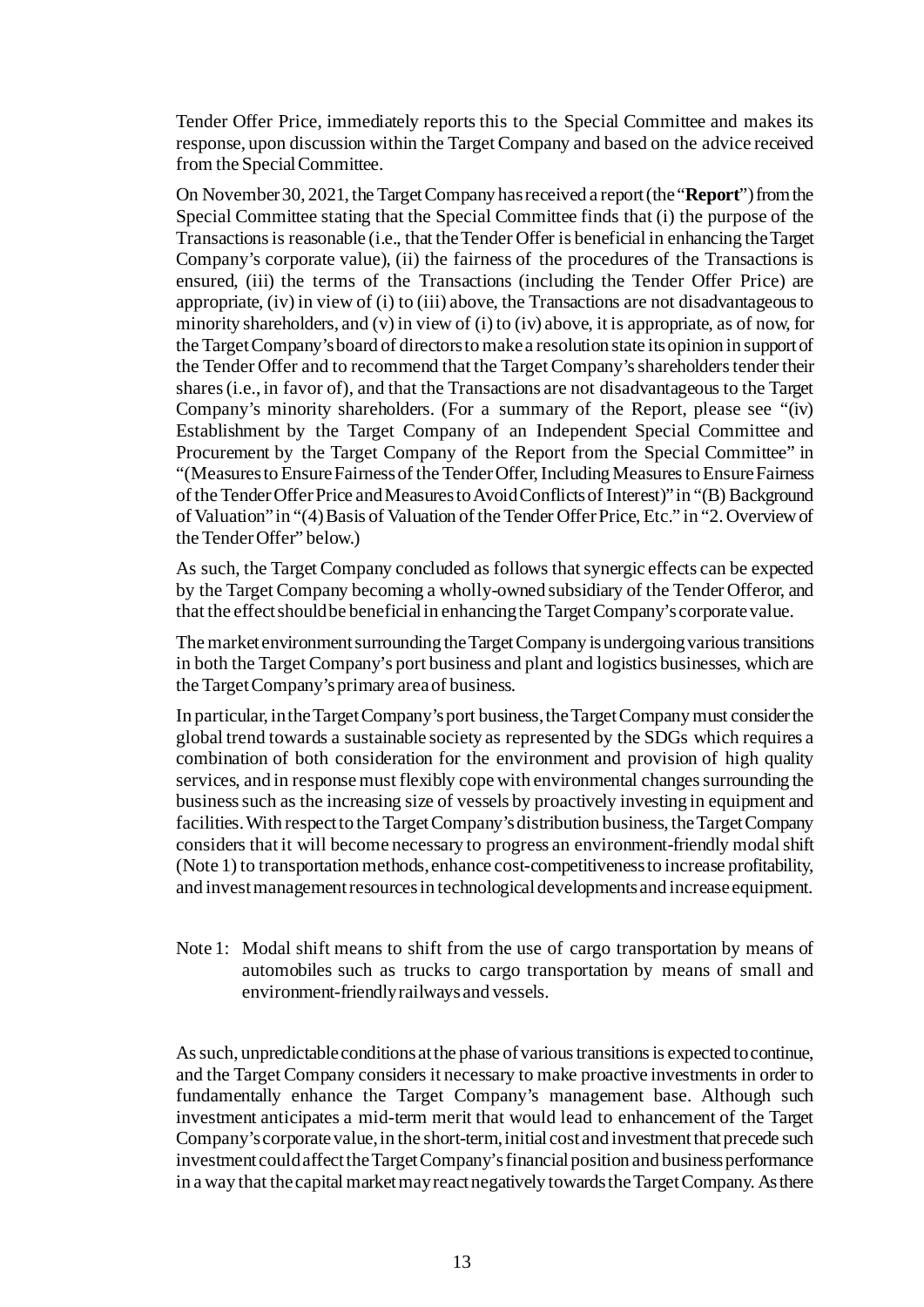is a limit to the extent on which proactive investments can be made by simultaneously taking into account the interests of the general shareholders of the Target Company, the Target Company has concluded that making the Target Company a wholly-owned subsidiary of the Tender Offeror by executing the Transactions, eliminating potential conflict of interests arising from parent-subsidiary listing, and establishing a system to enable flexible and quick decision-making, while sharing management resources between the two groups to fundamentally enhance the Target Company's business and management base would be beneficial in enhancing the Target Company's corporate value.

The Target Company considers that the following synergic effects can be achieved from the Transactions.

1) Expedite decision-making to share management resources and to implement management strategies with the Tender Offeror Group

The Target Company has, as a listed company, considered the interests of the Target Company's minority shareholders and endeavored to ensure the Target Company's independence. For this reason, there were concerns in sharing management resources of the Tender Offeror Group that this might give rise to conflicts of interests between the Tender Offeror Group and the minority shareholders, and much effort has been required to ensure the Target Company's independence. By becoming a wholly-owned subsidiary of the Tender Offeror after the Transactions, such conflict of interests between the Tender Offeror Group and the minority shareholders, and the limitations on ensuring independence may be avoided, and through necessary cooperation with the Tender Offeror Group and the efficient use of management resources, and by making proactive investments quickly and smoothly from a middle to long-term perspective, the corporate value of the Tender Offeror Group including the Target Company may be enhance over the middle to long-term.

## 2) Establish human resource foundation through reinforced personnel training

The Target Company Group has endeavored to train and secure diverse and capable personnel for the development of its business, but in this age of aging society and shrinking population, widely-changing values regarding work-style, it is becoming increasingly important to secure and train personnel who are specialized in necessary areas and capable of responding to newly implemented technology and overseas expansion. Becoming a wholly-owned subsidiary of the Tender Offeror after the Transactions under such circumstances not only allows the Target Company to make further investments concerning personnel training, but also allows theTargetCompany to promote interaction of personnel between the Tender Offeror Group and the Target Company, thereby increasing the opportunity for personnel from different lines of work and areas to gain practical work experience. This will allow the Target Company to secure personnel who work at the core of the Target Company and reinforce its human resource foundation.

#### 3) Mitigate cost to maintain listing and relevant operational burdens

The delisting of the Target Company is expected to mitigate burdens such as immediate operational burdens for maintaining the listing including responses to the corporate governance code, as well as costs for continuous disclosure of information through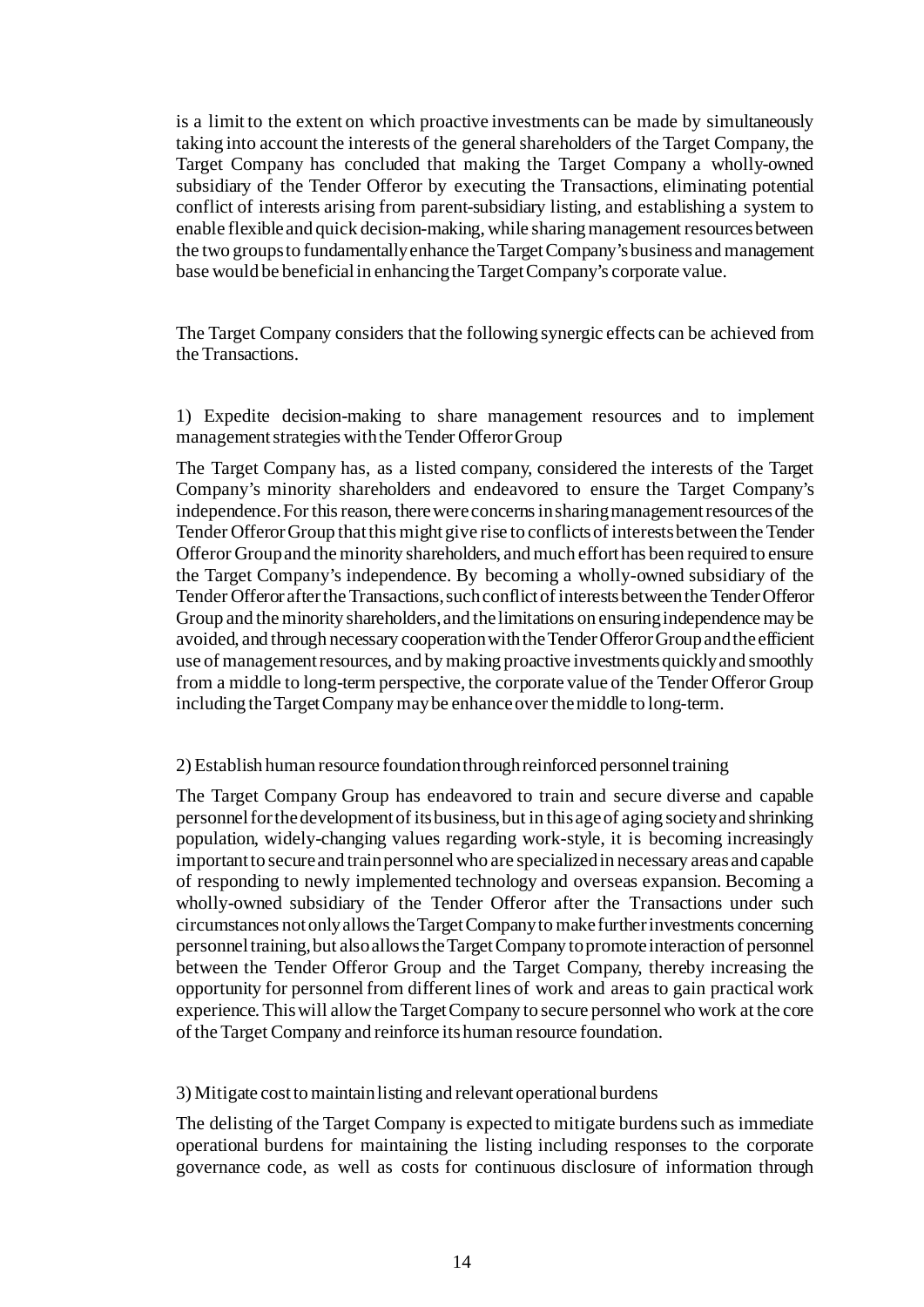securities reports, audits, operation of general meeting of shareholders, and commissions to the shareholder registry administrator, which are also required for maintaining the listing. As such, the Transactions may allow the Target Company to utilize and focus its management resources for further developing its business.

Furthermore, concerning the circumstances of the negotiation regarding the Tender Offer Price, the Target Company has, ever since receiving the Tender Offeror's initial proposal to make the Tender Offer Price of 680 yen per share on October 29, 2021, continued to discuss and negotiate with the Tender Offeror on the terms of the Transactions including the Tender Offer Price. In particular, the Tender Offeror has proposed a Tender Offer Price of 700 yen per share on November 5, 2021, 710 yen per share on November 12, 2021, and 715 yen per share on November 17, 2021. In response to each of these proposals, the Target Company has requested the Tender Offeror, upon consideration of opinions received from the Special Committee (the Special Committee formed its opinion based on advice from its advisor Yamada Consulting), Nomura Securities and AM&T, to reconsider the Tender Offer Price on the grounds that the price is not appropriate. The Target Company continued to discuss and negotiate with the Tender Offeror with the mediation of the Target Company's financial advisor and consequently agreed to the Tender Offeror's final proposal for the Tender Offer Price at 725 yen per share received on November 25, 2021. Thereafter, on November 29, 2021, the Target Company responded to the Tender Offeror that it will accept the proposal of a Tender Offer Price of 725 yen per share on condition that the final decision will be made by the Target Company's board of directors based on the report from the Special Committee.

The Target Company concluded based on the following points that the Tender Offer Price of 725 yen per share is an appropriate price that ensures the benefits of minority shareholders, and that the Tender Offer provides a reasonable opportunity for the Target Company's minority shareholders to tender the Target Company Shares at a premium price.

- a) The Tender Offer Price was agreed through multiple and sufficient negotiations with the Tender Offeror, with the substantial involvement of the Special Committee, and with sufficient measures being taken to ensure the fairnessof the terms of the Transactions including the Tender Offer Price as indicated in "(Measures to Ensure Fairness of the Tender Offer, Including Measures to Ensure Fairness of the Tender Offer Price and Measures to Avoid Conflicts of Interest)" in "(B) Background of Valuation" in "(4) Basis of Valuation of the Tender Offer Price, Etc." in "2. Overview of the Tender Offer" below.
- b) Of the valuation results of the Target Company Shares in the share valuation report submitted by Nomura Securities on November 30, 2021 (the "**Nomura Securities Valuation Report**"), the Tender Offer Price exceeds the range of valuation of the Target Company Shares calculated by the average market price method and comparable company analysis method by Nomura Securities, as described in "(v) Procurement by the Special Committee of a Share Valuation Report and Fairness Opinion from an Independent Financial Advisor and Third-Party Appraiser"in "(Measures to Ensure Fairness of the Tender Offer, Including Measures to Ensure Fairness of the Tender Offer Price and Measures to Avoid Conflicts of Interest)" in "(B) Background of Valuation" in "(4) Basis of Valuation of the Tender Offer Price, Etc." in "2. Overview of the Tender Offer" below, and falls within the range of valuation of the Company's Shares calculated by the DCF Method.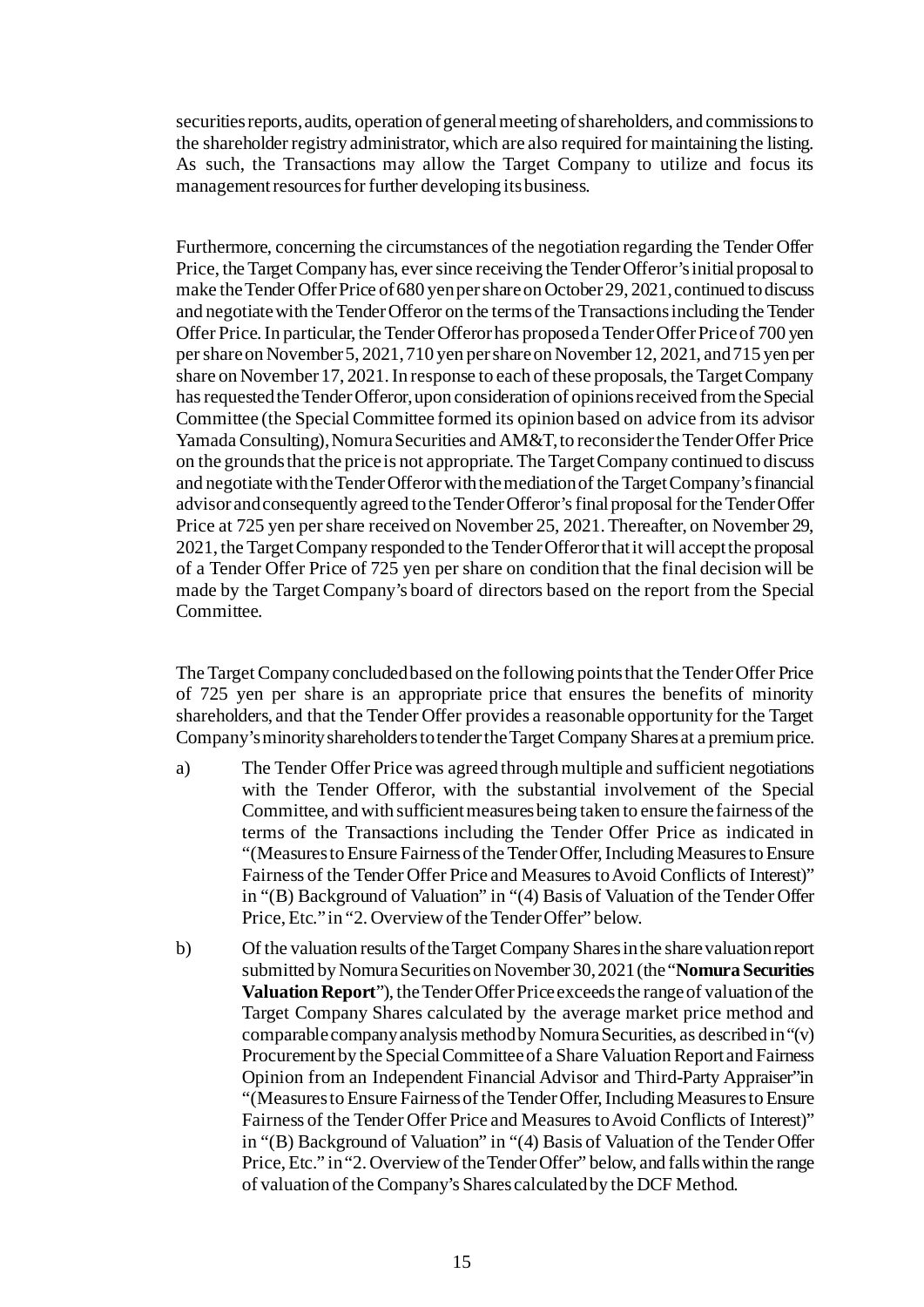c) Of the valuation results of the Target Company Shares in the share valuation report submitted by Yamada Consulting on November 29, 2021 (the "**Yamada Consulting Valuation Report**"), the Tender Offer Price exceeds the range of valuation of the Target Company Shares calculated by the market price method by Yamada Consulting as indicated in "(v) Procurement by the Special Committee of a Share Valuation Report and Fairness Opinion from an Independent Financial Advisor and Third-Party Appraiser"in "(Measures to Ensure Fairness of the Tender Offer, Including Measures to Ensure Fairness of the Tender Offer Price and Measures to Avoid Conflicts of Interest)" in "(B) Background of Valuation" in "(4) Basis of Valuation of the Tender Offer Price, Etc." in "2. Overview of the Tender Offer" below, and exceeds the median of the Target Company Shares calculated by the comparable company analysis method as well as the median of the Target Company Shares calculated by the DCF Method. Furthermore, a fairness opinion (the "**Fairness Opinion**") has been issued by Yamada Consulting which contains Yamada Consulting's judgment that the Tender Offer Price of 725 yen per share is fair to the Target Company's shareholders (excluding the Tender Offeror and its affiliates) from a financial perspective, as indicated in "(v) Procurement by the Special Committee of a Share Valuation Report and Fairness Opinion from an Independent Financial Advisor and Third-Party Appraiser"in "(Measures to Ensure Fairness of the Tender Offer, Including Measures to Ensure Fairness of the Tender Offer Price and Measures to Avoid Conflicts of Interest)" in "(B) Background of Valuation" in "(4) Basis of Valuation of the Tender Offer Price, Etc." in "2. Overview of the Tender Offer" below.

d) The Tender Offer Price has a premium added thereto at a rate of 40.50% (rounded to the second decimal place, hereinafter the same for the calculation of the premium rates) of the closing price of 516 yen of the Target Company Shares on the First Section of the TSE for November 29, 2021, which is the business day preceding the announcement date of the Tender Offer, 37.57% of the simple average of the closing price of 527 yen (figures less than decimal rounded to whole number; hereinafter the same for the calculation of simple average of the closing price) for the recent one month counted from November 29, 2021, 33.76% of the simple average of the closing price of 542 yen for the recent three (3) months counted from November 29, 2021, and 35.77% of the simple average of the closing price 534 yen for the recent six (6) months counted from November 29, 2021. Therefore, the level of premium equivalent to approximately 40.50% added on the closing price of 516 yen of the Target Company Shares on the business day preceding the date of announcement is not particularly different compared to premiums paid (in average from around 39% to around 43% and the median from around 39% to around 41%) in 40 other examples of tender offers conducted beyond (and including) January 1, 2018 for the purpose of making a listed subsidiary company a wholly-owned subsidiary of its parent company. Furthermore, the level of premium equivalent to 33.76% to 37.57% of the simple average closing price of the Target Company Shares for the recent one month, three (3) months, and six (6) months counted from November 29, 2021 could be evaluated to respectively fall within reasonable levels because in the above 40 examples of premiums paid, there are eight (8) cases where the premium was less than 30% towards the simple average closing price for the recent one month from the business day preceding announcement, 14 cases where the premium was 30% or more to less than 40%, six (6) cases where the premium was less than 30% towards the simple average closing price for the recent three (3) months from the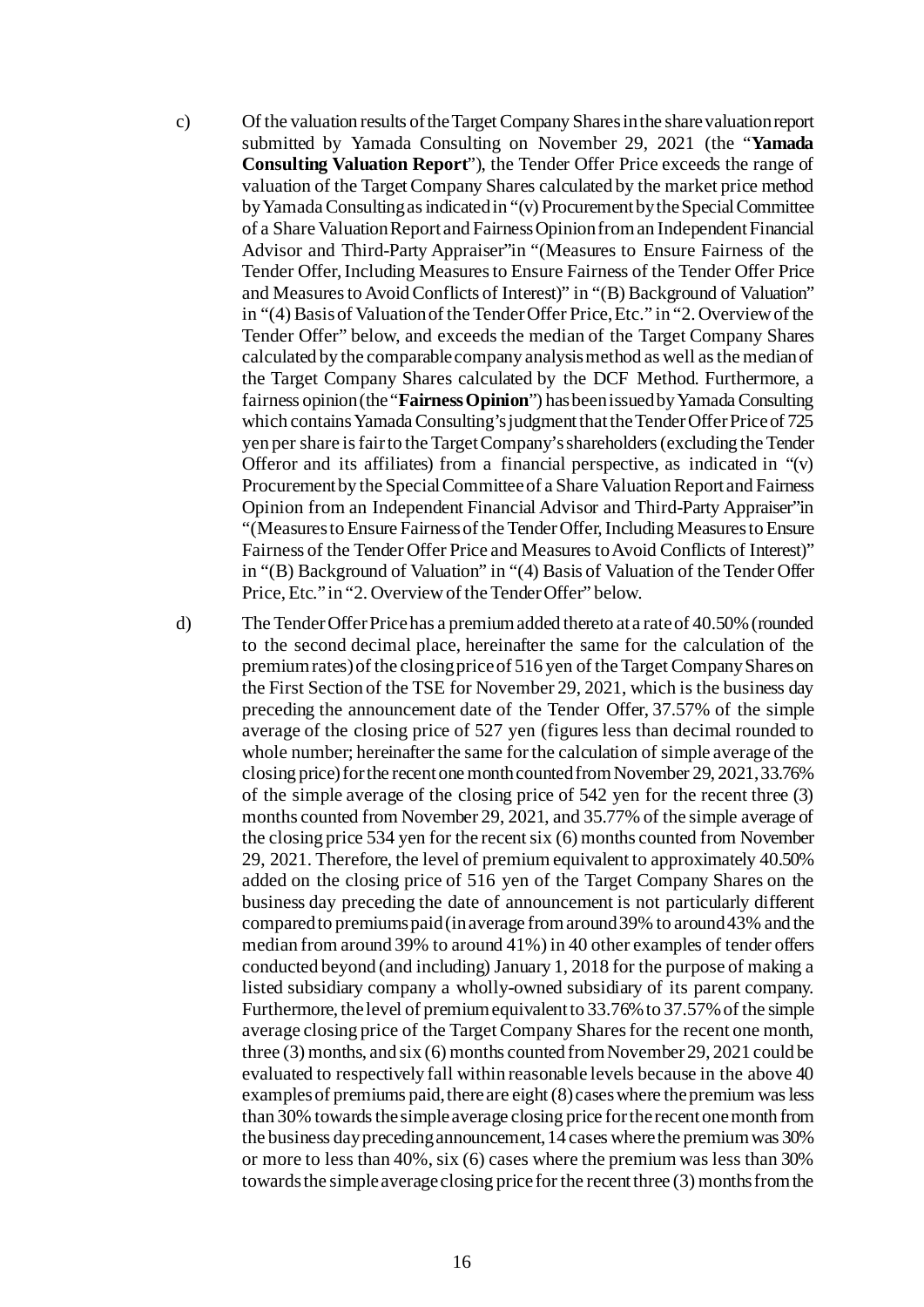business day preceding the announcement, 15 cases where the premium was 30% or more to less than 40%, nine (9) cases where the premium was less than 30% towards the simple average closing price for the recent six (6) months from the business day preceding the announcement, and nine (9) cases where the premium was 30% or more to less than 40%.

e) The Special Committee judged that the Tender Offer Price is appropriate as stated in its Report, as indicated in "(iv) Establishment by the Target Company of an Independent Special Committee and Procurement by the Target Company of the Report from the Special Committee" in "(Measures to Ensure Fairness of the Tender Offer, Including Measures to Ensure Fairness of the Tender Offer Price and Measures to Avoid Conflicts of Interest)" in "(B) Background of Valuation" in "(4) Basis of Valuation of the Tender Offer Price, Etc." in "2. Overview of the Tender Offer" below.

Based on the above, the Target Company concluded that the Transactions is beneficial in enhancing the Target Company's corporate value and the terms of the Transactions including the Tender Offer Price are appropriate, and has therefore resolved at its board of directors meeting held today to express an opinion in support of the Tender Offer and to recommend its shareholders to tender in the Tender Offer.

For details on the methods of making the resolution at the Target Company's board of directors meeting, please see "(vii)Approval of All Disinterested Directors of the Target Company and Opinion of All Disinterested Corporate Auditors that They Had No Objection at the Target Company" in "(Measures to Ensure Fairness of the Tender Offer, Including Measures to Ensure Fairness of the Tender Offer Price and Measures to Avoid Conflicts of Interest)" in "(B) Background of Valuation" in "(4) Basis of Valuation of the Tender Offer Price, Etc." in "2. Overview of the Tender Offer" below.

The Tender Offer Price falls below the net asset value per share of 813 yen (figures less than decimal rounded to whole number) calculated from the net book value as of September 30, 2021. However, considering the massive cost and loss that may be incurred such as the cost of and loss incurred from early collection of the Target Company's claims and the cost of closing the Target Company's warehouse, the net book value will not be cashed in the stated amount even in the event of the Target Company's liquidation, where this value is anticipated to significantly deteriorate. As such, the Target Company considers that the Tender Offer Price exceeds the substantial liquidation value per share.

## (B) Management Policy After the Tender Offer

After the Transactions, the Tender Offeror will work to speed up decision-making and coordination within the Tender Offeror Group, including the Target Company, and to optimize allocation and sharing of management resources including customer bases, business bases, and financial bases in order to respond to future changes in the business environment, strengthen the Tender Offeror Group's business, and achieve sustainable earnings growth while fully utilizing the unique strengths of the Target Company Group. In addition, by improving competitiveness from a medium- to long-term perspective and implementing flexible management measures, the Tender Offeror will work to accelerate earnings growth and enhance corporate value within the Tender Offeror Group, including the Target Company Group.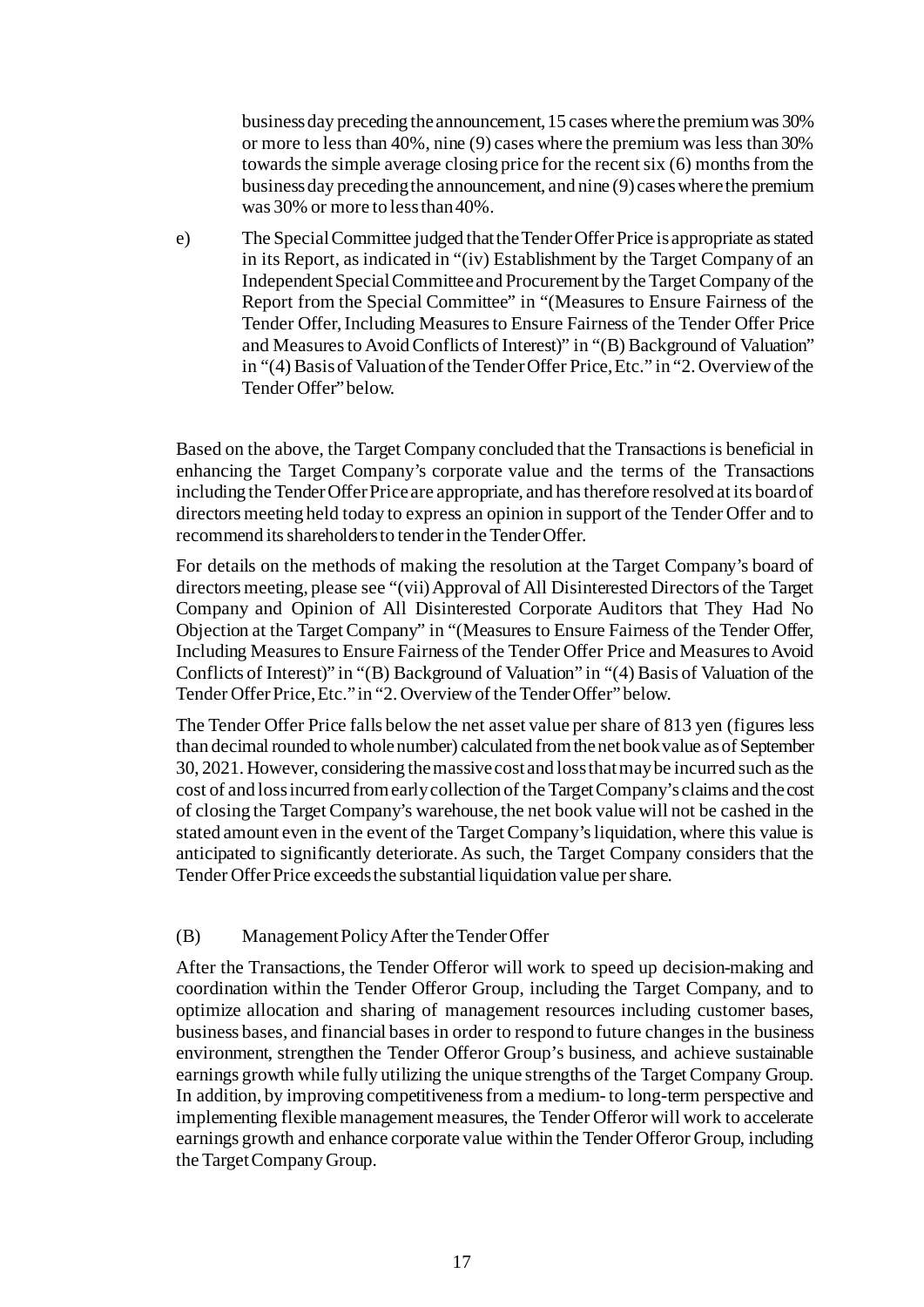The current management structure of the Target Company will be respected after the Transactions, but the Tender Offeror will promptly determine the necessary measures to be taken and how to implement them through discussions with the Target Company, with the aim of achieving the greater competitiveness and growth of the Target Company Group expected following the Transactions and the medium-to long-term growth of the Group as rapidly as possible.

(3) Measures to Ensure Fairness of the Tender Offer, Including Measures to Ensure Fairness of the Tender Offer Price and Measures to Avoid Conflicts of Interest

In light of the fact that the Target Company is a consolidated subsidiary of the Tender Offeror, the fact that the Transactions (including the Tender Offer) constitute a material transaction, etc. with a controlling shareholder, and the fact that there are structural conflicts of interest between the Tender Offeror and the shareholders of the Target Company other than the Tender Offeror, the Tender Offeror and the Target Company have taken the following measures to ensure fairness in the Tender Offer, to exclude arbitrariness of decision-making regarding the Transactions, to ensure fairness, transparency, and objectivity in the decision-making process of the Target Company, and to avoid conflicts of interest.

Since the Tender Offeror holds 28,919,526 Target Company Shares (ownership ratio: 66.87%) as of today as set out in "(1) Outline of the Tender Offer" above, the Tender Offeror believes that, if the minimum number of Share Certificates, Etc. to be purchased is set to the so-called "majority of minority" in the Tender Offer, it would increase the uncertainty as to whether the Tender Offer will be completed and, on the contrary, it would not contribute to the interests of general shareholders who wish to tender their shares in response to the Tender Offer. For this reason, in the Tender Offer, the Tender Offeror does not set the minimum number of Share Certificates, Etc. to be purchased to the so called "majority of minority" and has not set the minimum number of Share Certificates, Etc. to be purchased for the same reason. However, the Tender Offeror and the Target Company have implemented the measures described in the items (i) through (ix) below, and thus the Tender Offeror believes that the interests of general shareholders of the Target Company have been adequately taken into account.

The following statements on measures that have been taken by the Target Company are based on the Target Company's Press Release and explanations from the Target Company.

- (i) Procurement by the Tender Offeror of the financial analysis report from independent financial advisor.
- (ii) Procurement by the Target Company of a share valuation report from an independent financial advisor and third-party appraiser.
- (iii) Procurement by the Target Company of advice from an independent legal advisor.
- (iv) Establishment by the Target Company of an independent special committee and procurementby the Target Company of the report from the special committee.
- (v) Procurement by the special committee of a share valuation report and fairness opinion from an independent financial adviser and third-party appraiser.
- (vi) Establishment of an independent structure for review at the Target Company.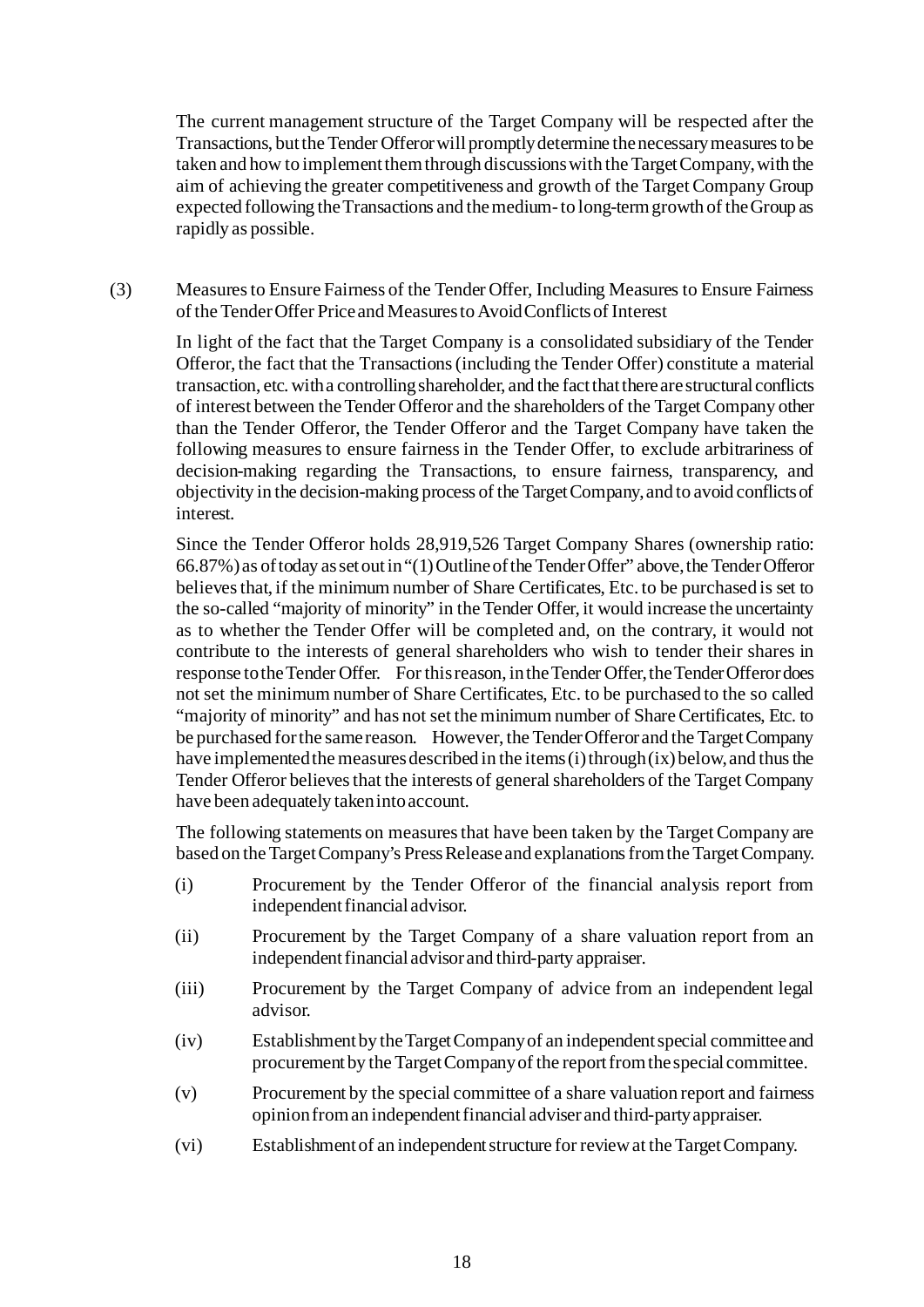- (vii) Approval of all disinterested directors of the Target Company and opinion of all disinterested corporate auditors that they had no objection at the Target Company.
- (viii) No transaction protection clause
- (ix) Measures to ensure that the Target Company's shareholders have the opportunity to make appropriate judgments as to whether or not to tender in the Tender Offer.

For the details of the matters described above, please refer to "(Measures to EnsureFairness of the Tender Offer, Including Measures to Ensure Fairness of the Tender Offer Price and Measures to Avoid Conflicts of Interest)" in "(B) Background of Valuation" in "(4) Basis of Valuation of the Tender Offer Price, Etc."under "2.Overviewof the Tender Offer" below.

(4) Policy for Organizational Restructuring, Etc. after the Tender Offer (Matters relating to the "Two-Step Acquisition")

The Tender Offeror intends to make the Target Company a wholly-owned subsidiary of the Tender Offeror as set out in "(1) Outline of the Tender Offer" above, and if the Tender Offeror is unable to acquire all of the Target Company Shares under the Tender Offer, the Tender Offeror intends, after the successful completion of the Tender Offer, to carry out procedures for the purpose of acquiring all of the Target Company Shares by the following methods. While the Tender Offeror intends to make the Target Company a wholly-owned subsidiary of the Tender Offeror as stated in "(1) Outline of the Tender Offer" above, since the Tender Offeror holds 28,919,526 shares (ownership ratio: 66.87%) of the Target Company Shares, the Tender Offeror believes that it would be possible for the Tender Offeror to make the Target Company a wholly-owned subsidiary by other means without implementing the Tender Offer, such as by requesting that the Target Company implement the Share Consolidation. However, the Tender Offeror intends to ensure that the shareholders of the Target Company have an appropriate opportunity to make decisions regarding the Transactions and accordingly ensure the fairness of the Transactions by first implementing the Tender Offer to properly disclose information about the Transactions. In case of unsuccessful completion of the Tender Offer, including the case where the Tender Offer is withdrawn (for the conditions of withdrawal, etc., please see "(B) Conditions of withdrawal, etc. of the tender offer, details thereof and method of disclosure of withdrawal, etc." in "(9) Other Conditions and Methods of Purchase" in "2. Overview of the Tender Offer") or where no shares are tendered in the Tender Offer, the Tender Offeror contemplates that the Tender Offeror will consult with the Target Company about the implementation of the Squeeze-Out Procedures by the Tender Offeror based on analysis of the reasons and backgrounds, etc. of the unsuccessful completion of the Tender Offer, however, the Tender Offeror has not decided whether or not to implement the Squeeze-Out Procedures in case of the unsuccessful completion of the Tender Offer as of today.

#### (A) Demand for Shares Cash-Out

If, as a result of the successful completion of the Tender Offer, the total number of voting rights in the Target Company owned by the Tender Offeror becomes 90% or more of the number of the voting rights of all shareholders of the Target Company, and the Tender Offeror becomes a special controlling shareholder as provided for in Article 179, paragraph (1) of the Companies Act, the Tender Offeror intends to, promptly after the completion of the settlement of the Tender Offer, make a demand to all of the shareholders of the Target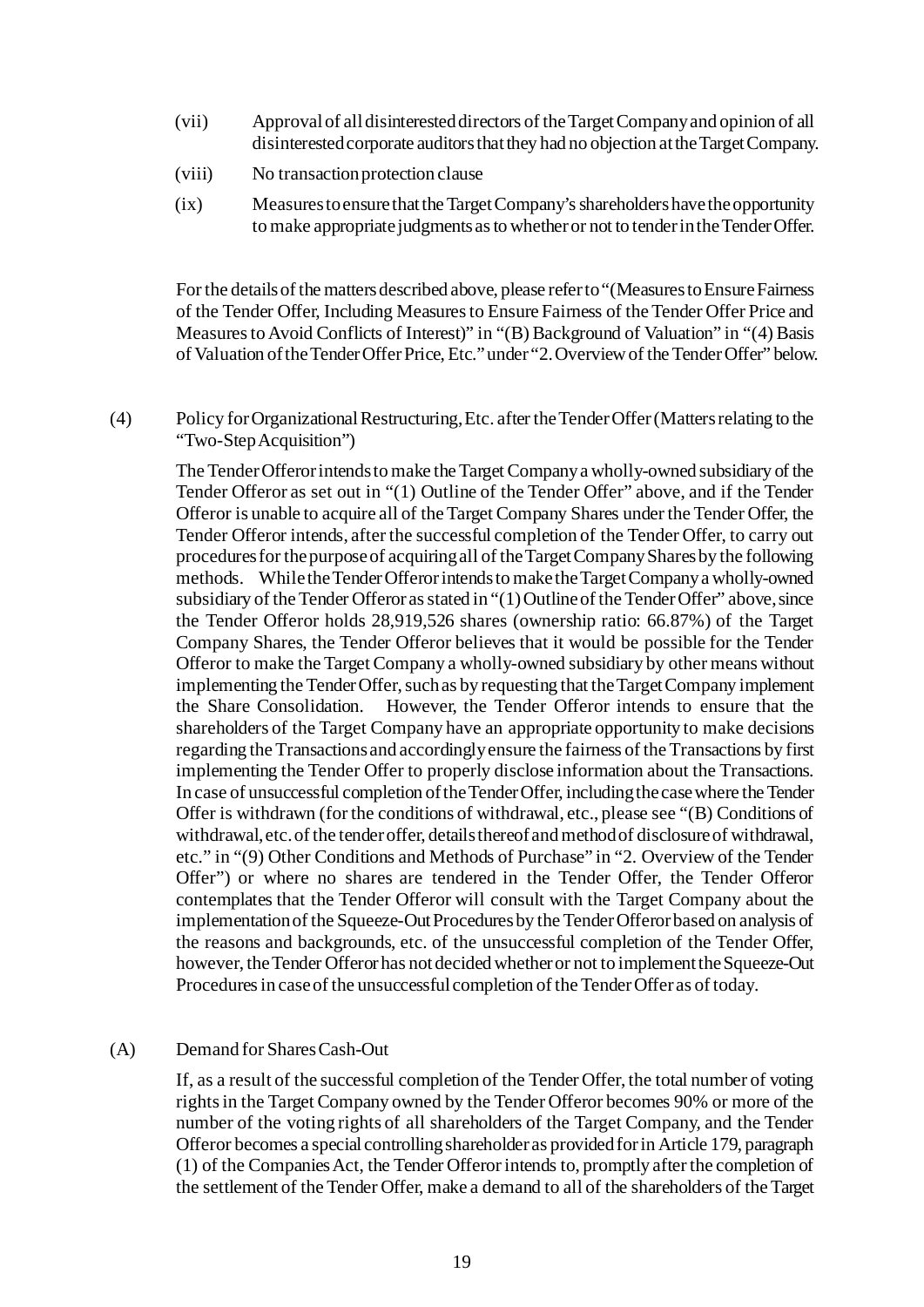Company (excluding the Tender Offeror and the Target Company; the same applies to item (A)) to sell all of the Target Company Shares they hold (the "**Demand for Shares Cash-Out**") under the provisions of Part II, Chapter II, Section 4-2 of the Companies Act.

Money equal to the amount of the Tender Offer Price is to be delivered to the shareholders of the Target Company in the Demand for Shares Cash-Out as consideration for each share of the Target Company Shares. In that case, the Tender Offeror will notify the Target Company to that effect and request approval from the Target Company for the Demand for Shares Cash-Out. If the Target Company approves the Demand for Shares Cash-Out by a resolution of its board of directors meeting, the Tender Offeror will acquire all of the Target Company Shares held by all of the shareholders of the Target Company as of the acquisition date stated in the Demand for Shares Cash-Out without requiring any individual approval of the shareholders of the Target Company in accordance with procedures prescribed in applicable laws and regulations. The Tender Offeror will deliver an amount of cash consideration per share equal to the Tender Offer Price to each of the shareholders in exchange for one share of the Target Company Shares held by each of the shareholders. According to the Target Company's Press Release, the Target Company's board of directors intends to approve the Demand for Shares Cash-Out received by the Target Company from the Tender Offeror. If the Demand for Shares Cash-Out is made, any of the shareholders of the Target Company may file a petition with a court for determination of the purchase price of its Target Company Shares in accordance with the provisions of Article 179-8 of the Companies Act and other applicable laws and regulations.

#### (B) Share Consolidation

If, as a result of the successful completion of the Tender Offer, the total number of voting rights in the Target Company owned by the Tender Offeror is less than 90% of the number of voting rights of all shareholders of the Target Company, the Tender Offeror will request the Target Company to schedule to hold an extraordinary shareholders' meeting (the "**Extraordinary Shareholders' Meeting**") around March 2022 at which the Share Consolidation and an amendment to the Target Company's Articles of Incorporation that would abolish the share unit number provisions on the condition that the Share Consolidation becomes effective will be proposed. According to the Target Company's Press Release, the Target Company intends to accept the Tender Offeror's request after the successful completion of the Tender Offer. The Tender Offeror intends to approve each of the above proposals at the Extraordinary Shareholders' Meeting.

If the proposal for the Share Consolidation is approved at the Extraordinary Shareholders' Meeting, the shareholders of the Target Company will, on the effective date of the Share Consolidation, hold the number of Target Company Shares proportionate to the ratio of the Share Consolidation that is approved at the Extraordinary Shareholders' Meeting. If, due to the Share Consolidation, the number of shares each shareholder of the company receives includes a fraction less than one share, such shareholder will receive an amount of cash obtained by selling the Target Company Shares equivalent to the total sum of the fractions less than one share (with such aggregate sum rounded down to the nearest whole number; the same applies hereinafter) to the Target Company or the Tender Offeror as per the procedures specified in Article 235 of the Companies Act and other applicable laws and regulations. The purchase price for the number of shares equivalent to the total sum of the fractions less than one share in the Target Company Shares will be valued so that the amount of cash received by each shareholder who did not tender its shares in the Tender Offer (excluding the Tender Offeror and the Target Company) as a result of the sale will be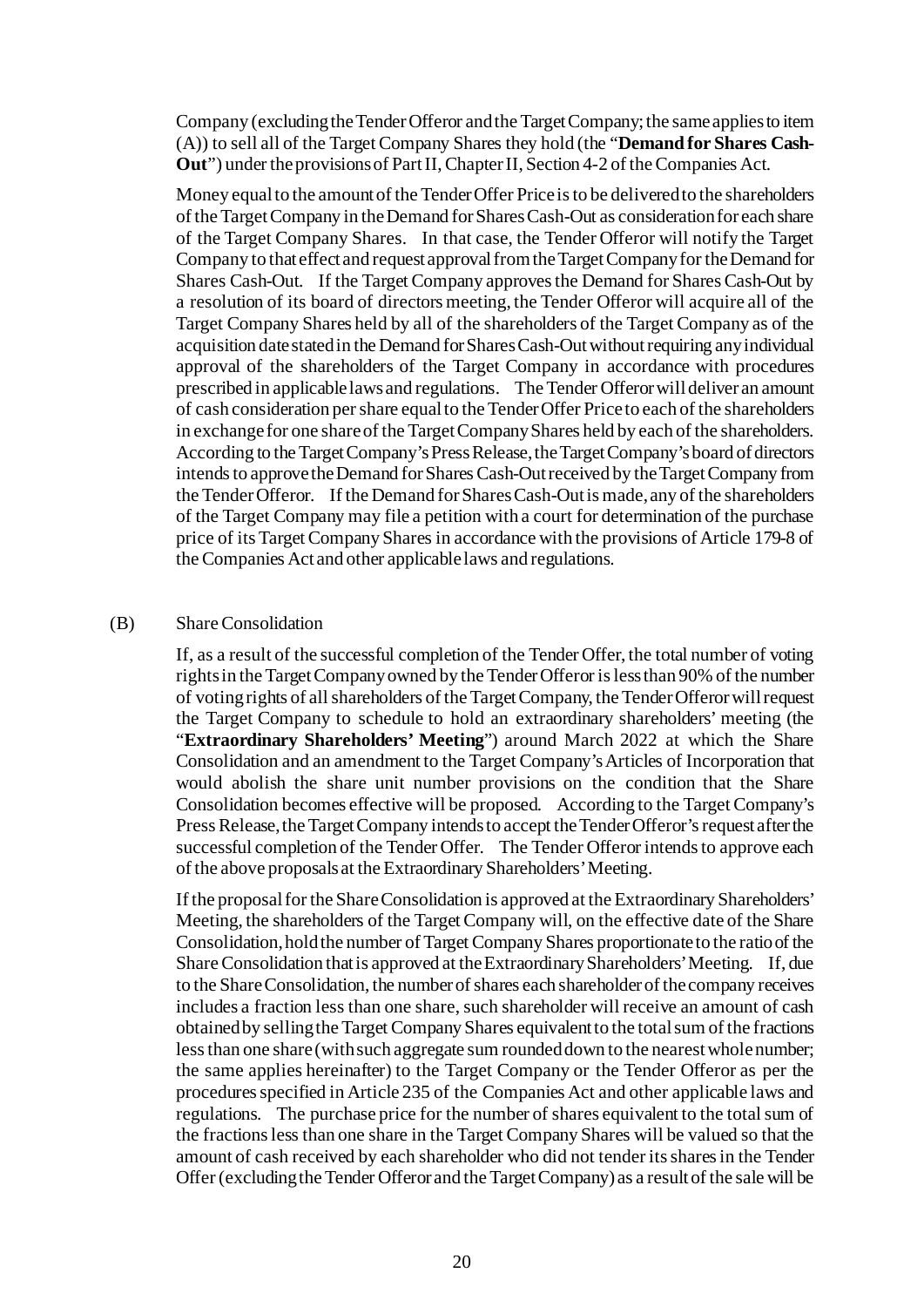equal to the price obtained by multiplying the Tender Offer Price by the number of Target Company Shares held by each such shareholder. The Tender Offeror intends to request the Target Company to file a petition to the court for permission to sell such Target Company Shares on this basis. Although the ratio of the Share Consolidation of the Target Company Shares has not been determined as of today, it is intended that shareholders (excluding the Tender Offeror) who hold shares in the Target Company and do not tender in the Tender Offer will have a fraction of less than one share in order for the Tender Offeror to become the only owners of all of the Target Company Shares (excluding treasury shares held by the Target Company).

The Companies Act provides thatif the Share Consolidation occurs and there is a fraction less than one share as a result thereof, each shareholder may request that the Target Company purchase all such shares that will be a fraction less than one share at a fair price, and such shareholders may file a petition to the court to determine the price of the Target Company Shares in accordance with Articles 182-4 and 182-5 of the Companies Act and other applicable laws and regulations. As stated above, because the number of the Target Company Shares held by the shareholders who do not tender their shares in the Tender Offer (excluding the Tender Offeror and the Target Company) will be less than one, the shareholders of the Target Company objecting to the Share Consolidation may file a petition described above.

It is further noted that shareholders of the Target Company will not be solicited to agree to the Tender Offer at the Extraordinary Shareholders' Meeting.

If the Squeeze-Out Procedures are not completed by March 31, 2022, the Tender Offeror plans to request the Target Company to partially amend the Articles of Incorporation to abolish the provisions with respect to the record date for voting rights at the annual general meeting of shareholders, such that the shareholders after the completion of the Squeeze-Out Procedures (i.e. the Tender Offerors) are the shareholders entitled to exercise their rights at the annual general meeting of the Target Company to be held in late June 2022 pertaining to the fiscal year ended March 31, 2022 (the "**Annual General Meeting**"), subject to the successful completion of the Squeeze-Out Procedures. Therefore, the shareholders stated or recorded in the shareholder register of the Target Company as of March 31, 2022 may not be able to exercise their rights at the Annual General Meeting.

With regard to each of the above procedures described in items (A) and (B), it is possible that, depending on amendments to or the implementation and interpretation of the relevant laws and regulations by authorities, it will require time to implement the procedure or the methods of implementation may be altered. However, even in such a case, upon completion of the Tender Offer, it is intended that a method will be used whereby the shareholders of the Target Company who do not tender their shares in the Tender Offer (excluding the Tender Offeror and the Target Company) will ultimately receive cash consideration equal to the number of Target Company Shares held by such shareholder of the Target Company multiplied by the Tender Offer Price in exchange for their shares. If a petition for determination of the sale price regarding the Demand for Shares Cash-Out or determination of a price regarding a share purchase demand in relation to the Share Consolidation is filed, the court will finally determine the sale price of the Target Company Shares held by shareholders of the Target Company who file the petition or a price regarding the share purchase demand.

The specific details and expected timing for the procedures described above will be determined through consultation with the Target Company and then promptly announced by the Target Company. All shareholders of the Target Company are solely responsible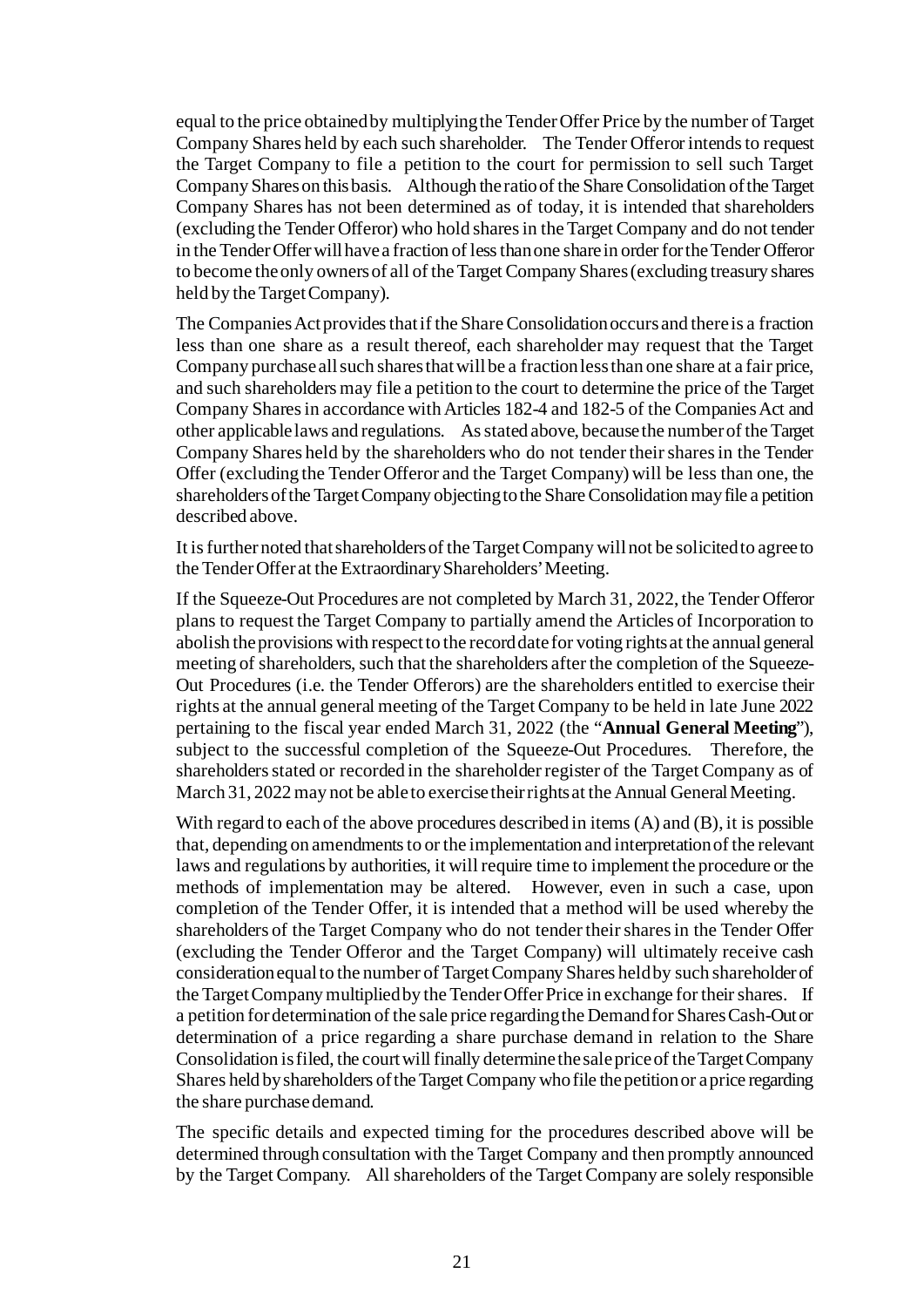for seeking their own specialist tax advice with regard to the tax consequences of tendering their shares in the Tender Offer or the procedures outlined above.

# (5) Prospects and Reasons for Delisting

The Target Company Shares are currently listed on the First Section of the TSE as of today. However, since the Tender Offeror has not set a maximum number of Share Certificates, Etc. to be purchased in the Tender Offer, the Target Company Shares may be delisted through prescribed procedures in accordance with the delisting criteria set out by the TSE, depending on the results of the Tender Offer. Also, even in the case that the delisting criteria are not met upon completion of the Tender Offer, the Tender Offeror plans to carry out the procedures stated in "(4) Policy for Organizational Restructuring, Etc. after the Tender Offer (Matters relating to the "Two-Step Acquisition")" above upon the successful completion of the Tender Offer, in which case the Target Company Shares will be delisted through the prescribed procedures in accordance with the delisting criteria of the TSE. After delisting, the Target Company Shares will be unable to be traded on the First Section of the TSE. In case of unsuccessful completion of the Tender Offer, including the case where the Tender Offer is withdrawn (for the conditions of withdrawal, etc., please see "(2) Conditions of withdrawal, etc. of the tender offer, details thereof and method of disclosure of withdrawal, etc." in "(9) Other Conditions and Methods of Purchase" in "2. Overview of the Tender Offer") or where no shares are tendered in the Tender Offer, the Tender Offeror contemplates that the Tender Offeror will consult with the Target Company about the implementation of the Squeeze-Out Procedures by the Tender Offeror based on analysis of the reasons and backgrounds, etc. of the unsuccessful completion of the Tender Offer, however, the Tender Offeror has not decided whether or not to implement the Squeeze-Out Procedures in case of the unsuccessful completion of the Tender Offer as of today.

# (6) Matters relating to Material Agreements regarding the Tender Offer

N/A

# **2. Overview of the Tender Offer**

(1) Outline of the Target Company

| (1)          | Name                                | Utoc Corporation                                                                                                                                                                                                              |
|--------------|-------------------------------------|-------------------------------------------------------------------------------------------------------------------------------------------------------------------------------------------------------------------------------|
| (11)         | Location                            | 6-85, Bentendori, Naka-ku, Yokohama                                                                                                                                                                                           |
| (iii)        | Title and name of<br>representative | Masahiro Tanabe, Representative Director and President                                                                                                                                                                        |
| (1V)         | Type of business                    | Port transport business, maritime transport business, automated<br>transport of general cargo, cargo transport consignment business,<br>warehouse business, customs business, construction business, real-<br>estate business |
| $\mathbf{V}$ | Stated capital                      | $2,155$ million yen                                                                                                                                                                                                           |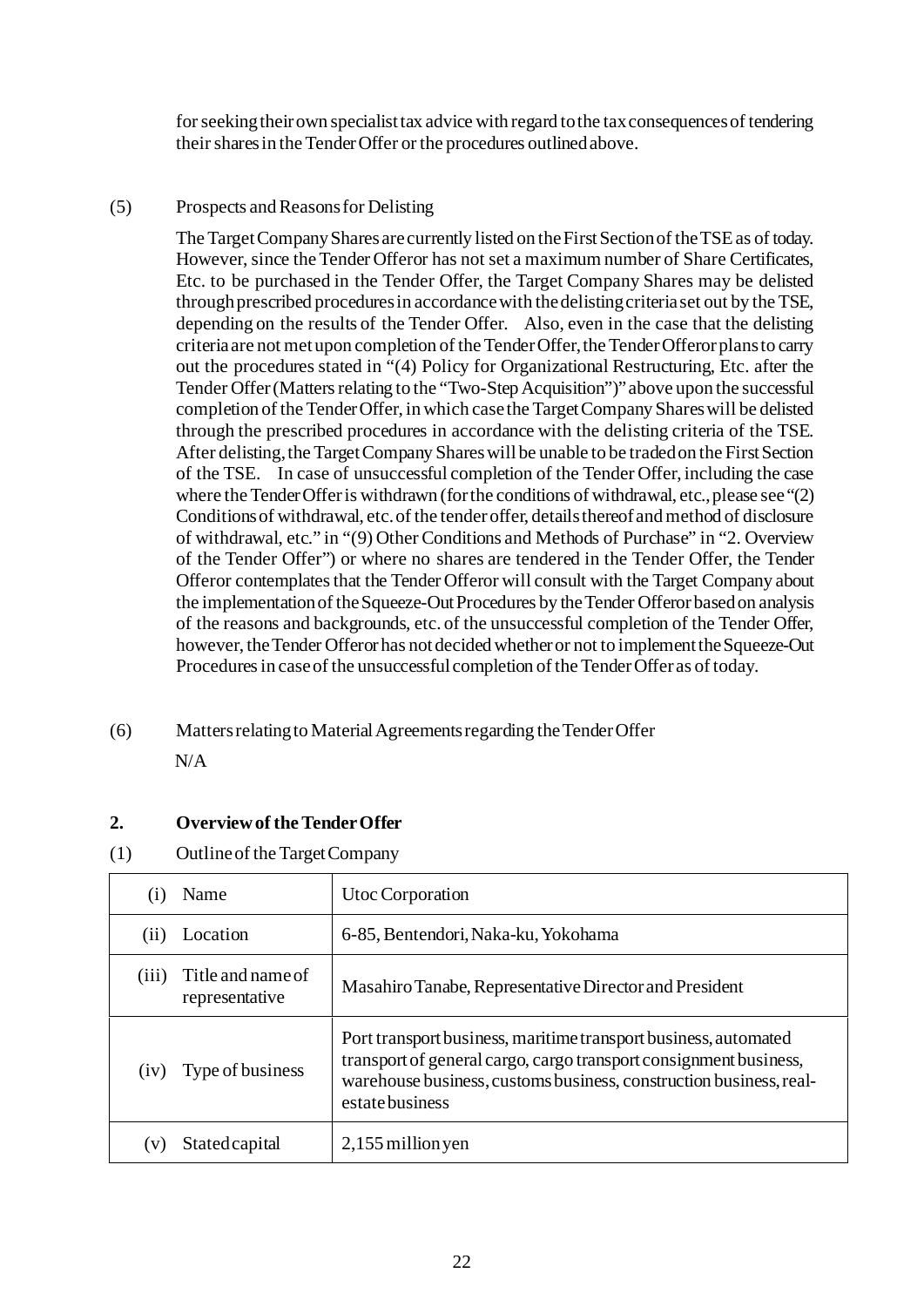| (vi)   | Date of<br>incorporation                                                                                                                                                                                                                                                                                                                                                                                                                                                                                                                                                                     | December 8, 1915                                                                                                                                                                                                             |        |  |
|--------|----------------------------------------------------------------------------------------------------------------------------------------------------------------------------------------------------------------------------------------------------------------------------------------------------------------------------------------------------------------------------------------------------------------------------------------------------------------------------------------------------------------------------------------------------------------------------------------------|------------------------------------------------------------------------------------------------------------------------------------------------------------------------------------------------------------------------------|--------|--|
|        |                                                                                                                                                                                                                                                                                                                                                                                                                                                                                                                                                                                              | Mitsui O.S.K. Lines, Ltd.                                                                                                                                                                                                    | 66.87% |  |
|        |                                                                                                                                                                                                                                                                                                                                                                                                                                                                                                                                                                                              | Hikari Tsushin K.K.                                                                                                                                                                                                          | 5.74%  |  |
|        |                                                                                                                                                                                                                                                                                                                                                                                                                                                                                                                                                                                              | The Master Trust Bank of Japan, Ltd. (Trust Account)                                                                                                                                                                         | 3.89%  |  |
|        | BBH FOR FIDELITY PURITAN TR: FIDELITY SR<br>INTRINSIC OPPORTUNITIES FUND<br>(Standing proxy: MUFG Bank, Ltd.)                                                                                                                                                                                                                                                                                                                                                                                                                                                                                | 3.70%                                                                                                                                                                                                                        |        |  |
|        | Principal                                                                                                                                                                                                                                                                                                                                                                                                                                                                                                                                                                                    | Sumitomo Mitsui Trust Bank, Limited<br>(Standing proxy: Custody Bank of Japan, Ltd.)                                                                                                                                         | 1.33%  |  |
| (vii)  | shareholders and<br>shareholding ratios<br>(As of September<br>30, 2021)                                                                                                                                                                                                                                                                                                                                                                                                                                                                                                                     | BNYM AS AGT / CLTS 10 PERCENT<br>(Standing proxy: MUFG Bank, Ltd.)                                                                                                                                                           | 1.15%  |  |
|        |                                                                                                                                                                                                                                                                                                                                                                                                                                                                                                                                                                                              | Custody Bank of Japan, Ltd. (Trust Account)                                                                                                                                                                                  | 0.98%  |  |
|        |                                                                                                                                                                                                                                                                                                                                                                                                                                                                                                                                                                                              | Mitsui Sumitomo Insurance Company, Limited                                                                                                                                                                                   | 0.77%  |  |
|        |                                                                                                                                                                                                                                                                                                                                                                                                                                                                                                                                                                                              | STATE STREET BANK AND TRUST CLIENT<br>OMNIBUS ACCOUNT OM02 505002                                                                                                                                                            | 0.64%  |  |
|        |                                                                                                                                                                                                                                                                                                                                                                                                                                                                                                                                                                                              | (Standing proxy: Mizuho Bank, Ltd.)                                                                                                                                                                                          |        |  |
|        |                                                                                                                                                                                                                                                                                                                                                                                                                                                                                                                                                                                              | Sumitomo Mitsui Banking Corporation                                                                                                                                                                                          | 0.63%  |  |
| (viii) |                                                                                                                                                                                                                                                                                                                                                                                                                                                                                                                                                                                              | Relationship between the listed company and the Target Company                                                                                                                                                               |        |  |
|        | Capital relationship                                                                                                                                                                                                                                                                                                                                                                                                                                                                                                                                                                         | As of the date hereof, the Tender Offeror owns 28,919,526 shares<br>(ownership ratio: 66.87%) of the Target Company Shares.                                                                                                  |        |  |
|        | As of the date hereof, of the 13 directors of the Target Company, one<br>director (Mr. Yasunori Takamatsu) concurrently serves as an employee<br>of the Tender Offeror and three directors (Mr. Masahiro Tanabe, Mr.<br>Hiroshi Ogawa, and Mr. Taku Kadooka) formerly worked for the<br>Tender Offeror. Of the four audit and supervisory board members of<br>the Target Company, one member (Mr. Mr. Toshiaki Takeda)<br>Personnel<br>concurrently serves as an officer of the Tender Offeror and one member<br>relationship<br>(Mr. Masaaki Tsuda) formerly worked for the Tender Offeror. |                                                                                                                                                                                                                              |        |  |
|        |                                                                                                                                                                                                                                                                                                                                                                                                                                                                                                                                                                                              | In addition to the foregoing, as of the date hereof, two employees of the<br>Tender Offeror have been seconded to the Target Company, and no<br>employees of the Target Company have been seconded to the Tender<br>Offeror. |        |  |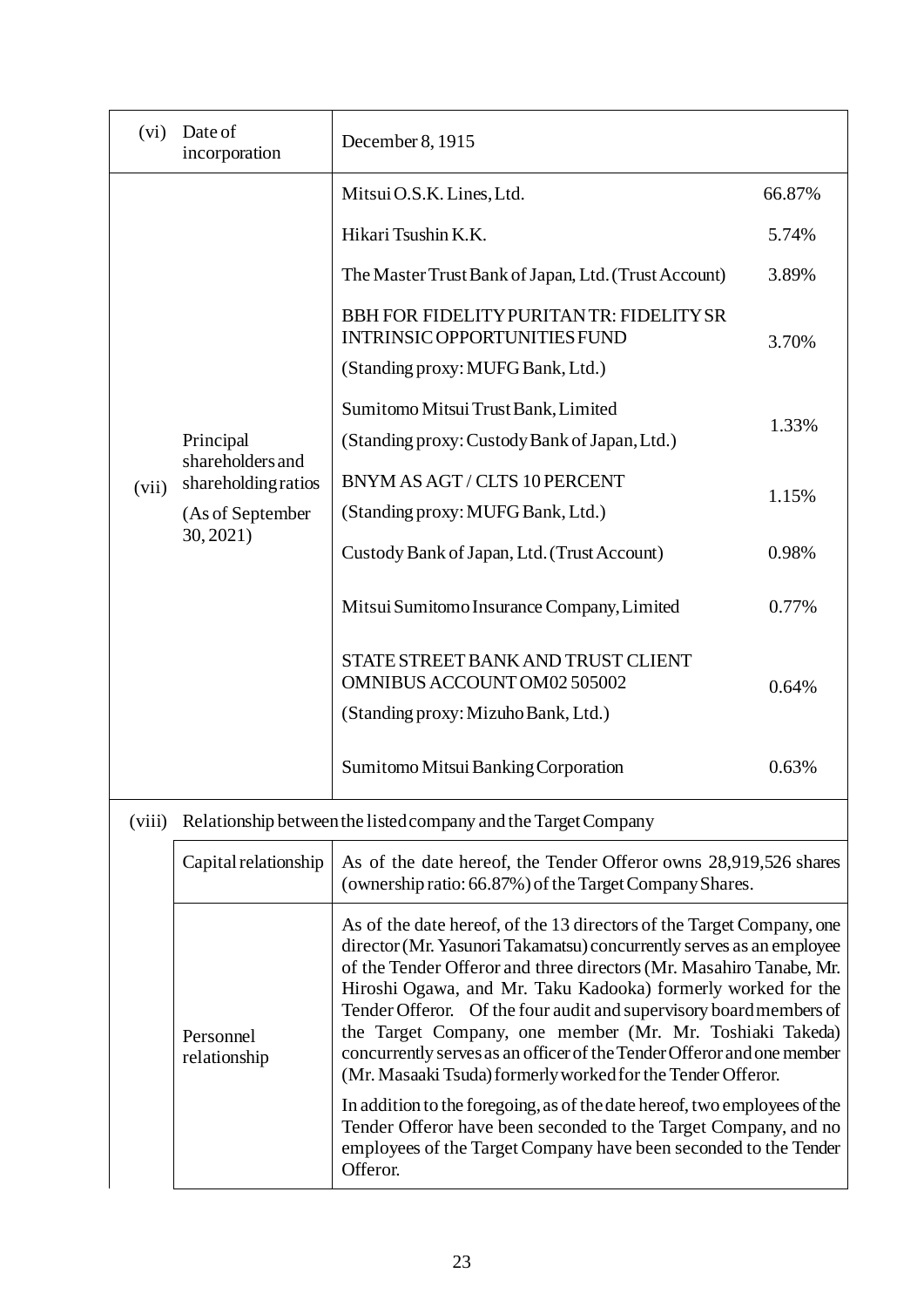| <b>Business</b><br>relationship |                              | The Tender Offeror receives from the Target Company provision of the<br>operation of terminals run by the Tender Offeror and the port cargo<br>handling services, including main ship cargo handling, at the Ports of<br>Keihin and other locations, at which the ships operated or chartered by<br>the Tender Offeror Group call, and other services. |  |  |  |
|---------------------------------|------------------------------|--------------------------------------------------------------------------------------------------------------------------------------------------------------------------------------------------------------------------------------------------------------------------------------------------------------------------------------------------------|--|--|--|
|                                 | Status as a related<br>party | The Target Company is a consolidated subsidiary of the Tender Offeror;<br>therefore, the Tender Offeror and the Target Company constitute related<br>parties with respect to each other.                                                                                                                                                               |  |  |  |

# (2) Schedule, Etc.

(A) Schedule

| Resolution by the board of directors                             | November 30, 2021 (Tuesday)                                                                                                                    |  |  |
|------------------------------------------------------------------|------------------------------------------------------------------------------------------------------------------------------------------------|--|--|
| Date of public notice for                                        | December 1, 2021 (Wednesday)<br>An electronic public notice will be conducted, and a<br>notice to that effect will be published in the Nikkei. |  |  |
| commencement of the Tender Offer                                 | (URL of the electronic public notice:<br>http://disclosure.edinet-fsa.go.jp/)                                                                  |  |  |
| Filing date of the Tender Offer<br><b>Registration Statement</b> | December 1, 2021 (Wednesday)                                                                                                                   |  |  |

(B) Initial Period of the Tender Offer as of Registration

December 1, 2021 (Wednesday) to January 18, 2022 (Tuesday (30 Business Days)

- (C) Possibility of Extension by Request of the Target Company N/A
- (3) Price of Tender Offer

725 yen per common stock

- (4) Basis of Valuation of the Tender Offer Price, Etc.
	- (A) Basis of Valuation

In determining the Tender Offer Price, the Tender Offeror requested Goldman Sachs, its financial advisor, to perform financial analyses of the value of the Target Company Shares, and subsequently received the Analysis Report (GS) prepared by Goldman Sachs. Goldman Sachs is not a related party of the Tender Offeror or the Target Company and does not have any material interest in the Tender Offer.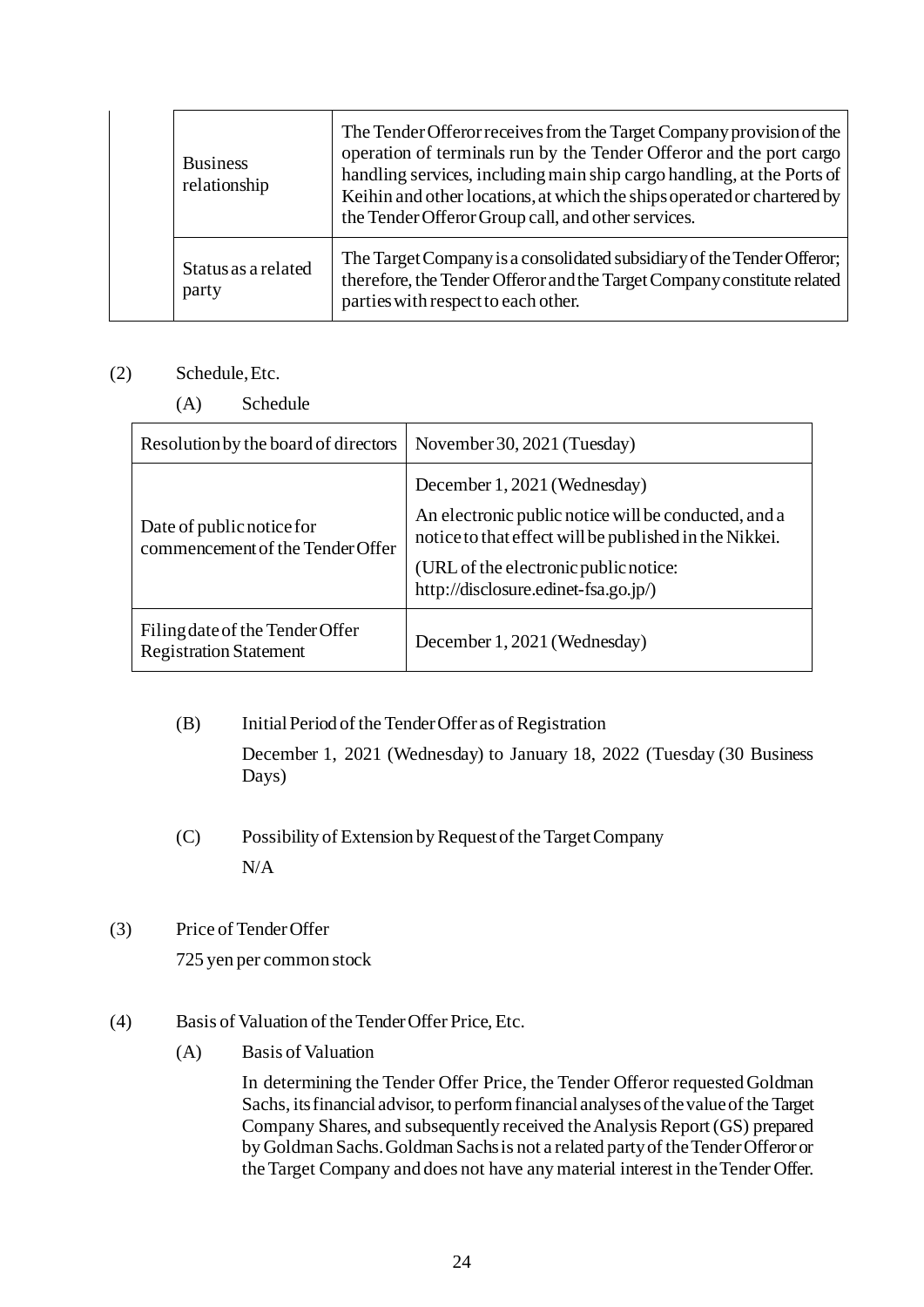Further, the Tender Offeror has not obtained from Goldman Sachs, and Goldman Sachs has not expressed, any opinion concerning the fairness of the Tender Offer Price or the Tender Offer (a fairness opinion).

Goldman Sachs, in the Analysis Report (GS) referred to above, performed a market price analysis, a DCF analysis, a present value of future stock value analysis and a premia analysis. The DCF analysis and the present value of future stock value analysis were based on the Forecasts (Tender Offeror) (as defined below). The respective analyses resulted in a range of implied values per share of the Target Company Shares shown below.

#### 1. Market Price Analysis: 454 yen – 603 yen

In performing the market price analysis, Goldman Sachs used November 29, 2021 as the base date and reviewed the closing prices of the Target Company Shares for the 52-week period ending on such date. Based on this review, Goldman Sachs derived a range of implied values per share for the Target Company Shares of 454 yen to 603 yen.

#### 2. DCF Analysis: 605 yen – 769 yen

In performing the DCF analysis, Goldman Sachs analyzed the value of the Target Company Shares by discounting the Target Company's future free cash flow estimates reflected in the Forecasts (Tender Offeror) to present value using a range of discount rates from 7.75% to 10.75%, reflecting an estimate of the Target Company's weighted average of cost of capital. Goldman Sachs calculated illustrative terminal values by applying a range of perpetuity growth rates of 0.25% to 0.75%. Based on the analysis, Goldman Sachs derived a range of implied values per share for the Target Company Shares of 605 yen to 769 yen. The Forecasts (Tender Offeror), which consist of six fiscal years (fiscal years ending from March 2022 to March 2027), were used by Goldman Sachs for the DCF analysis. The Forecasts (Tender Offeror), which cover the fiscal years ending March 2022 to March 2027 and were used by Goldman Sachs for the DCF analysis, include fiscal years during which a significant increase or decrease in profit are expected. Specifically, operating income for the fiscal year ending March 2025 is forecasted to significantly increase due to an increase in orders received by its plant business, mainly for heavy load transportation. In addition, the Forecasts (Tender Offeror) were prepared on a stand-alone basis and do not reflect synergies because it is difficult to specifically estimate the synergies expected to be realized upon consummation of the Transaction.

#### 3. Present Value of Future Stock Value Analysis: 649 yen – 879 yen

In performing the present value of future stock value analysis, Goldman Sachs derived implied stock values of the Target Company Shares as of March 31 for each year from 2022 to 2025, by applying a range of one-year forward EV/EBITDA multiples of 4.0x to 6.0x to future EBITDA of the Target Company for each of the fiscal years ending March 2023 to March 2026 estimated in the Forecasts (Tender Offeror) and discounted each stock value back to its present value using a discount rate of 3.75%, reflecting the Target Company's estimated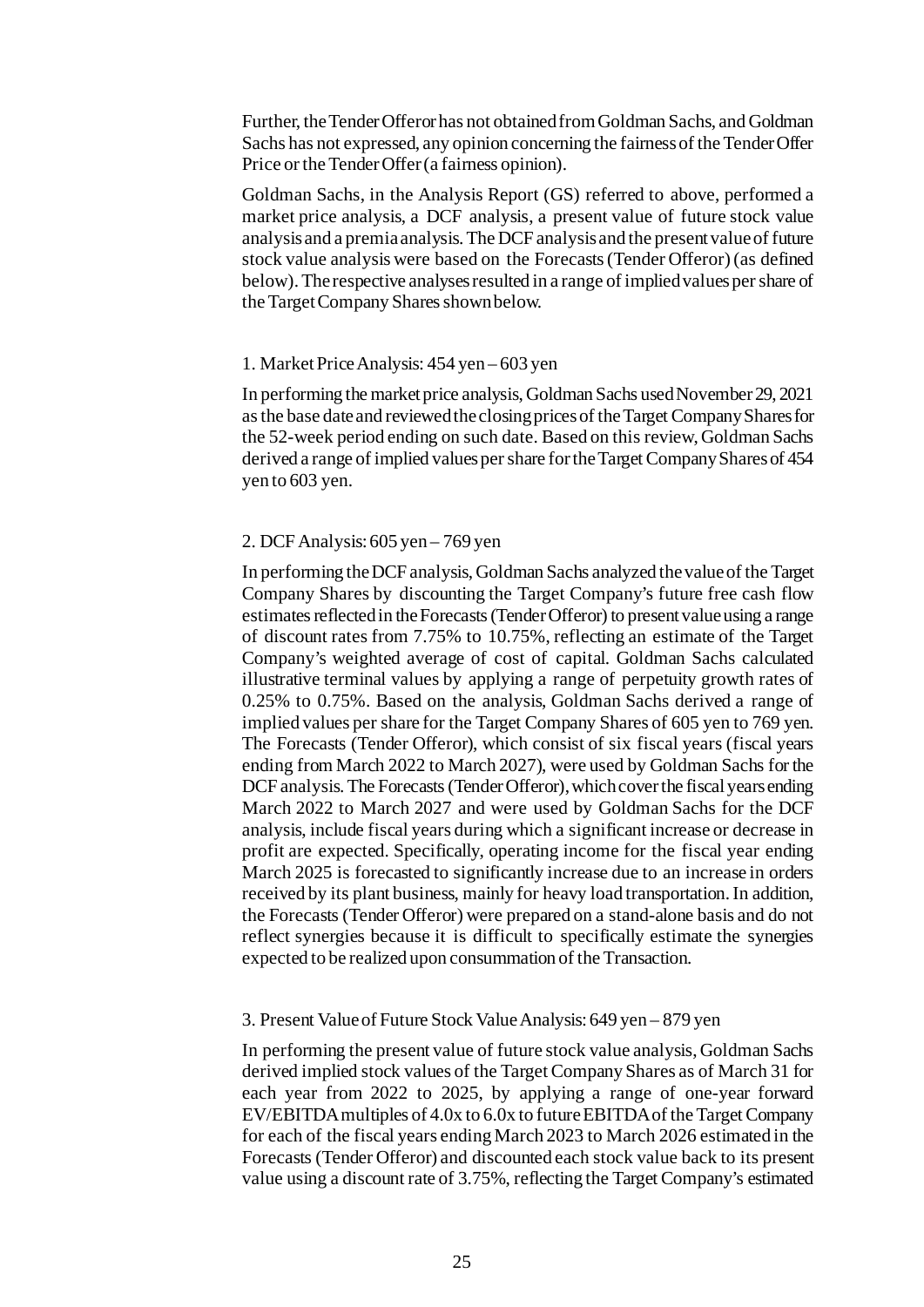cost of equity. To derive stock values as of March 31 for each year from 2022 to 2025, Goldman Sachs added the amount of the Target Company's projected net cash as of March 31 for each year, as provided in the Forecasts (Tender Offeror). Goldman Sachs then added the cumulative present values of dividends expected to be paid by the Target Company in each of the fiscal years ending March 2022 to March 2025 in the Forecasts (Tender Offeror) and derived a range of implied values per share for the Target Company Shares of 649 yen to 879 yen.

#### 4. Premia Analysis: 660 yen – 782 yen

In performing the premia analysis, Goldman Sachs reviewed and analyzed, using publicly available information, the acquisition premia for tender offer transactions in Japan with the aim of acquiring the remaining minority stake of a listed subsidiary by its parent company announced during the referenced period. For the entire period, Goldman Sachs calculated the 25th percentile and 75th percentile premia of the price paid in the tender offers relative to the target's last undisturbed closing stock price prior to announcement of the tender offer. This analysis indicated a 25th percentile premium of 27.9% and 75th percentile premium of 51.5% across the period. Goldman Sachs then applied a range of the premia of 27.9% to 51.5% to the closing price of the Target Company Shares as of November 29, 2021. Based on the analysis, Goldman Sachs derived a range of implied values per share for the Target Company Shares of 660 yen to 782 yen.

The Tender Offer Price of 725 yen per share represents 40.50% of the closing price of 516 yen of the Target Company Shares on the First Section of the TSE on November 29, 2021, the business day immediately preceding the announcement of the Tender Offer by the Tender Offeror, 37.57% of the simple average closing price of 527 yen of the Target Company Shares for the most recent one month (from November 1, 2021 to November 29, 2021), and 37.57% of the simple average closing price of 527 yen of the Target Company shares for the most recent three months (from August 30, 2021 to November 29, 2021), 33.76% of the simple average closing price of 542 yen for the most recent three months (August 30, 2021 to November 29 This represents a premium of 33.76% over the simple average closing price of 534 yen for the most recent three months (August 30, 2021 to November 29, 2021) and a premium of 35.77% over the simple average closing price of 534 yen for the most recent six months (May 31, 2021 to November 29, 2021).

(B) Background of Valuation

(Background of the Decisions on the Tender Offer Price)

As stated in "(A) Background, Purpose, and Decision-Making Process with respect to the Tender Offeror Deciding to Conduct the Tender Offer" of "(2) Background, Purpose, and Decision-Making Process with respect to Conducting the Tender Offer, and Management Policy After the Tender Offer"in "1. Purpose of the Tender Offer" above, after appointing Goldman Sachs as its financial advisor and Mori Hamada & Matsumoto as its legal advisor independent of the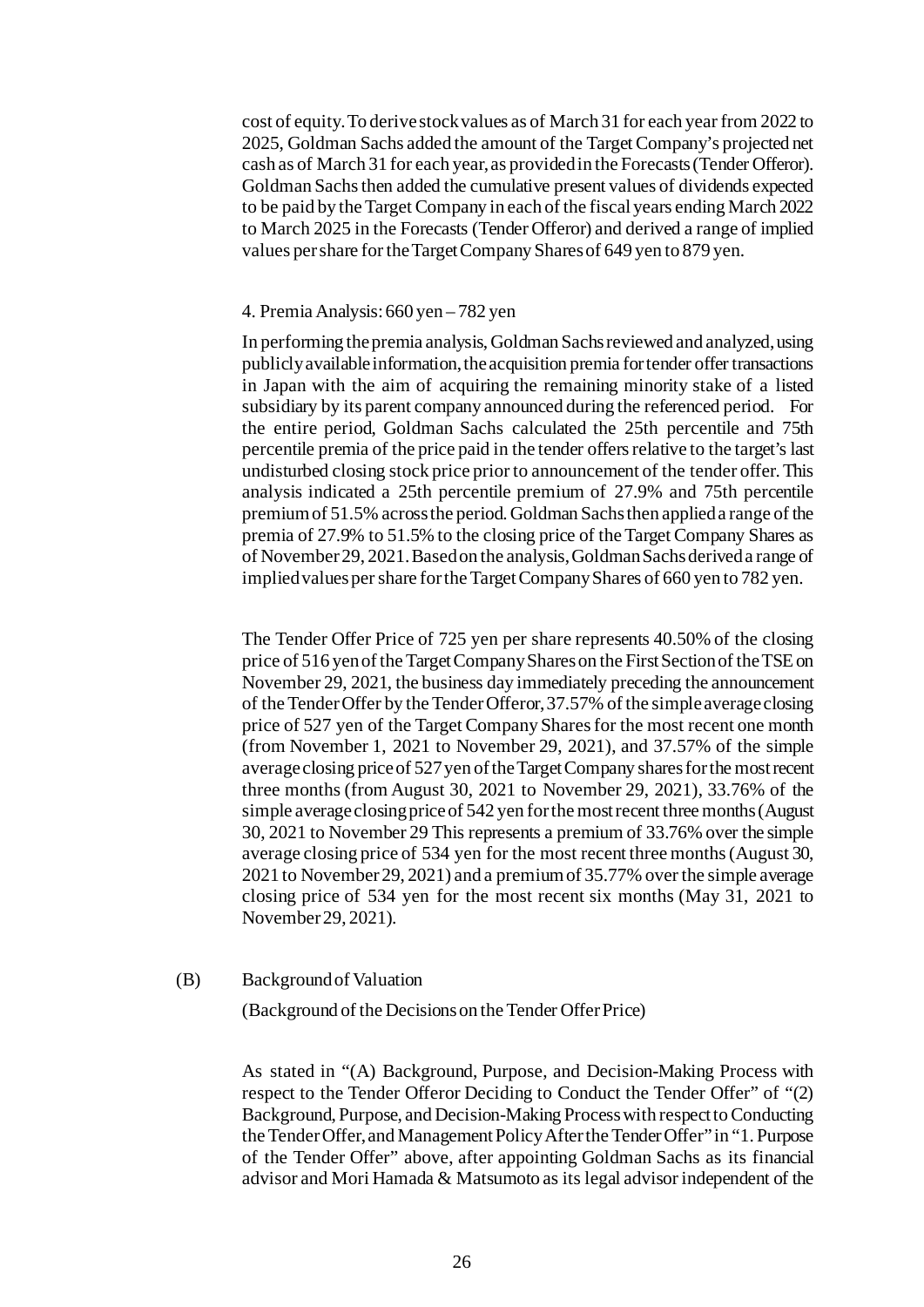Tender Offeror Group and the Target Company Group in early August 2021, the Tender Offeror began deliberating the Transactions in earnest. The Tender Offeror, having concluded that it would be appropriate to offer the minority shareholders of the Target Company a reasonable opportunity to sell their shares by acquiring the Target Company Shares through a tender offer as part of the Transactions, initially approached the Target Company on September 30, 2021 indicating that the Transactions would be conducted through a tender offer and requesting to begin discussions between the Tender Offeror and the Target Company with respect to the possibility and conditions of the Transactions, and the two companies agreed to begin discussions. Following that, the Tender Offeror received the Target Company's Business Plan from the Target Company on October 22, 2021 and received an explanation from the Target Company regarding the Target Company's Business Plan on October 28, 2021. On October 29, 2021, following comprehensive consideration of the inherent corporate value of the Target Company based on analyses including the market share price analysis of the Target Company Shares and financial forecast model analysis based on the Target Company's Business Plan, and the possibility of endorsement of the Tender Offer by the Target Company and the prospect of successful completion of the Tender Offer, the Tender Offeror made a formal proposal to the Target Company regarding the Transactions, including deciding on the Tender Offer Price of 680 yen per share. However, on November 4, the Target Company requested that the Tender Offeror reconsider the Tender Offer Price because 680 yen per share could not be considered to represent a reasonable premium on the market share price in comparison to other tender offer buyouts of a subsidiary by a parent company with the assumption of taking the target company private, and did not sufficiently reflect the corporate value of the Target Company in light of the theoretical range of share prices calculated by DCF analysis, and it was therefore not sufficient from the perspective of the Target Company's minority shareholders. Based on the request to reconsider the Tender Offer Price, the Tender Offeror proposed on November 5 to increase the Tender Offer Price to 700 yen per share, but on November 8, the Target Company requested that the Tender Offeror once again consider raising the Tender Offer Price for the same reasons as above. On November 12, the Tender Offeror proposed a Tender Offer Price of 710 yen per share, but the Target Company responded that it had concluded that the price of 710 yen per share was still not adequate for its minority shareholders for the same reasons as above, and requested on November 16 that the Tender Offeror again reconsider the Tender Offer Price. On November 17, the Tender Offeror proposed a Tender Offer Price of 715 yen per share. On November 22, the Target Company responded that 715 yen per share was still not adequate for its minority shareholders for the same reasons as above, and requested that the Tender Offeror reconsider. On November 25, the Tender Offeror made a final offer with a Tender Offer Price of 725 yen per share, and the Tender Offeror received a response from the Target Company regarding the final decision, to the effect that it is appropriate to accept the proposal to set the Tender Offer Price at 725 yen on the basis that the final decision will be made through a resolution of the board of directors taking into account the report from the Special Committee.

As described above, at the board of directors' meeting held on November 30, 2021,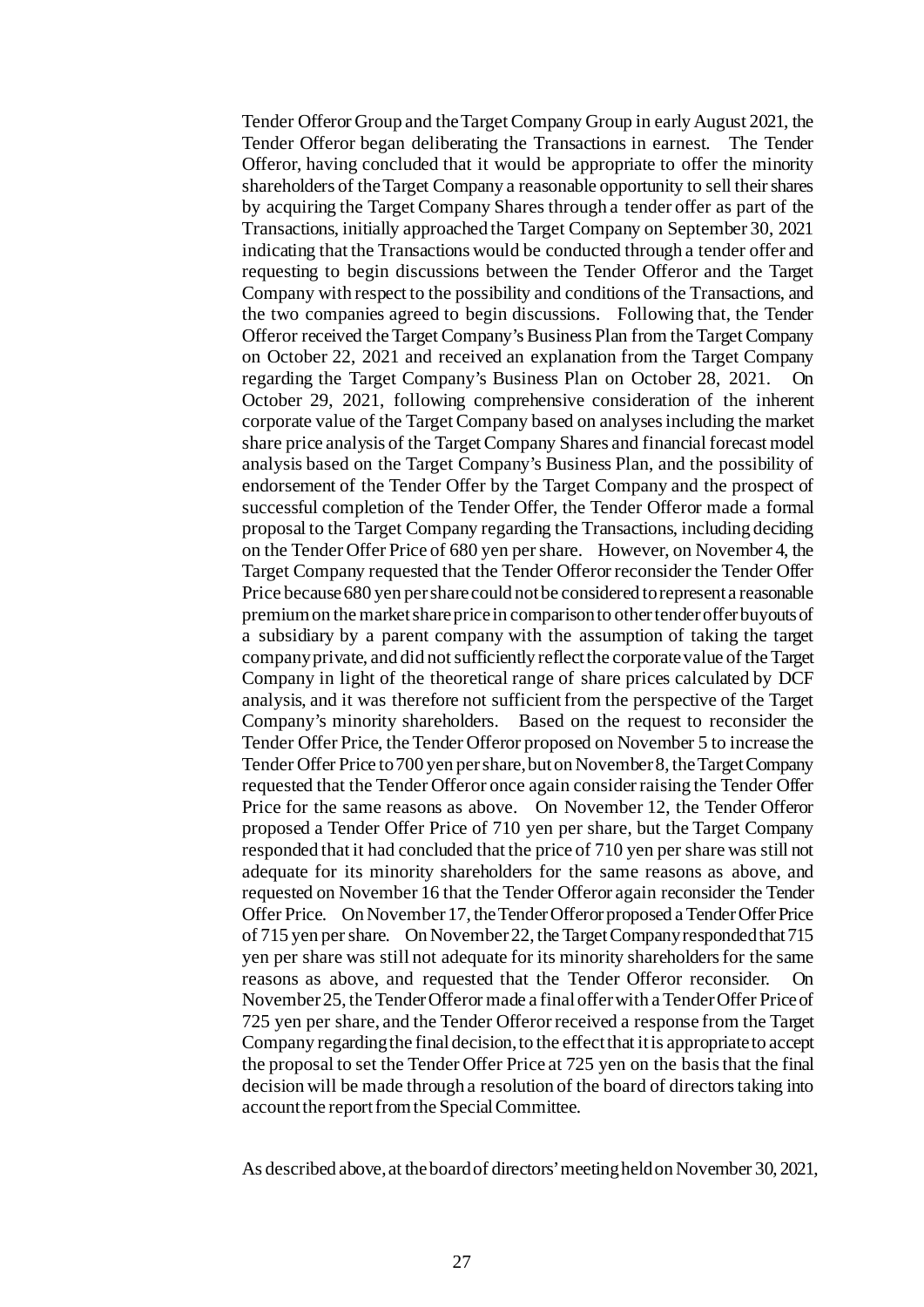the Tender Offeror resolved to implement the Tender Offer for the purpose of making the Target Company a wholly-owned subsidiary of the Tender Offeror, considering legal advice from Mori Hamada & Matsumoto,and advice from a financial point of view from Goldman Sachs, and the Analysis Report (GS) received from Goldman Sachs

For details on the process of the Tender Offeror making the decision to conduct the Tender Offer, please refer to "(2) Background, Purpose, and Decision-Making Process with respect to Conducting the Tender Offer, and Management Policy After the Tender Offer" in "1. Purpose of the Tender Offer" above.

(i) Name of the Financial Advisor from which financial analysis report is obtained and its relationship between the Tender Offeror

In determining the Tender Offer Price, the Tender Offeror requested Goldman Sachs, its financial advisor, to perform financial analyses of the value of the Target Company Shares, and subsequently received the Analysis Report (GS) relating thereto dated November 30, 2021. Goldman Sachs is a financial advisor independent from the Tender Offeror or the Target Company, not a related party of the Tender Offeror or the Target Company and does not have any material interest in the Tender Offer. Although Goldman Sachs held shares as of September 30, 2021 representing 1.04% of the common stock of the Tender Offeror based on the shareholders' register of the Tender Offeror as of such date, according to Goldman Sachs, Goldman Sachs has internally taken appropriate measures to prevent conflicts of interest, such as information walls between the department in charge of financial advisory services and financial analysis services relating to the value of the Target Company Shares and the department in charge of trading including equity securities. Further, the department in charge of financial advisory services and financial analysis services relating to the value of the Target Company Shares conducted its financial analysis of the value of the Target Company Shares independently from the department in charge of trading including equity securities. The Tender Offeror selected Goldman Sachs as a financial advisor independent from the Tender Offeror or the Target Company based on the following factors: (i) appropriate measures to prevent conflicts of interest, such as information walls, have been put in place internally at Goldman Sachs as described above; (ii) the Tender Offeror and Goldman Sachs conducted transactions on arm's-length terms; and (iii) Goldman Sachs has a track record as a financial advisor in similar transactions the past. Additionally, the Tender Offeror has not obtained from Goldman Sachs, and Goldman Sachs has not expressed, any opinion concerning the fairness of the Tender Offer Price or the Tender Offer (a fairness opinion).

#### (ii) Overview of the Financial Analysis Report

Goldman Sachs, in the Analysis Report (GS) referred to above, performed a market price analysis, a DCF analysis, a present value of future stock value analysis and a premia analysis. The DCF analysis and the present value of future stock value analysis were based on the Forecasts (Tender Offeror) (as defined below). The respective analyses resulted in a range of implied values per share of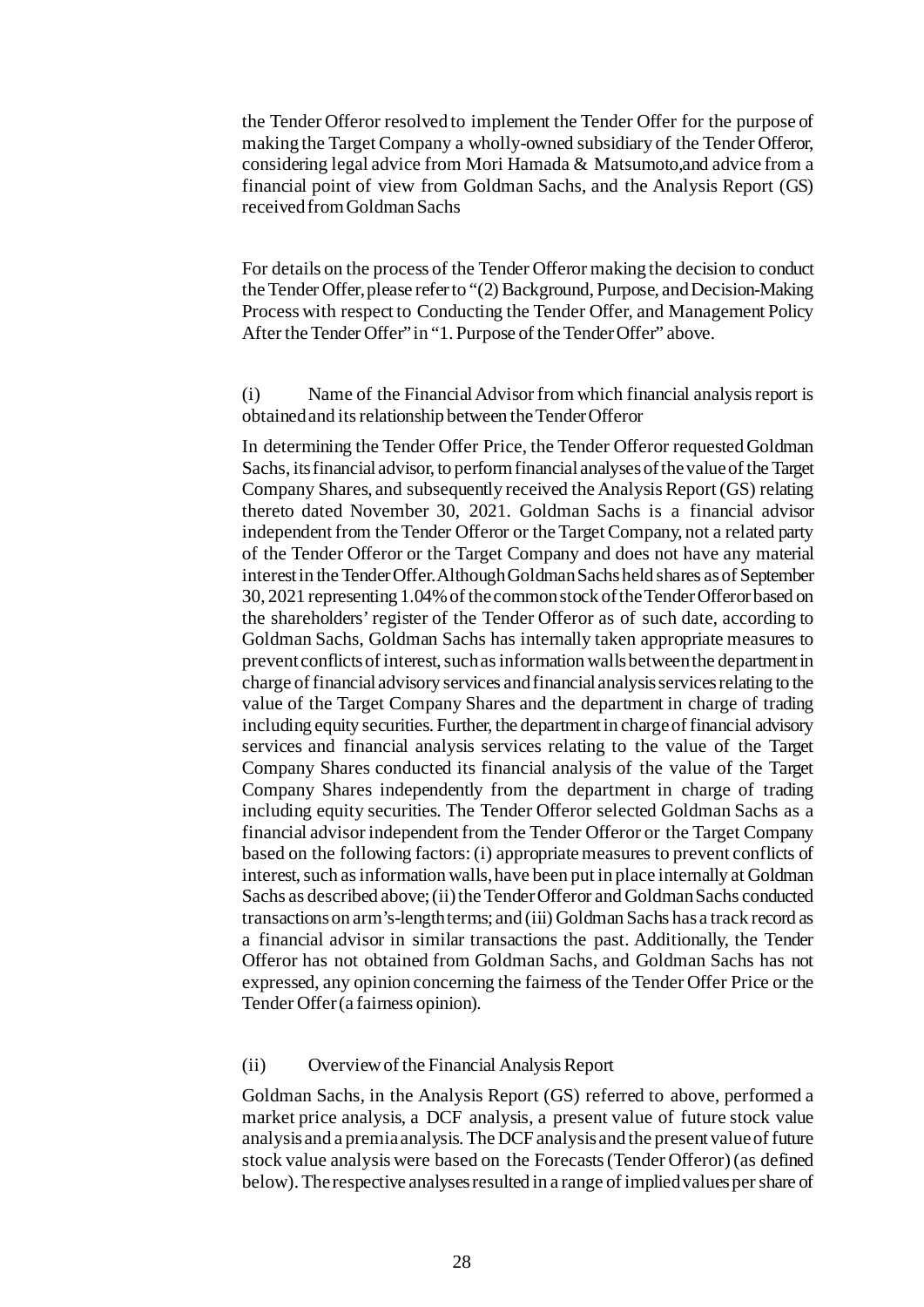the Target Company Shares shown below.

1. Market Price Analysis: 454 yen – 603 yen

2. DCF Analysis: 605 yen – 769 yen

3. Present Value of Future Stock Value Analysis: 649 yen – 879 yen

4. Premia Analysis: 660 yen – 782 yen

For details, please refer to "(A) Basis of Valuation" above.

(iii) Background Leading to the Determination of the Tender Offer Price Based on the Analysis Report (GS)

Given the results of negotiations and discussions with the Target Company, after comprehensively considering that the Tender Offer is expected to be supported at the meeting of the Target Company's board of directors, the contents of the Analysis Report (GS), trends of the market price of the Target Company Shares and the prospects that shareholders would tender their shares in the Tender Offer, the Tender Offeror determined by resolution at the meeting of its board of directors held on November 30, 2021 that the Tender Offer Price shall be JPY 725 per share. The Tender Offer Price is above the range of implied values per share of the Target Company Shares derived by the market price analysis and within the range of implied values per share of the Target Company Shares derived by the DCF analysis, the present value of future stock value analysis and the premia analysis in the Analysis Report (GS). For details, please refer to "Basis for the Valuation" above. For details, please refer to "(A) Basis of Valuation" above.

(Measures to Ensure Fairness of the Tender Offer, Including Measures to Ensure Fairnessof the Tender Offer Price and Measures to Avoid Conflicts of Interest)

In order to ensure the fairness of the Tender Offer, eliminate arbitrary decisionmaking regarding the Transactions, ensure the fairness, transparency, and objectivity of the decision-making process of the Target Company, and avoid conflicts of interest—and in light of the fact that the Target Company is a consolidated subsidiary of the Tender Offeror, the Transactions (including the Tender Offer) constitute a material transaction, etc. with a controlling shareholder, and that there are structural conflicts of interest between the Tender Offeror and the shareholders of the Target Company other than the Tender Offeror—the Tender Offeror and the Target Company have implemented the following measures.

As stated in "(1) Outline of the Tender Offer" of "1. Purpose of the Tender Offer" above, since the Tender Offeror owns 28,919,526 Target Company Shares (ownership ratio: 66.87%) as of today, the Tender Offeror believes that, if the minimum number of Share Certificates, Etc. to be purchased is set to the so-called "majority of minority" in the Tender Offer, it would increase the uncertainty as to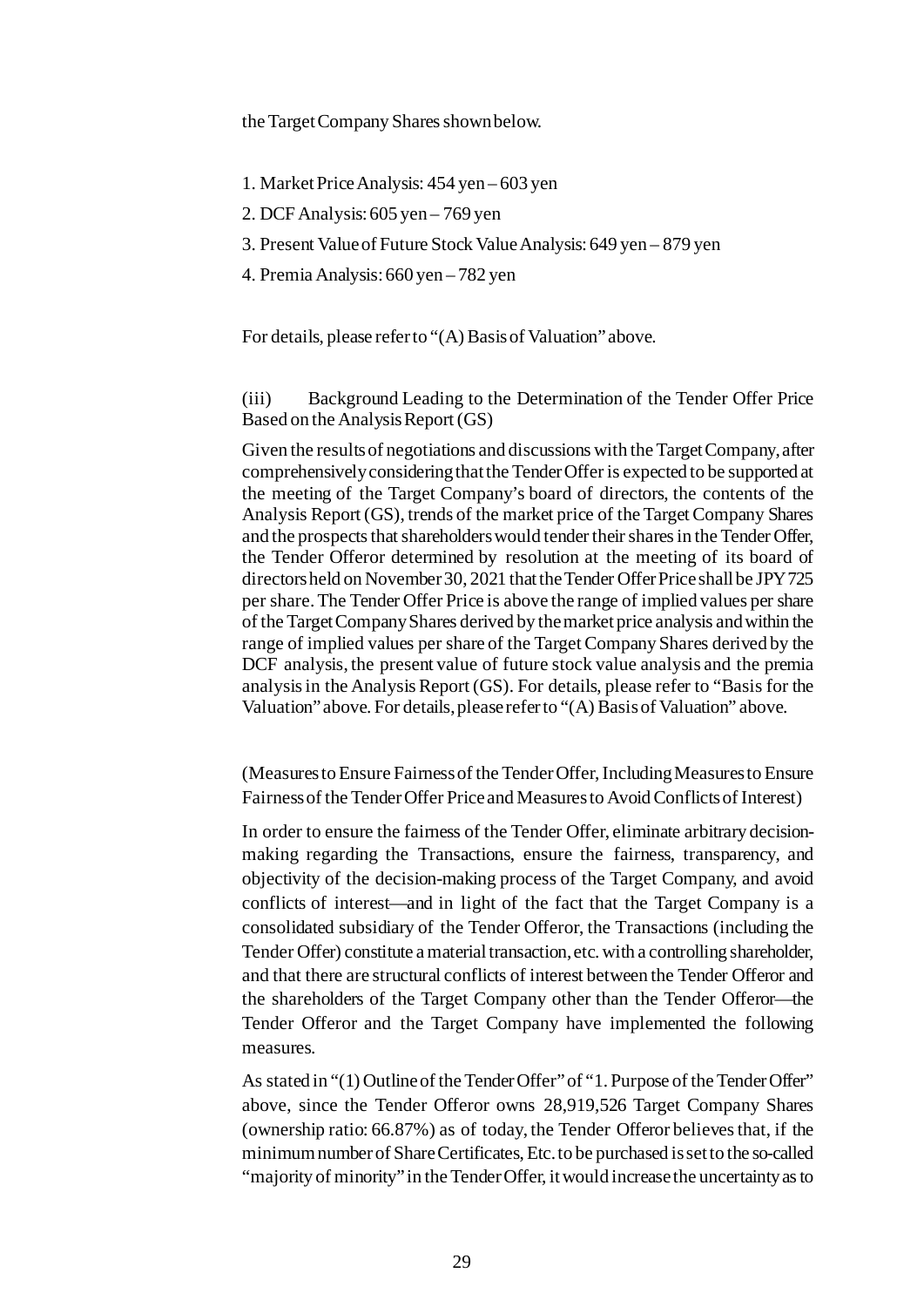whether the Tender Offer will be completed and, on the contrary, it would not contribute to the interests of general shareholders who wish to tender their shares in response to the Tender Offer. For this reason, in the Tender Offer, the Tender Offeror does not set the minimum number of Share Certificates, Etc. to be purchased to be the so-called "majority of minority" and has not set the minimum number of Share Certificates, Etc. to be purchased for the same reason. However, the Tender Offeror and the Target Company have implemented the measures described in (i) through (ix) below, and thus the Tender Offeror believes that the interests of general shareholders of the Target Company have been adequately taken into account.

Among the statements below, matters relating to the measures implemented by the Target Company are based on the explanations given by the Target Company.

(i) Procurement by the Tender Offeror of the Financial Analysis Report from Independent Financial Advisor

In order to ensure the fairness of the Tender Offer Price, the Tender Offeror, in determining the Tender Offer Price, requested Goldman Sachs, its financial advisor who is independent from the Tender Offeror and the Target Company, to provide the Analysis Report (GS). Goldman Sachs is not a related party of the Tender Offeror or the Target Company and does not have any material interest in the Tender Offer. Further, the Tender Offeror has not obtained from Goldman Sachs, and Goldman Sachs has not expressed, any opinion concerning the fairness of the Tender Offer Price or the Tender Offer (a fairness opinion).

For details, please refer to "(A) Basis of Valuation" above.

(ii) Procurement by the Target Company of a Share Valuation Report from an Independent Financial Advisor and Third-Party Appraiser

(a) Name of third-party valuator and its relationship with the Target Company and the Tender Offeror

According to the Target Company, the Target Company, in stating its opinion concerning the Tender Offer Price, requested Nomura Securities, a financial advisor and third-party valuator independent from the Tender Offeror and the Target Company, to calculate the value of the Target Company Shares to ensure fairness of decision-making towards the Tender Offer Price proposed from the Tender Offeror. The Target Company obtained Nomura Securities Valuation Report from Nomura Securities on November 30, 2021. Nomura Securities does not fall under a related party of the Target Company or the Tender Offeror, and it has no material interest in the Transactions including the Tender Offer. The Special Committee, at its first meeting, approved Nomura Securities as the Target Company's financial advisor and third-party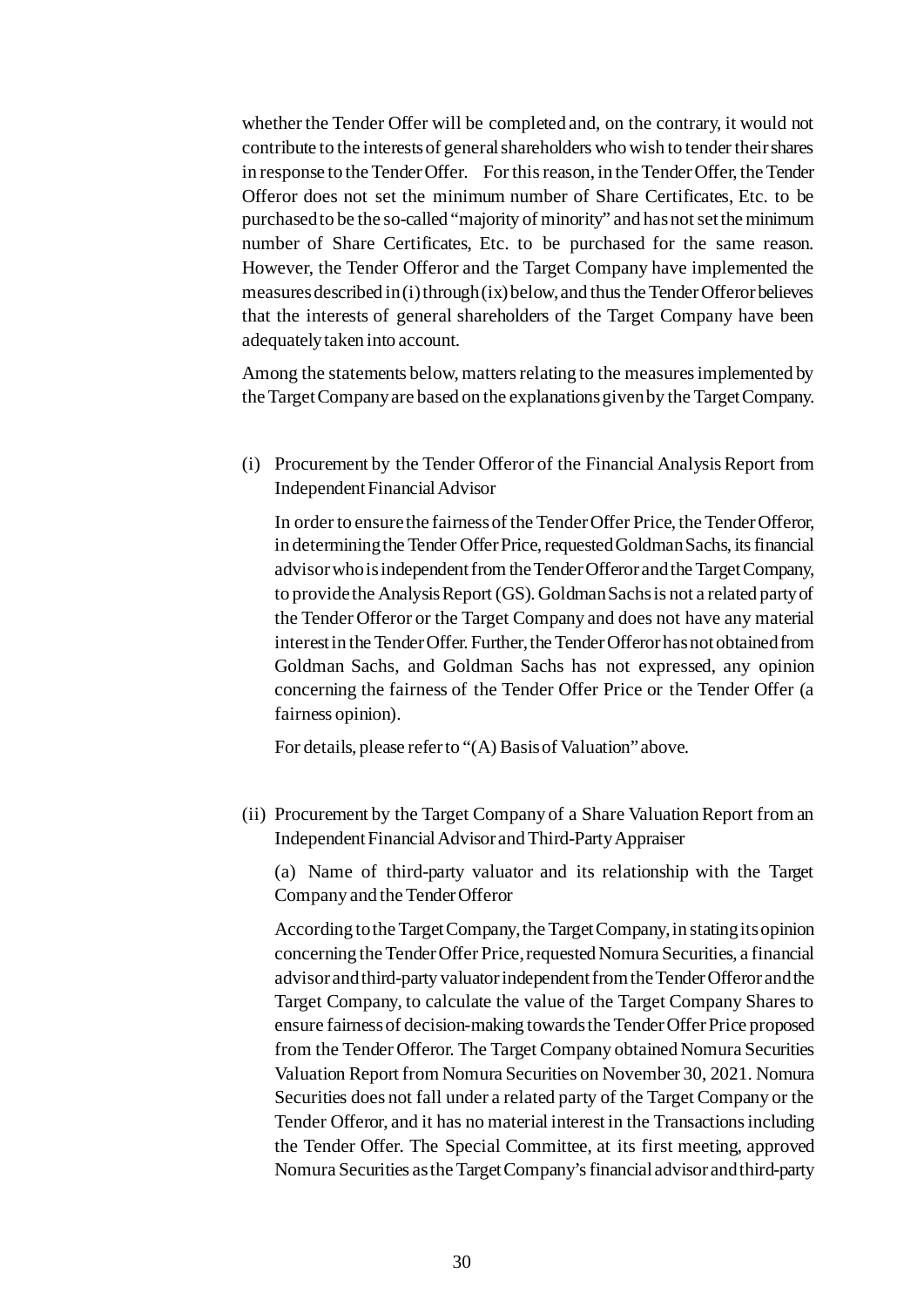valuator by confirming that Nomura Securities is independent and professionally qualified. However, the Target Company has not obtained from Nomura Securities an opinion concerning the fairness of the Tender Offer Price (Fairness Opinion).

According to the Target Company, the fees to be paid to Nomura Securities for the Transactions include performance fee payable on condition that the Transactions are completed. The Target Company decided that, by taking into account general practices in the same kind of transactions and the pros and cons of the fee arrangement whereby the Target Company would be required to pay a corresponding amount if the Transactions are not completed, the independence of Nomura Securities would not become doubtful even if its fees include performance fee payable on condition that the Transactions are completed, and the Target Company therefore appointed Nomura Securities as its financial advisor and third-party valuator based on the above fee arrangement.

(b) Description of calculation of the Target Company Shares

According to the Target Company, Nomura Securities considered multiple calculation methods to apply in calculating the share value of the Target Company Shares for the Tender Offer. On the assumption that the Target Company is a going concern, and that multifaceted valuation of the Target Company Shares is appropriate, Nomura Securities applied: (i) the average market price method given that the Target Company Shares are listed on the First Section of the TSE and thus the market price thereof is available; (ii) the comparable company analysis method given that there are multiple listed companies that are engaged in business relatively similar to the Target Company's business, and the availability of an analogy of the share value thereof by comparison with companies that are determined to be engaged in business similar to the business of the Targeet Company; and (iii) the discounted cash flow method ("**DCF Method**") to reflect the future business activities of the Target Company in calculating the per share value of the Target Company Shares. The Target Company has obtained from Nomura Securities the Nomura Valuation Report dated November 30, 2021.

In the Nomura Securities Valuation Report, the share price range per share of the Target Company Shares as calculated by each of the above methods is as follows.

Average market price method: From 516 yen to 542 yen Comparable company analysis method: From 322 yen to 636 yen DCF Method: From 630 yen to 1,239 yen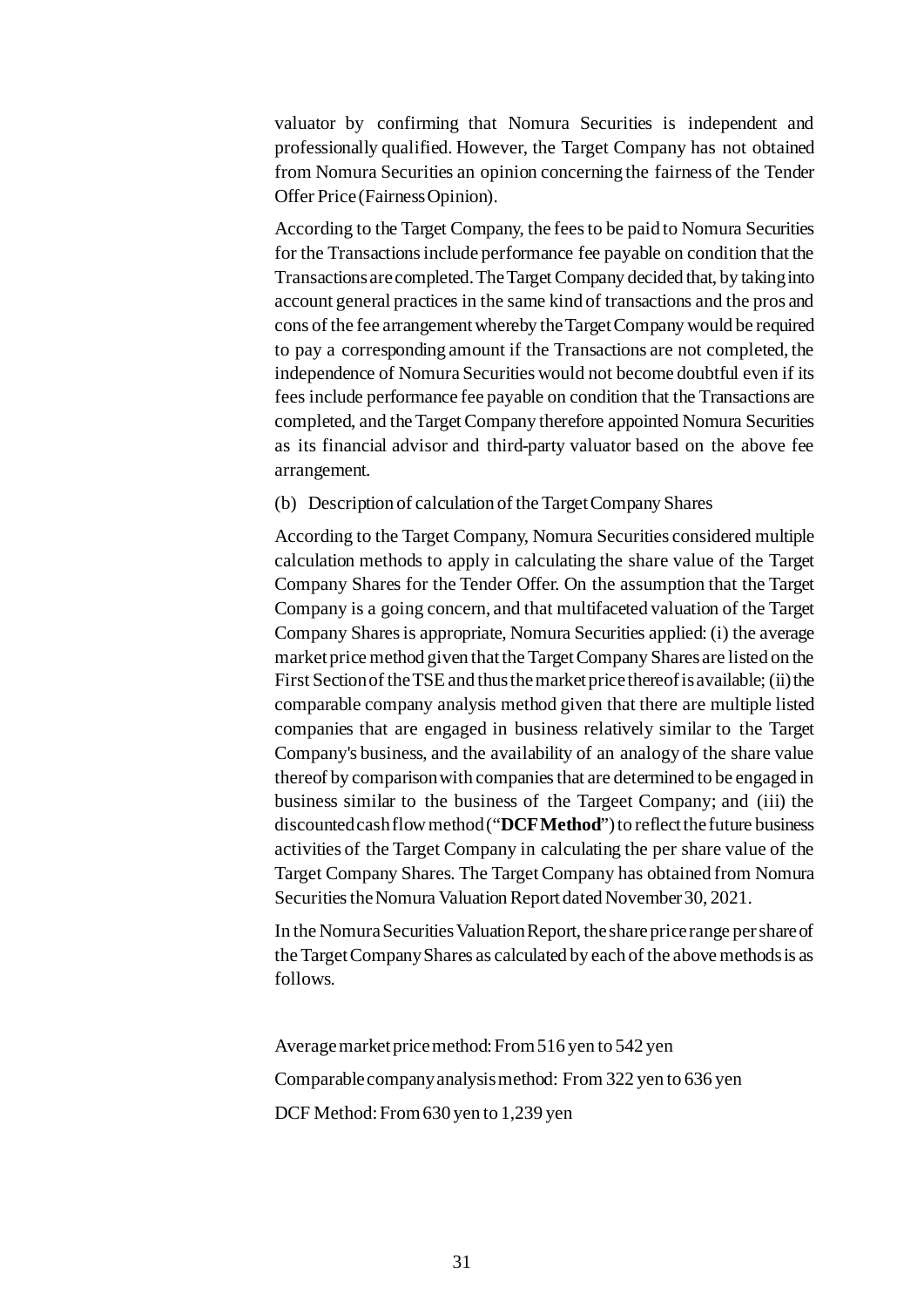Pursuant to the average market price method, as of the reference date of calculation on November 29, 2021, the share value range per share of the Target Company Shares was calculated to be 516 yen to 542 yen, based on the closing price of 516 yen of the Target Company Shares on the reference date on the First Section of the TSE, the simple average closing price of 527 yen for the recent five (5) business days, the simple average closing price of 527 yen for the recent one (1) month, the simple average closing price of 542 yen for the most recent three (3) months, and the simple average closing price of 534 yen for the most recent six (6) months.

Pursuant to the comparable company analysis method, Kamigumi Co., Ltd., Meiko Trans Co., Ltd., and Isewan Terminal Service Co., Ltd. were chosen as the listed companies that are judged to be engaged in business similar although not identical to the business of the Target Company and therefore comparable with the Target Company were chosen for comparison, and the share value of the Target Company Shares was calculated by using the ratios towards the corporate value of (a) the operating income ratio, and (b) operating income before amortization ("**EBITDA multiple**"), price earning ratio, and price book-value ratio, and, furthermore by making certain adjustments to the financial position by adding the value of all cash equivalents, etc. held by the Target Company. As a result, the share value range per share of the Target Company Shares was calculated to be 322 yen to 636 yen.

Pursuant to the DCF Method, the Target Company enterprise value and share value were calculated by using various elements such as its earnings forecast and investment plans in its business outlook for six fiscal years from Fiscal Year ending March 2022 to its Fiscal Year ending March 2027 based on its business plan prepared by the Target Company and information disclosed by it to the public, and by discounting by a certain rate to the present value the free cash flow projected to be generated by the Target Company on and after the third quarter of its Fiscal Year ending in March 2022. As a result, the share value range per share of the Target Company Shares was calculated to be 630 yen to 1,239 yen. At this time, the discount rate of 4.50% to 5.00% was applied. In calculating the going-concern value, perpetual growth rate model and EBITDA multiple rate model were used. The perpetual growth rate of - 0.25% to 0.25% was applied, and EBITDA multiple rate of 3.5 times to 5.5 times was applied.

The Target Company's financial forecast based on its business plan that Nomura Securities used as the basis for the calculation pursuant to the DCF Method includes a fiscal year in which Nomura Securities projected that there would be a significant increase in operating income for such fiscal year. Specifically, Nomura Securities projects that operating income for the fiscal year ending March 2025 would significantly increase by approximately 30% compared to the previous fiscal year which is attributable to increase in orders received for plant business mainly for transporting heavy weight and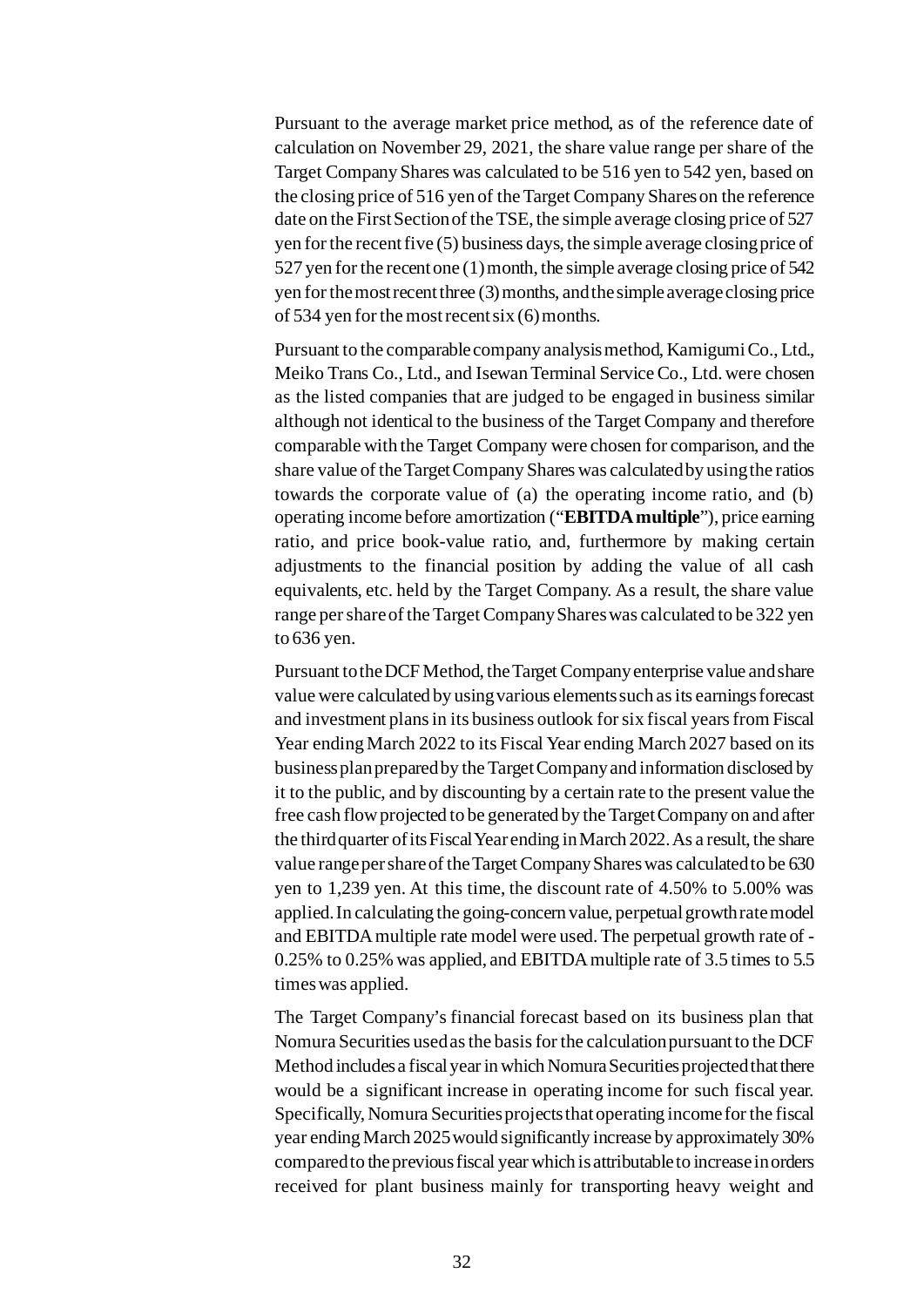oversized cargo. Also, because the synergistic effects that could be expected from conducting the Transactions were difficult to concretely estimate as of the time of making the calculation, Nomura Securities did not take these into account in its financial forecasts.

The financial forecast used for the calculation pursuant to the DCF Method is as follows.

|                | March   | March  | March   | March  | March  | March  |
|----------------|---------|--------|---------|--------|--------|--------|
|                | 2022    | 2023   | 2024    | 2025   | 2026   | 2027   |
|                | (6)     |        |         |        |        |        |
|                | months) |        |         |        |        |        |
| Operating      | 24,237  | 49,939 | 52,749  | 54,950 | 55,417 | 55,437 |
| revenue        |         |        |         |        |        |        |
| Operating      | 606     | 2,067  | 2,255   | 2,923  | 2,952  | 2,962  |
| income         |         |        |         |        |        |        |
| <b>EBITDA</b>  | 1,437   | 3,829  | 4,088   | 4,881  | 4,880  | 4,883  |
| Free cash flow | (454)   | (705)  | (1,240) | 1,715  | 2,063  | 2,103  |

(Unit: million yen)

Note: Nomura Securities calculated the share value of the Target Company Shares on the assumption that the information publicly disclosed and all information received from the Target Company are accurate and complete and did not independently verify their accuracy and completeness. Furthermore, Nomura Securities did not independently evaluate, appraise, and assess, or retain a third party firm to appraise or assess, the Target Company and its affiliates' assets and liabilities (including financial derivative products, off-book assets and liabilities, and other contingent liabilities). With respect to the Target Company's business plan, it was assumed that this was reasonably prepared based on the best and sincere estimate and judgment that could be made by the Target Company management as of the time of preparing this. The calculation of Nomura Securities is said to reflect the information and economic conditions through November 29, 2021. Furthermore, the calculation of Nomura Securities is solely for the purpose of reference for the Target Company's board of directors in reviewing the share value of Target Company Shares.

(iii) Procurement by the Target Company of Advice from an Independent Legal Advisor

According to the Target Company, as indicated in "(iv) Establishment by the Target Company of an Independent Special Committee and Procurement by the Target Company of the Report from the Special Committee" below, the Target Company retained AM&T as its legal advisor independent from the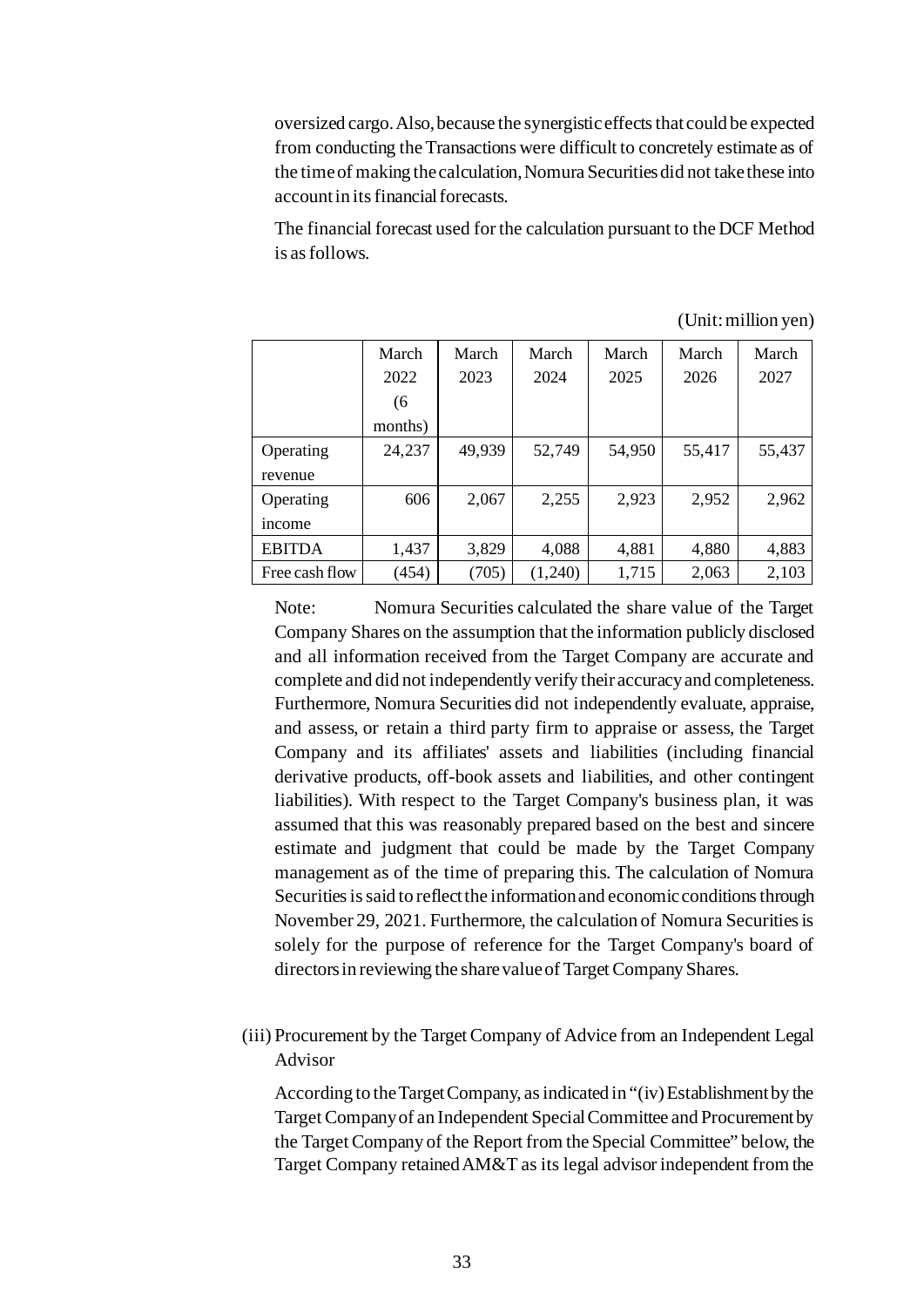Target Company and the Tender Offeror. The Target Company is receiving necessary legal advice from the firm concerning the measures to be assumed to ensure fairness of the procedures of the Transactions, various procedures for the Transactions, and method and process of decision making by the Target Company concerning the Transactions.

AM&T is not a related party of the Tender Offeror and the Target Company and has no material interests in the Transactions, including the Tender Offer. The Special Committee confirmed that AM&T is independent professionally qualified, and approved this firm as the Target Company's legal advisor.

- (iv) Establishment by the Target Company of an Independent Special Committee and Procurement by the Target Company of the Report from the Special Committee
	- (a) Circumstances of establishing the Special Committee

According to the Target Company, as indicated in "(c) Decision-Making Process and Reasoning of the Target Company" in "(A) Background, Purpose, and Decision-Making Process with respect to the Tender Offeror Deciding to Conduct the Tender Offer" in "(2) Background, Purpose, and Decision-Making Process with respect to Conducting the Tender Offer, and Management Policy After the Tender Offer" in "Purpose of the Tender Offer" above, the Target Company established the Special Committee by resolution of its board of directors at its meeting held on October 18, 2021. The Target Company obtained advice from AM&T and confirmed the independence and eligibility of the Target Company's independent outside directors who are the candidates for the members of the Special Committee. The Target Company confirmed that the candidates are independent (The Target Company confirmed that Mr. Hajime Nakai, Ms. Chihiro Kawai, and Mr. Akito Takahashi have no material interest with the Tender Offeror or the Target Company.) and that they have no material interest that is different from minority shareholders on whether the Transactions completes or not. After confirming the above and with the advice from AM&T, the Target Company appointed Mr. Hajime Nakai (the Target Company's independent outside director) who has rich experience and knowledge in finance, Ms. Chihiro Kawai (the Target Company's independent outside corporate auditor, representative of Bayside Partners (accounting firm) who has extensive knowledge in finance and accounting through her career as certified public accountant, and committee member of Yokohama City University Evaluation Committee), and Mr. Akito Takahashi (lawyer of Takahashi & Katayama (law firm)) who has long years of legal experience mainly in corporate law and is serving as an outside expert based on his rich experience and knowledge gained through his legal career, as members of the Special Committee. These three members have not changed since this committee was established. Each member of the Special Committee shall be paid a fixed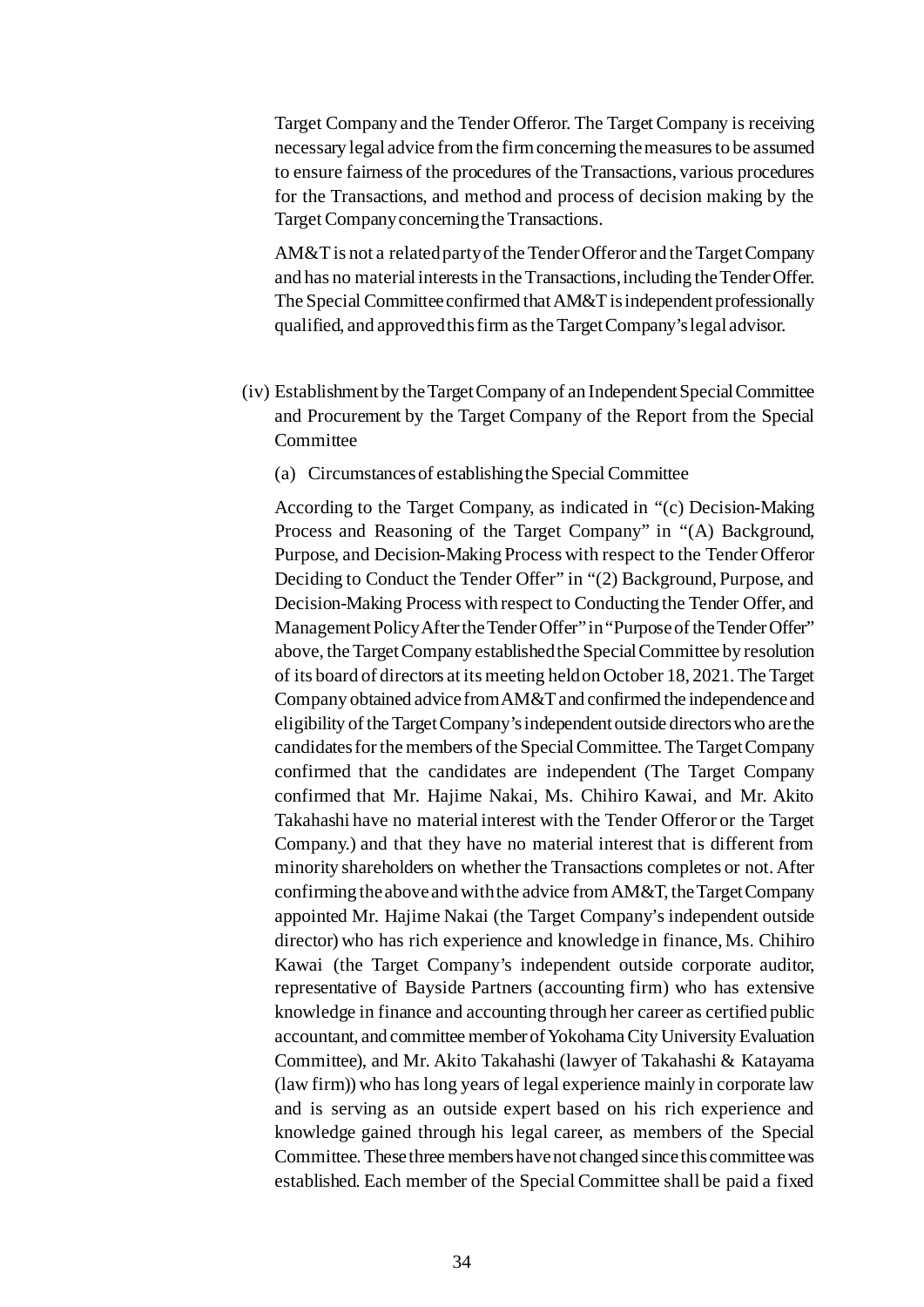remuneration for his/her services regardless of the contents of the response presented by this committee.

As indicated in "(c) Decision-Making Process and Reasoning of the Target Company" in "(A) Background, Purpose, and Decision-Making Process with respect to the Tender Offeror Deciding to Conduct the Tender Offer" in "(2) Background, Purpose, and Decision-Making Process with respect to Conducting the Tender Offer, and Management Policy After the Tender Offer" in "Purpose of the Tender Offer" above, the Target Company established the Special Committee by resolution of its board of directors at its meeting held on October 18, 2021 and presented matters on which the Target Company wishes to consult the Special Committee ("**Consulted Matters**"). The Target Company's board of directors resolved upon establishing the Special Committee that the decision of the board of directors shall take into account to the fullest extent the contents of decisions made by the Special Committee, particularly if the Special Committee decided that the terms of the Transactions are not fair, then the board of directors shall not support the Transactions based on those terms, and if the Special Committee deems necessary, the Special Committee shall be given (i) authority to appoint its advisors such as financial advisor and legal advisor (and reasonable expenses for such appointment to be borne by the Target Company) or to approve the Target Company's advisors, (ii) authority to receive necessary information to review and decide on the Transactions from officers and employees of the Target Company and other persons whom the Special Committee considers necessary, and (iii) authority to discuss and negotiate on the terms of the Transactions with the Tender Offeror if the Special Committee considers necessary.

As indicated in "(c) Decision-Making Process and Reasoning of the Target Company" in "(A) Background, Purpose, and Decision-Making Process with respect to the Tender Offeror Deciding to Conduct the Tender Offer" in "(2) Background, Purpose, and Decision-Making Process with respect to Conducting the Tender Offer, and Management Policy After the Tender Offer" in "Purpose of the Tender Offer" above, in order to eliminate the effects of structural conflicts of interest in the Transactions on the discussion and resolution and to ensure fairness of the Transactions, discussions were held by and unanimous resolution was made at the above board of directors meeting by nine (9) directors out of 13 directors of the Target Company by excluding the following four (4) directors: Messrs. Masahiro Tanabe, Hiroshi Ogawa, and Taku Kadooka because they served as officers and employees of the Tender Offeror Group in the recent ten years, and Mr. Yasunori Takamatsu because he concurrently serves as officer and employee of the Tender Offeror. At the above board of directors meeting, two (2) out of four (4) auditors of the Target Company were present and the two auditors present stated their opinions that they have no objection to the above resolution. However, because Mr. Masaaki Tsuda was an officer and employee of the Tender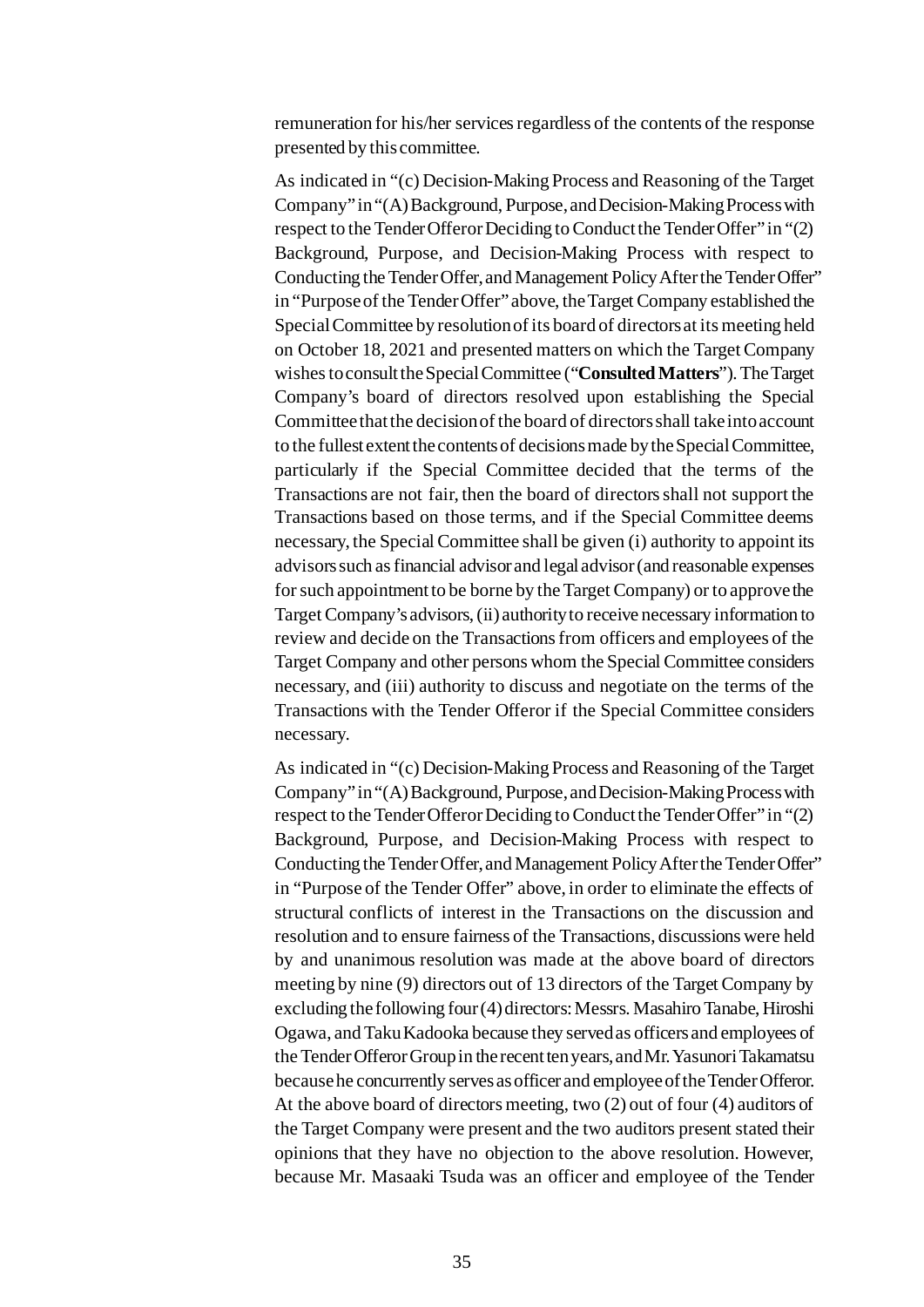Offeror Group within the recent 10 years and Mr. Toshiaki Takeda concurrently serves as officer and employee of the Tender Offeror, these two persons were not present at the above board of directors meeting and refrained from stating their opinions to prevent the discussion and resolution at the board of directors meeting from being affected by the issues of structural conflicts of interest and asymmetry of information.

#### (b) Review by the Special Committee

According to the Target Company, the Special Committee held a total of 11 meetings from October 22, 2021 until November 29, 2021 for a total of approximately 15 hours. Other than the above meetings, the Special Committee gave reports, shared information, discussed, and made decisions through emails and discussed and reviewed on the Consulted Matters.

Specifically, at the first meeting of the Special Committee held on October 22, 2021, the Special Committee confirmed that Nomura Securities retained by the Company as its financial advisor and third-party valuator, and AM&T retained by the Target Company as its legal advisor are both independent and professionally qualified and independent and approved the appointment of both, and that the Special Committee will alsoseek professional advice from them whenever necessary.

The Special Committee also reviewed the independence, expertise, and experience of the candidates for its financial advisor and third-party valuator, and on October 29, 2021, the Special Committee appointed Yamada Consulting as its financial advisor and third-party valuator independent from the Tender Offeror and the Target Company. The Special Committee confirmed that Yamada Consulting does not fall under a related party of the Tender Offeror and the Target Company, it has no material interests in the Transactions including the Tender Offer, and that it is otherwise independent from the Transactions.

Furthermore, as indicated in "(ii) Procurement by the Target Company of a Share Valuation Report from an Independent Financial Advisor and Third-Party Appraiser" above and "(vi) Establishment of an Independent Structure for Review at the Target Company" below, the Special Committee confirmed that there is no problem from the view of independence and fairness in the reviewing structure for the Transactions established by the Target Company (including the scope of and duties of the officers and employees who review, negotiate and decide on the Transactions), and approved this reviewing structure. On these premises, and with the opinion received from AM&T, the Special Committee reviewed on the necessary measures to ensure fairness of the procedures of these Transactions. The Special Committee also received explanation from the Target Company concerning the contents, material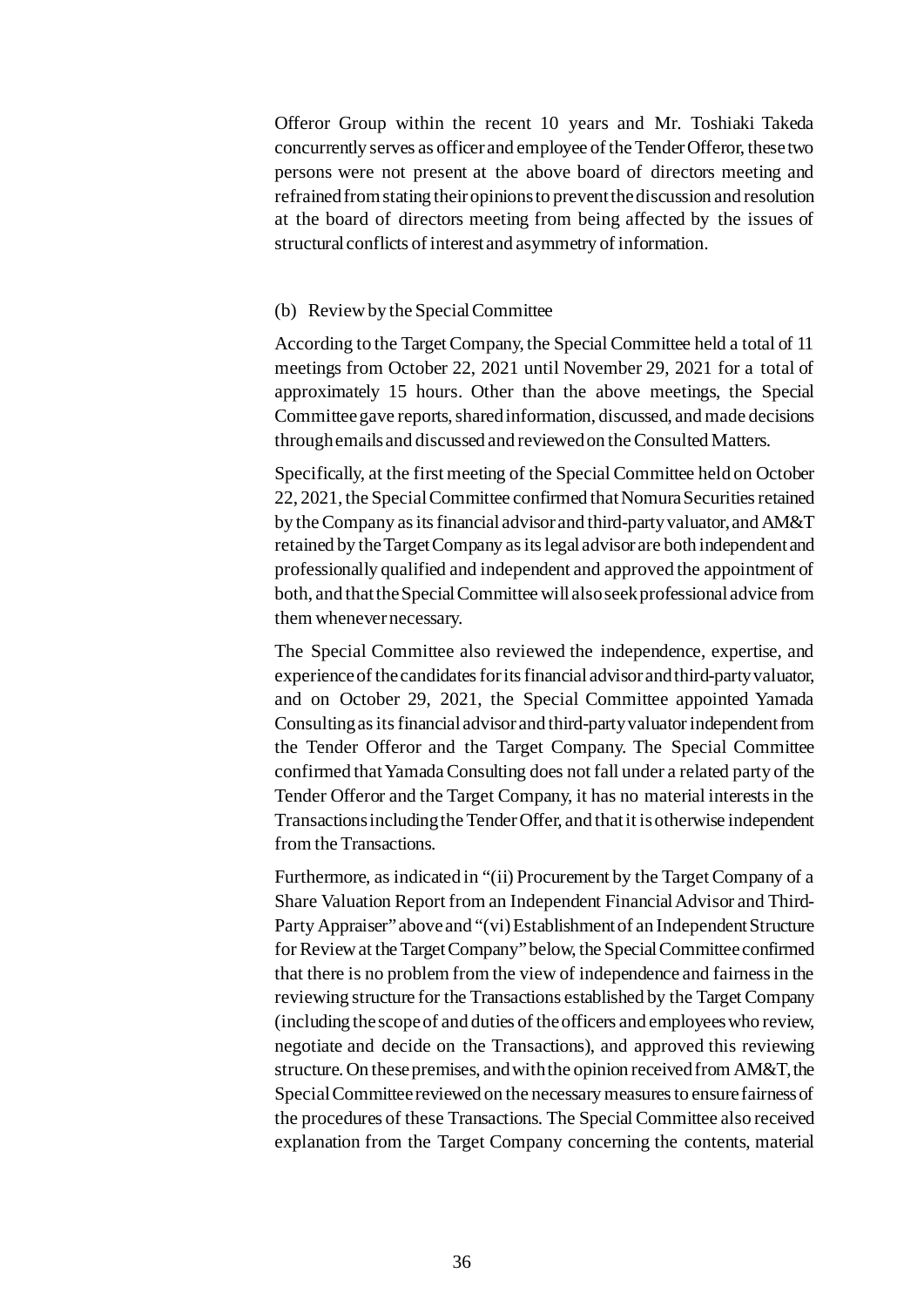preconditions, and methods of planning the Target Company's business plan, and confirmed and approved that these matters are reasonable.

The Special Committee questioned the Tender Offeror on the purpose and reason for conducting the Transactions, the circumstances and purpose of choosing to conduct the Transactions at this time, managing policies and governance of the Target Company after the Transactions, and procedures and terms of the Transactions, to which the Tender Offeror directly explained to the Special Committee.

Furthermore, as indicated in "(ii) Procurement by the Target Company of a Share Valuation Report from an Independent Financial Advisor and Third-Party Appraiser" above and "(v) Procurement by the Special Committee of a Share Valuation Report and Fairness Opinion from an Independent Financial Advisor and Third-Party Appraiser" below, Nomura Securities and Yamada Consulting calculated the value of the Company's Shares based on the Company's business plan. The Special Committee received explanation respectively from Nomura Securities and Yamada Consulting on their methods of calculating the value of the Company's Shares, the reason why they chose those methods, the details of calculation based on each calculation method, and material preconditions, held a Q&A session, discussed and reviewed, and confirmed that these matters are reasonable. In addition, as indicated in above "(3) Matters concerning calculation," "(ii) Procurement by the Special Committee of a share valuation report and Fairness Opinion from an independent financial advisor and third-party valuator," the Special Committee received the Fairness Opinion dated November 29, 2021 from Yamada Consulting where it received explanation on the contents of this Fairness Opinion and material preconditions for its opinion as of such time, held a Q&A session, discussed and reviewed, and confirmed that these matters are reasonable.

The Special Committee and the Target Company discussed and reviewed on the Target Company's policies for negotiating with the Tender Offeror by receiving from time to time reports from the Target Company and Nomura Securities, and advice from Yamada Consulting from financial perspectives, and stated its necessary opinion on the Target Company's policies for negotiation. Specifically, the Special Committee, after receiving a report from the Target Company that the Tender Offeror presented its initial proposal on October 29, 2021 for the Tender Offer Price of 680 yen per share, further received respective reports that the Tender Offeror proposed a Tender Offer Price of700 yen per share on November 5, 2021, a Tender Offer Price of 710 yen per share on November 12, 2021 and a Tender Offer Price of 715 yen per share on November 17, 2021 and having heard opinions from Nomura Securities on how to deal with those proposals and on policies on negotiating with the Tender Offeror, reviewed these offers by receiving advice from a financial perspective from Yamada Consulting and advice from legal perspective from AM&T. Based on the foregoing, the Special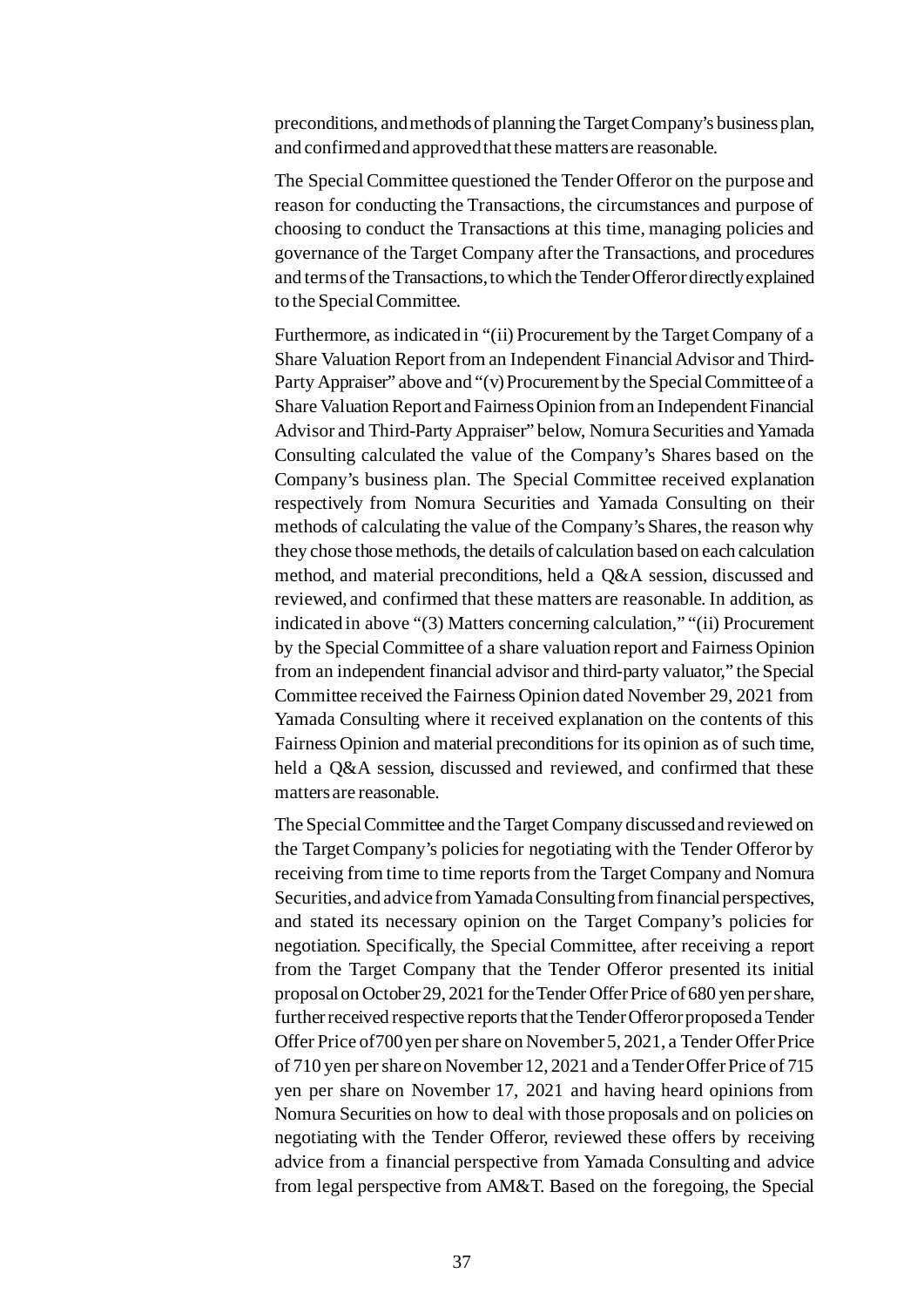Committee stated its opinion that it has no objections to the Target Company's intention that it wishes to request the Tender Offeror to reconsider the Tender Offer Price towards all of the above proposed Tender Offer Price, stated its opinion on the matters that need to be discussed with the Tender Offeror to achieve the significance and objectives of the Transactions from the standpoint of the Target Company, and was involved throughout the entire course of discussions and negotiations between the Target Company and the Tender Offeror on the terms of the Transactions including the Tender Offer Price. As a result, the Target Company, on November 25, 2021 received a proposal of a Tender Offer Price of 725yen per share from the Tender Offeror, and, through 4 negotiations, succeeded in raising the Tender Offer Price by 6.62% (rounded to the second decimal place) from the initially offered price.

Furthermore, the Special Committee received explanation from AM&T multiple times on the contents of the draft of this Press Release concerning the Tender Offer that the Target Company will announce or submit and confirmed that the detailed disclosure of information will be made.

#### (c)Judgement of the Special Committee

Based on the above circumstances, advice received from Yamada Consulting from a financial perspective, and the Yamada Consulting Valuation Report and the Fairness Opinion received on November 29, 2021, the Special Committee repeatedly held careful discussions and reviews on the Consulted Matters, and submitted to the Company's board of directors on November 30, 2021 the Report basically in the below summary by unanimous agreement of all members.

a) Summary of the Reoport

1) The purpose of the Transactions is reasonable (including whether the Transactions are beneficial in enhancing the Company's corporate value).

2) The procedures for the Transactions are fair.

3) The terms of the Transactions (including the Tender Offer Price) are appropriate.

4) In view of above 1) to 3), the Transactions are not disadvantageous to minority shareholders.

5) In view of above 1) to 4), as of present, it is fair for the Target Company's board of directors to make a resolution to state its opinion in support of the Tender Offer and to recommend the Target Company's shareholders to tender in the Tender Offer, and that the Transactions are not disadvantageous to minority shareholders.

b) Reasons for the response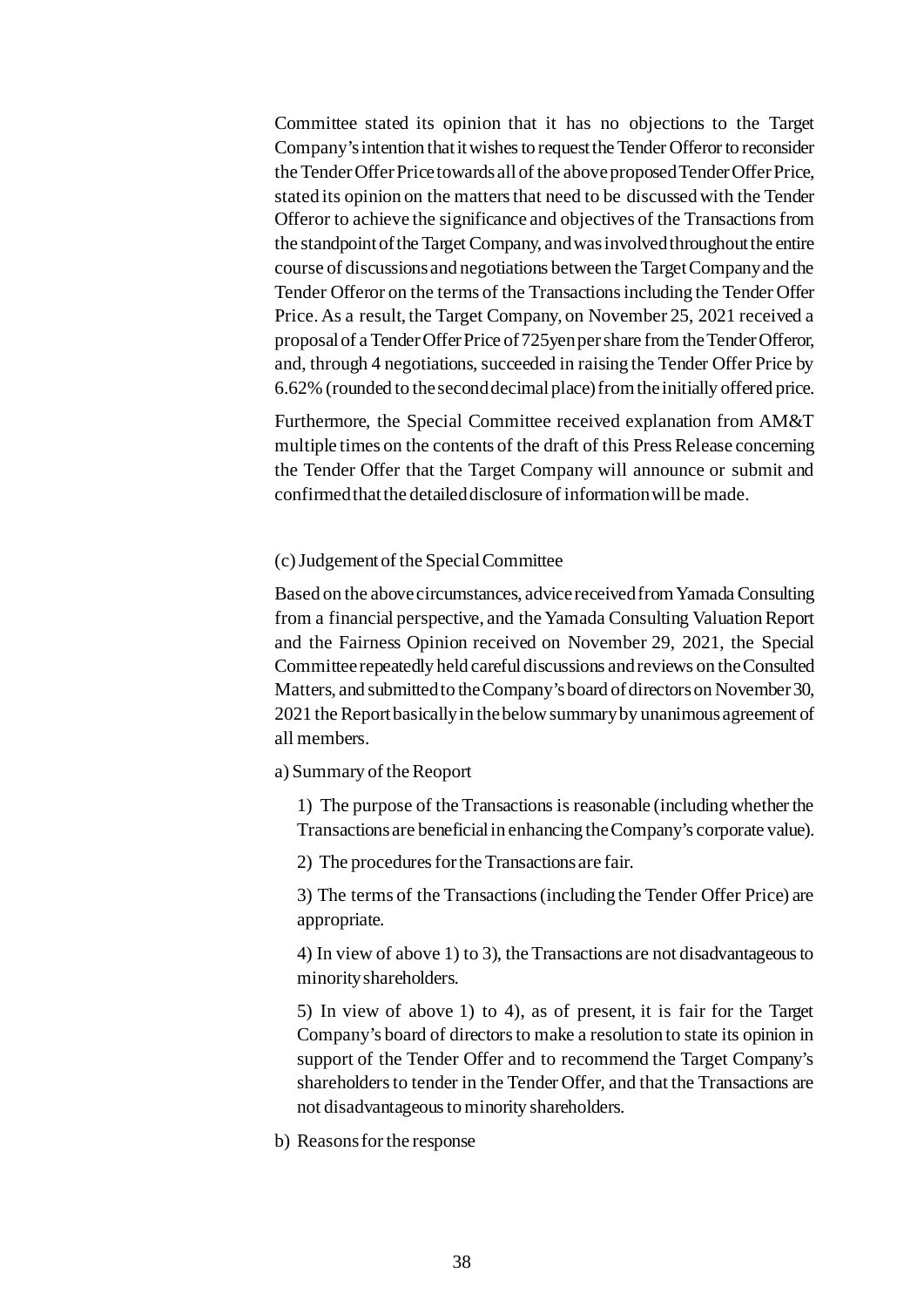1) Concerning "The purpose of the Transactions is reasonable (including whether the Transactions are beneficial in enhancing the Target Company's corporate value)":

- Concerning "(a) The purpose of the Transactions, and the necessity, and background circumstances" and "(b) The advantages of the Transactions to be conducted through the Tender Offer" which were explained from the Target Company and the Tender Offeror (the "**Tender Offer Parties**"), the Transactions are concrete based on the Target Company's current business and management situation. In particular, the market environment of the Target Company is undergoing various transitions both in port business and in plant and logistics business that are the major business areas of the Target Company. In particular, in the port business, it is necessary to flexibly deal with the changing environment of the port as the vessels are becoming larger where active investments must be made in facilities to accommodate these changes. In the plant and logistics business, it is necessary to introduce managerial resources to strengthen competitive power, technology development, and to increase equipment. As the Target Company's managing environment is expected to continue to undergo various transitions with an uncertain outlook, making necessary investment would be beneficial over the middle to long term, and this would enhance the Target Company's corporate value. While expenses and investment would be initially required over the short term, these may affect the Target Company's financial position and performance, to which the market might react negatively. However, the Target Company recognizes that there is a limit on making active investments by simultaneously protecting the interests of general shareholders of the Target Company. Accordingly, to execute the Transactions to make the Target Company a whollyowned subsidiary of the Tender Offeror is a reasonable management decision because this would eliminate potential conflicts of interest from parent and subsidiary's listing, establish a flexible and quick decision-making system by sharing management resources, and the Target Company's business and managerial base will be fundamentally strengthened which would be beneficial in enhancing the Target Company's corporate value.
- Above (a) and (b) agree with the contents explained to the public to describe the industry and market environment to which the Target Company belongs.
- Above (a) and (b) are realistic from the view of strengthening the Company's future competitive power. Specifically, the Target Company's idea of "(1) Sharing management resources with the Tender Offeror Group, expediting decision-making to execute management strategies," "(2) Establishing personnel foundation by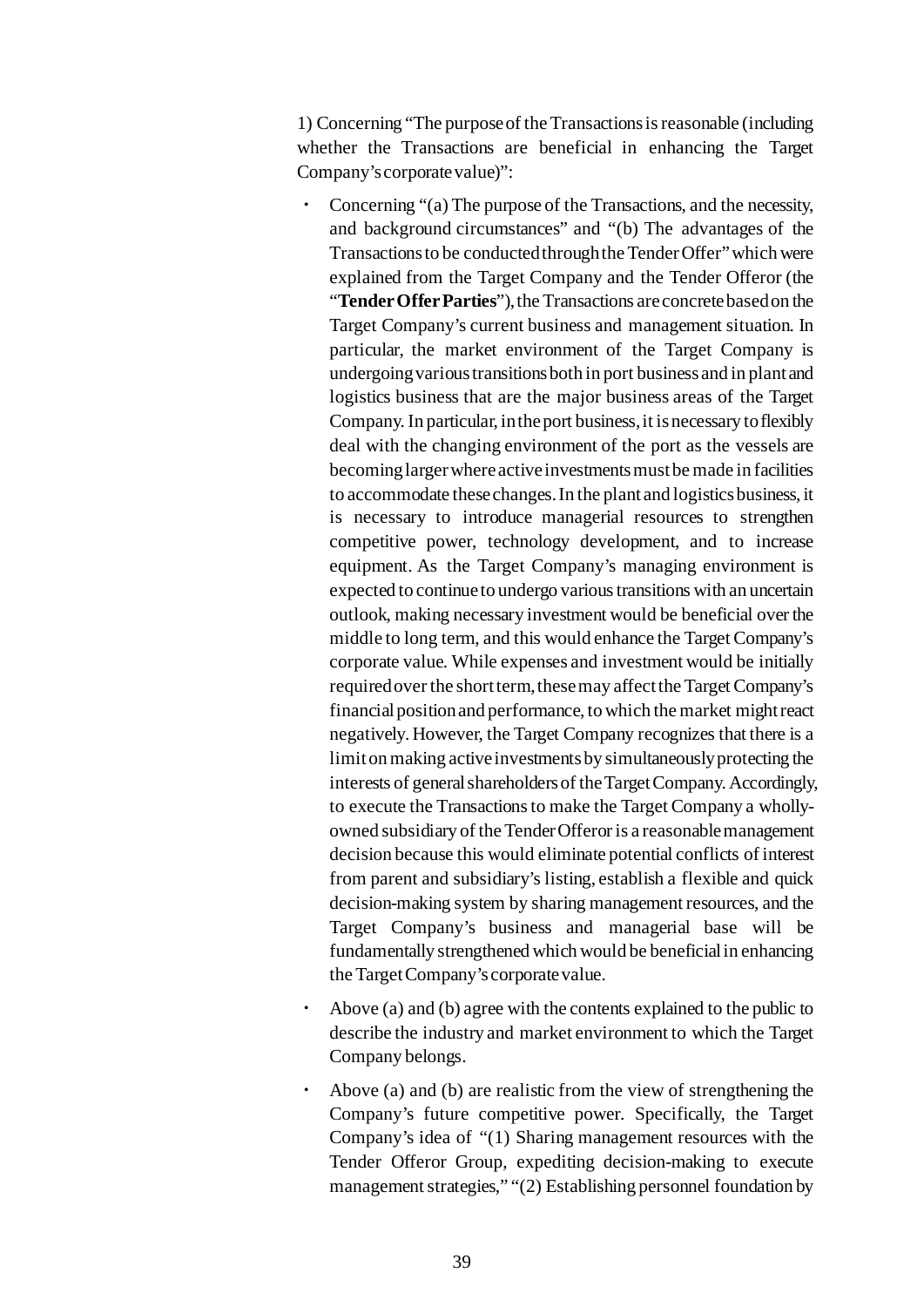reinforcing personnel training," and "(3) Mitigate cost to maintain listing and mitigate administrative work," etc., and the Tender Offeror's anticipation that (A) strategic alliance through the Tender Offeror Group's network in the port business and promotion of new investment to achieve competitiveness by using the Tender Offeror Group's capital would strengthen this business and (B) promotion of further expansion of business in the plant and logistics business, and to further expand in overseas business by utilizing the Tender Offeror Group's global business foundation, would not require the Target Company to take into account the effects on shareholders from the short-term fall in performance from tentative increase in investments, but instead would allow quick and bold decision, and is a reasonable measure to promote growth from a middle to long-term view.

- The future outlook of the Target Company's business and development and measures considered after conducting the Tender Offer as explained from the Tender Offer Parties take into account the Tender Offeror's management policies based on the Target Company's business contents and managerial situation, and they are reasonable. In this regard, because the Target Company is a listed company and there is thus a certain limit from the perspective of independence to mutually use and maximize both group's managerial resources such as their customer base, business base, and financial base, it is difficult to implement various policies that the Tender Offeror intends to implement after the Tender Offer if the Target Company Group remains listed. Furthermore, while it is not expected that the Target Company's management strategies such as active investment would be beneficial for the Target Company's current general shareholders' interests, if the Target Company becomes a wholly-owned subsidiary of the Tender Offeror, and the Tender Offeror becomes its sole shareholder, then the Transactions to achieve this would be the best and reasonable choice to achieve unified operation and various synergy effects between the Target Company Group and the Tender Offeror Group, and to enhance the corporate value of both groups.
- 2) Concerning "Fairness of procedures for the Transactions":
	- To deal with the Transactions, the Target Company has established the Special Committee that is independent from both the Target Company and the Tender Offeror to eliminate the Tender Offeror's influence in the reviewing and decision-making process at the Target Company.
	- Majority of the members of the Special Committee (two out of three members) are outside director and outside auditor of the Target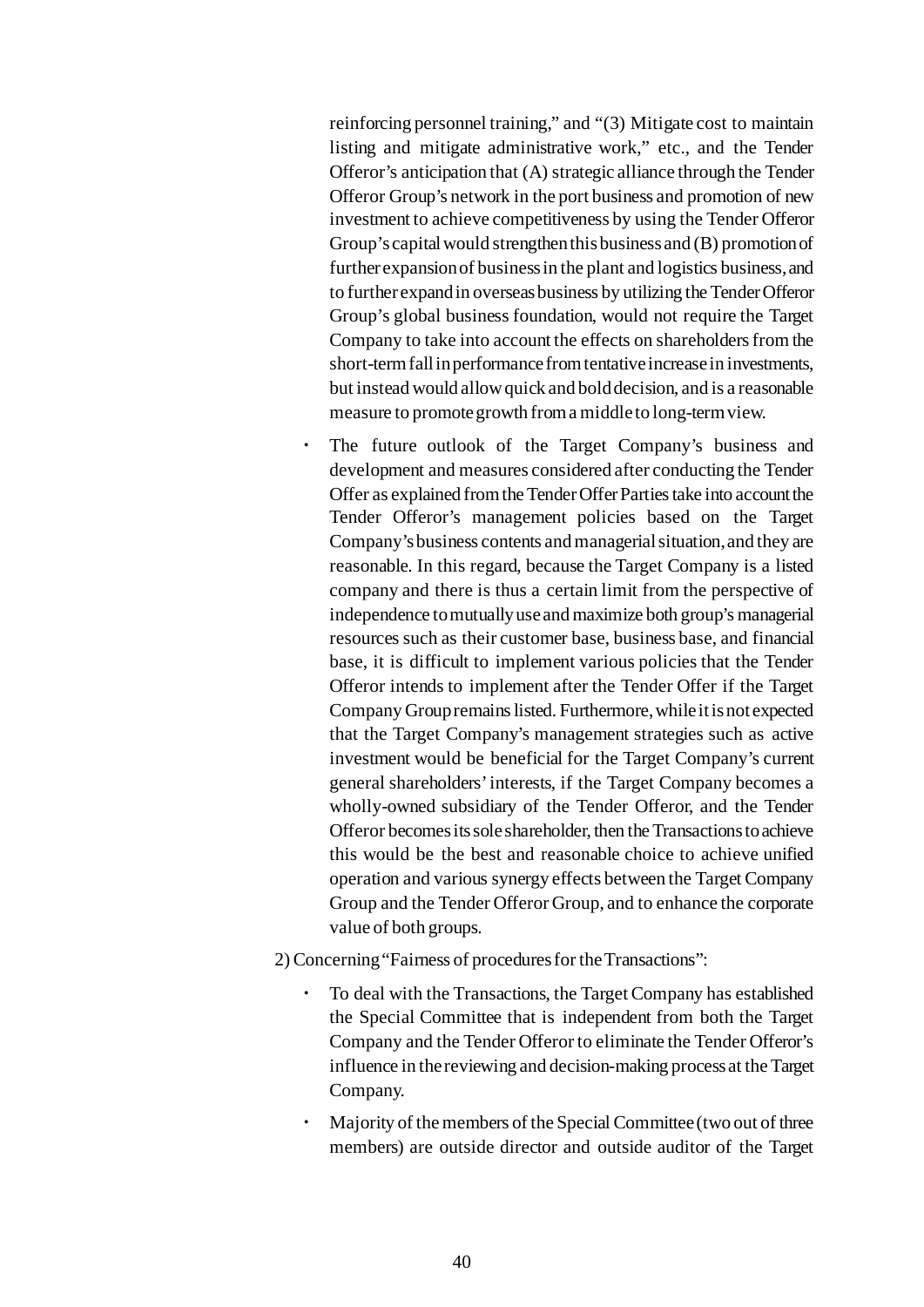Company and remaining one member is a lawyer, an external professional.

- The Special Committee retained its own advisor serving as financial advisor and third-party valuator separately from those advisors retained by the Target Company for the Target Company. Furthermore, the Special Committee confirmed that such financial advisor and third-party valuator retained by the committee is independent from the Target Company and the Tender Offeror after receiving necessary explanation.
- In appointing the financial advisor and third-party valuator to advise exclusively to the Special Committee, the committee chose candidates by itself, and, after being presented the scope of operations and fee estimate, the Special Committee reviewed and discussed, and the committee ultimately chose its own such financial advisor and third-party valuator.
- The Special Committee appointed Yamada Consulting as its financial advisor and third-party valuator, received a share valuation report for the Target Company Shares from Yamada Consulting and referred this report, and also obtained the Fairness Opinion with respect to the Tender Offer Price referred to this opinion.
- The Target Company, in dealing with the Transactions, engaged Nomura Securities which is a third-party valuator that is independent from both the Target Company and the Tender Offeror to calculate the value of the Target Company Shares and obtained a share valuation report prepared by Nomura Securities. The Special Committee also confirmed the independence of Nomura Securities after receiving necessary explanation.
- The Target Company, in order to obtain legal advice on the Transactions (including advice on measures to ensure fairness and measures to avoid conflicts of interest), appointed AM&T that is independent from both the Target Company and the Tender Offeror. The Special Committee also confirmed the independence of AM&T after receiving necessary explanation.
- Because the Transactions including the Tender Offer are transactions conducted with the Tender Offeror which is a so-referredcontrolling shareholder (parent company), this may give rise to structural conflicts of interest. In view of this possibility, the Target Company carefully acknowledged the need to ensure appropriateness and fairness of the terms of the Transactions, and the Target Company has requested to the Tender Offeror to present terms that give due consideration to the interests of minority shareholders from the early stages of discussion.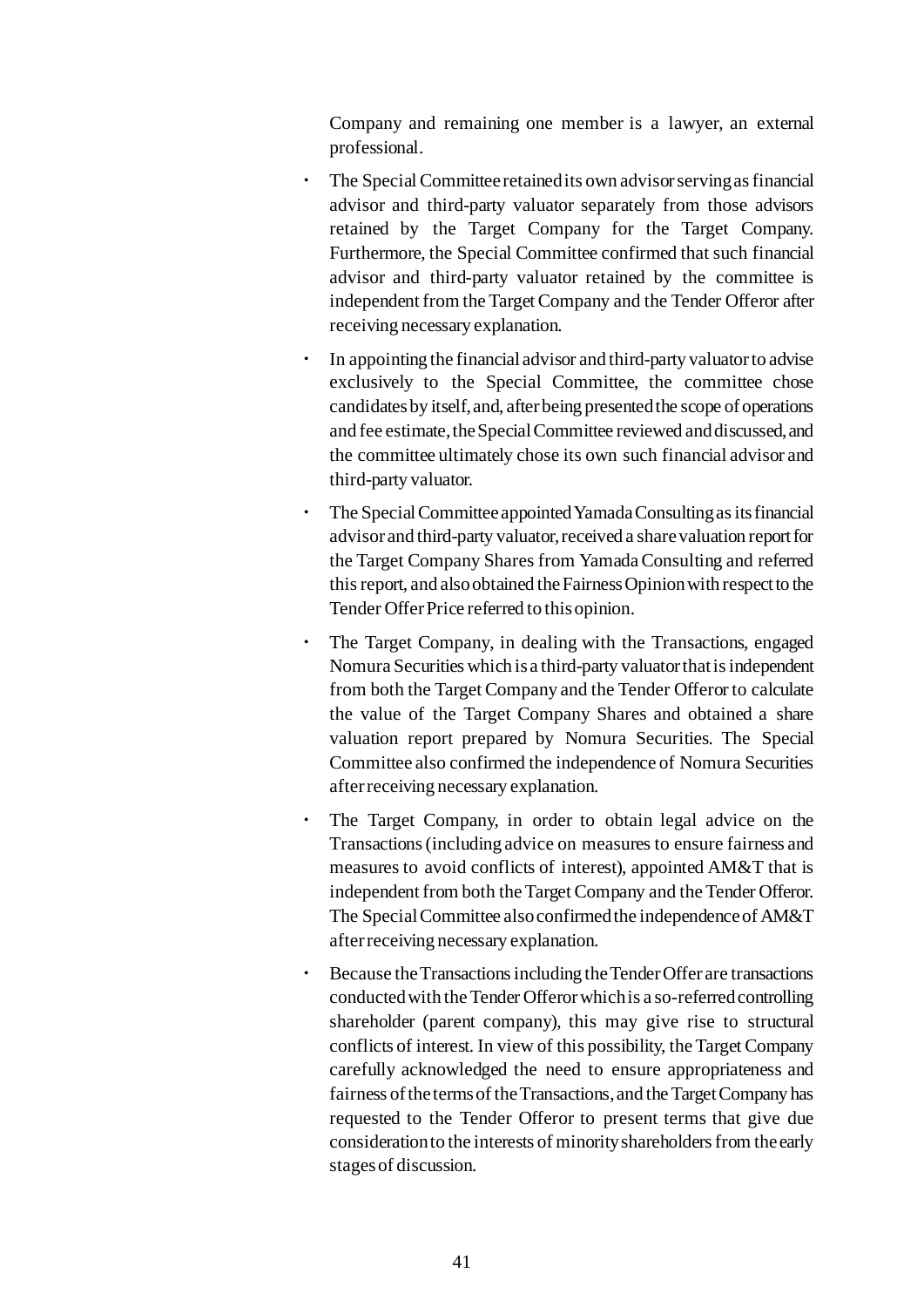- With respect to the discussion between the Target Company and the Tender Offeror and the Target Company's policies for negotiation, the Special Committee received explanation from the Target Company and Nomura Securities in its position as financial advisor to the Target Company on the policies for negotiation. The Target Company negotiated with the Tender Offeror in accordance with such policies for negotiation that were confirmed by the Special Committee.
- The specific situation on the discussions and negotiations between the Target Company and the Tender Offeror were timely reported to the Special Committee, and in particular, in the important stages of negotiation concerning the Tender Offer Price, the Special Committee stated its opinion to the Target Company and the Target Company's financial advisor based on the matters reported, and requested them to negotiate on matters that it deemed necessary. Therefore, a system to enable the Special Committee to substantially be involved in the negotiation of the terms of the Transactions, in particular the Tender Offer Price, was sufficiently ensured.
- On the basis of the above, the Target Company comprehensively and repeatedly reviewed the appropriateness, fairness, and feasibility of the terms, and discussed with the Tender Offeror several times to make final adjustments on the Tender Offer Price which was scheduled to be resolved at the current board of directors meeting.
- The Tender Offer Parties reached a final agreement on the terms of the Transactions including the Tender Offer Price and such price agreed was to be approved by the Target Company's board of directors as the Tender Offer Price.
- With respect to the two-step acquisition, a detailed disclosure is scheduled to be made at an early stage, and efforts are made to allow the Target Company's shareholders to have sufficient opportunity to make their decision. Furthermore, the Tender Offeror and the Target Company are scheduled to disclose information in each of the disclosure documents that are scheduled to be prepared and disclosed by them that is deemed to be necessary and appropriate to enable the Target Company's shareholders (in particular, minority shareholders) to decide whether the each terms of the Transactions including the Tender Offer Price are fair.
- The Target Company's directors and the Target Company's auditors who are interested persons are not involved in reviewing the Transactions at the Target Company and they will not participate in discussions and resolution concerning the Transactions at the board of directors meeting to be held in the future and the Target Company is making efforts to eliminate arbitrariness in the decision-making process.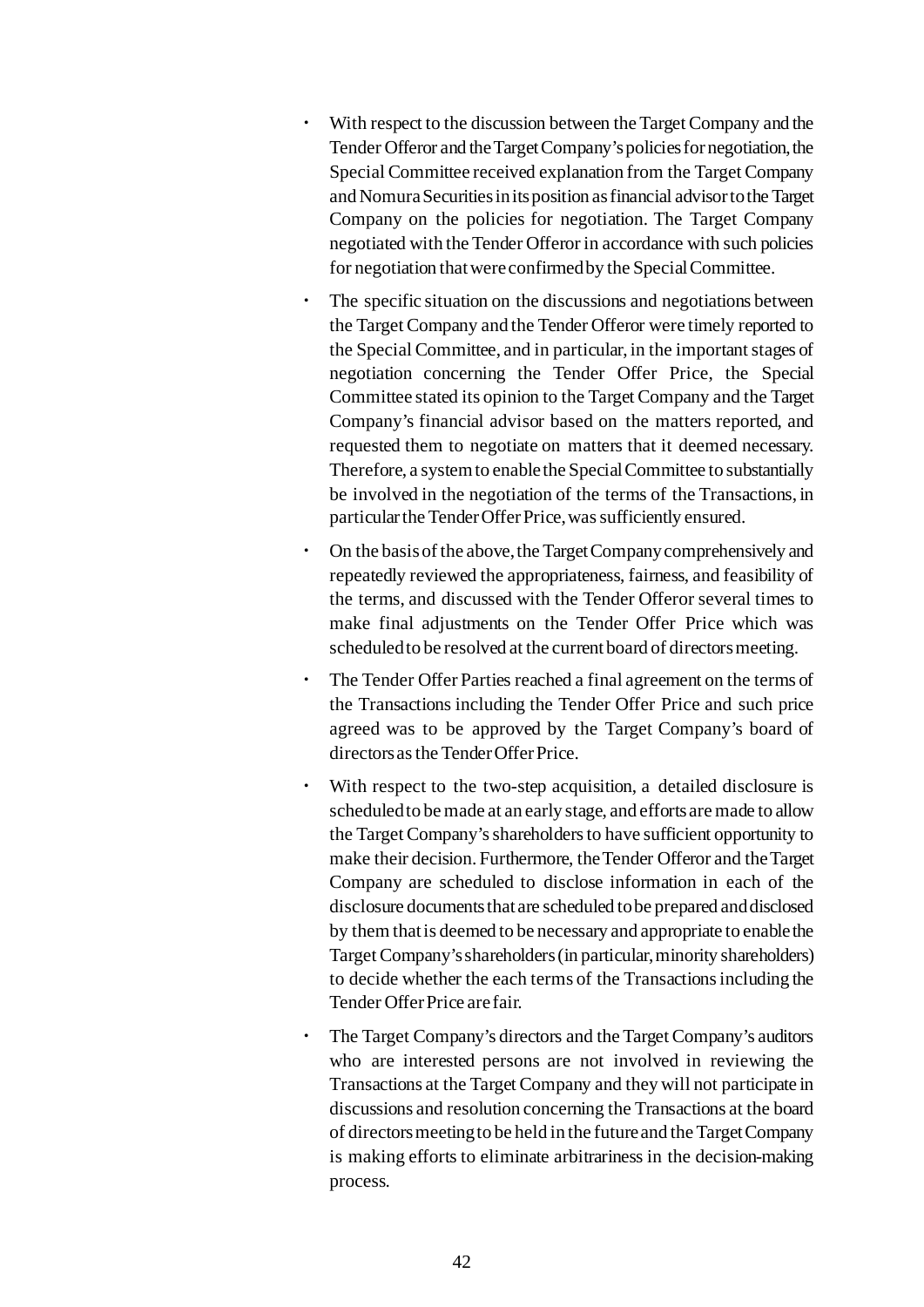- In the Tender Offer, a minimum number of shares to be purchased is not set as indicated in the latest Press Release. This could be viewed that the Tender Offeror is securing the opportunity for the Target Company's shareholders who wish to sell the Target Company Shares through the Tender Offer to absolutely sell their shares and thus due consideration is being given to the interests of the Target Company's minority shareholders.
- In the Tender Offer, while conditions are not set for the so-called majority of minority, the Tender Offeror is a controlling shareholders (parent company) of the Target Company and already holds a certain number of the Target Company Shares, the so-called majority of minority may instead destabilize the completion of the Tender Offer. In other words, as long as the Tender Offeror announced its intention to make the Target Company its wholly-owned subsidiary, even if the current Tender Offer is not completed, a similar transaction may be conducted again at some point in the future, and minority shareholders may be placed in an unstable position. In addition, the so-called majority of minority might not be beneficial to minority shareholders who wish to tender in the Tender Offer (i.e., the shareholders who wish to sell theirTarget Company Shares). As such, as due consideration is deemed to be given in other measures to ensure fairness, it is not important to particularly focus on the fact that the so-called majority of minority is not set as a formality.
- In the Tender Offer, the Tender Offer Period is to be set at 30 business days which is longer than the statutory required minimum period of 20 business days, and because the Target Company did not agree with the Tender Offeror on the so-called terms to protect the transaction such as to prohibit the Target Company from contacting competitive offerors or otherwise to limit contact with such competitive offerors, and, therefore, there are no particularly unreasonable situation from the view of the so-called passive market check. In this regard, the socalled active market check to search and review whether there are any potential offerors in the market is not easy to conduct in practice from the view of managing information. Therefore, it cannot be said that the Transactions are unreasonable due only to the fact that such socalled active check was not conducted in this case.
- For the Transactions, a so-called two-step acquisition procedures (Demand for Shares Cash-out or Share Consolidation are currently scheduled as such procedures.) is scheduled to be conducted to make the Target Company Shares non-public. In this regard, the provisions of the Companies Act concerning protection of the rights of minority shareholders who are subject to Demand for Shares Cash-out stipulate that such minority shareholders may file a petition with the court to claim for decision of the sales price. The provisions of the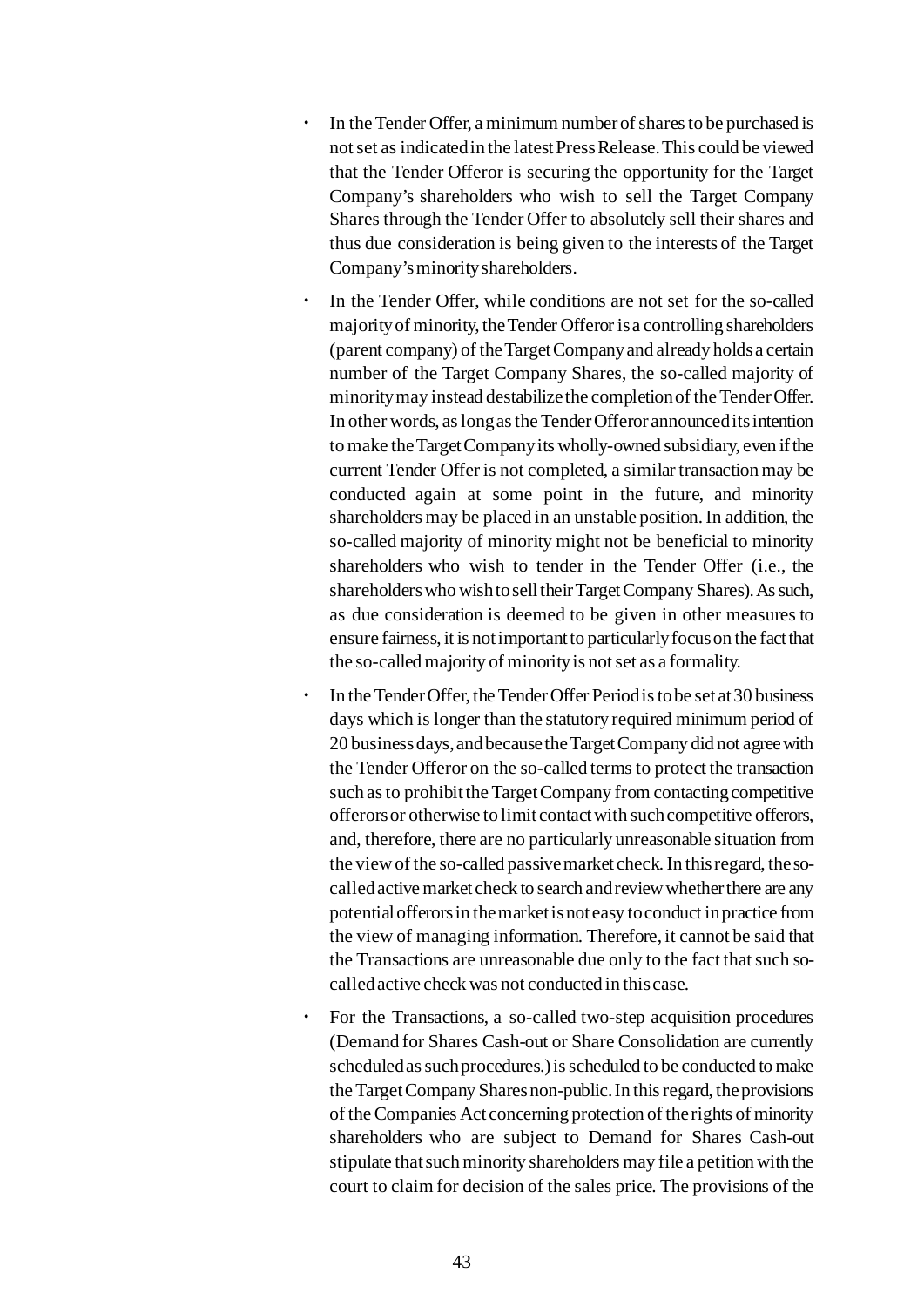Companies Act concerning protection of the rights of minority shareholders who are subject to Share Consolidation stipulate that such minority shareholders may, under certain circumstances, claim to the Target Company to purchase all fractional shares of the common shares held by them at a fair price and to file a petition with the court to claim for decision of the price of the Target Company Shares. If such petition is filed, the price will ultimately be decided by the court and the Target Company's minority shareholders would be able to gain economic profit through these procedures.

- From the above, specific measures are assumed from an objective perspective to ensure fairness of the terms of the Transactions and due consideration is being given to the interests of the TargetCompany's shareholders through fair procedures.
- The Tender Offer Price agreed between the Target Company and the Tender Offeror based on the share valuation report obtained by the Target Company from a third-party valuator falls within the range of such calculation. In particular in the calculation by the DCF method, the price exceeds the central value of the calculated range. In addition, the price falls within the range calculated by the third-party valuator appointed by the Special Committee to advise exclusively to the committee, and exceeds the central value calculated thereby under the DCF method.
- The Tender Offer Price is a price added thereon a premium of approximately 33.76% to approximately 40.50% on the share price level on average for six months including the closing price (516 yen) of the Target Company's Shares on the day before the date of submission of the Report (the reference date for calculating in the average market price method in each of the above share value calculation. Based on premiums actually paid in past similar examples, the level of premium on the Tender Offer Price is not significantly different and this is assumed to be quite reasonable.
- The Special Committee also appointed its own financial advisor and third-party valuator, obtained a share valuation report for the Target Company Shares from such third-party valuator and referred to this, and furthermore obtained a fairness opinion concerning the Tender Offer Price to receive opinion on the appropriateness of the Tender Offer Price.
- The Company ensured the fairness and appropriateness of the terms of the Transactions including the Tender Offer and in particular the Tender Offer Price through its foregoing efforts, and its methods to eliminate arbitrariness in the foregoing process are reasonable and appropriate.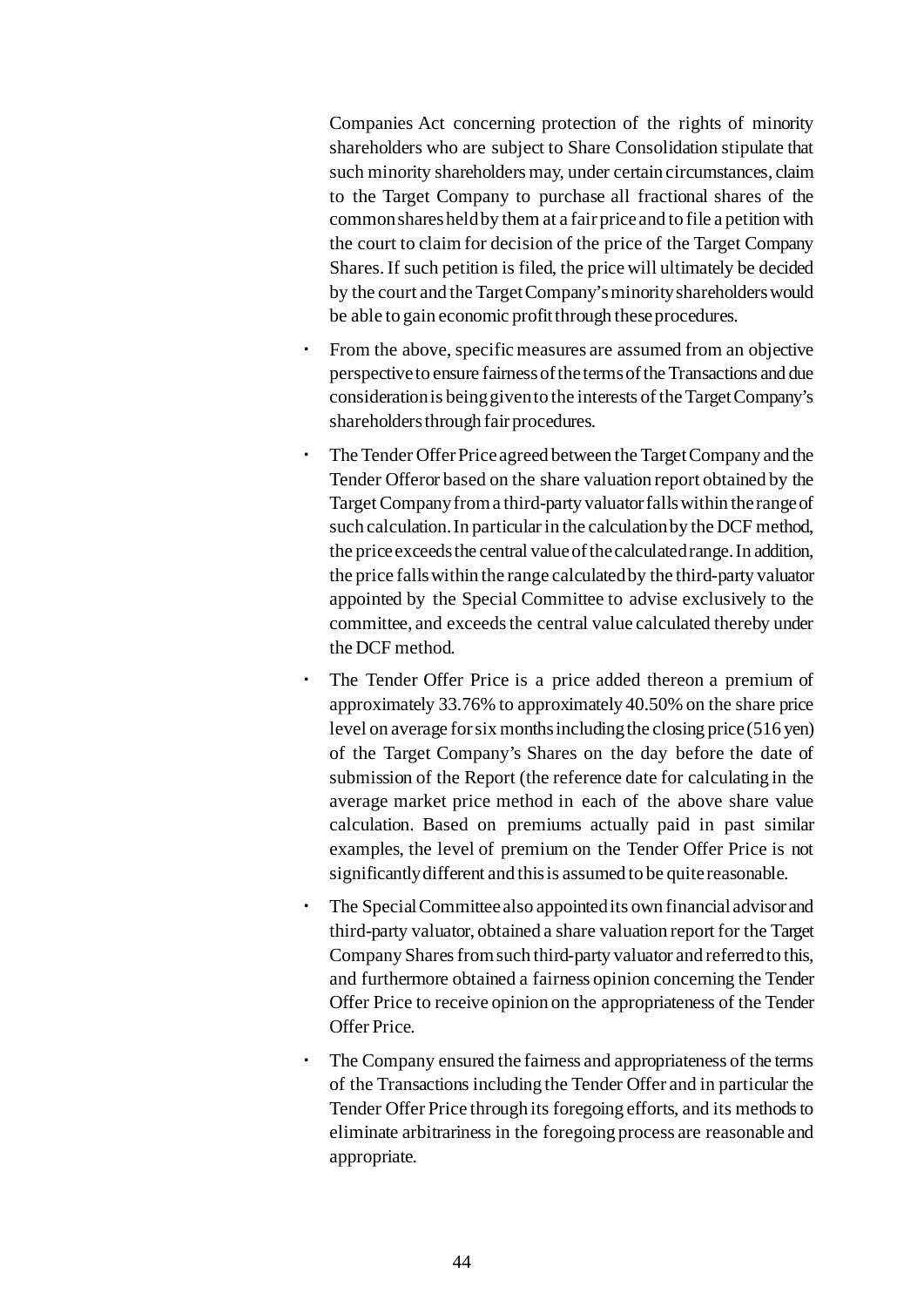3) Concerning "Appropriateness of the terms of the Transactions (including the Tender Offer Price)":

- The Target Company, in order to ensure fairness and appropriateness of the terms of the Transactions, in particular the price for the Target Company Shares in the Tender Offer (i.e., the Tender Offer Price), appointed an independent third party to calculate the value of the Target Company Shares to review and decide on such price, and obtained a share valuation report from such third party and referred to such report.
- The process of calculation used by such third-party valuator in preparing its share valuation report is a common and reasonable method in light of current practices for such calculation.
- The contents of the above calculation are appropriate in light of current practices for such calculation. Furthermore, the Special Committee gained understanding of the circumstances of how the Target Company's business plan was prepared and the current situation of the Target Company by receiving explanation from the Target Company and the third party valuator concerning the contents of the Target Company's business plan that is the basis for such calculation, has confirmed that the business plan is reasonable from the view of whether there are any shortcomings in the Target Company's drafting of the business plan, and concluded that such business plan is reasonable.
- Based on the foregoing, the share valuation report prepared by such third-party valuator is reliable and has no particular flaws.
- Based on such share valuation report, the Target Company reviewed the Tender Offer Price by comprehensively taking into account the circumstances such as the necessity and advantages of the Transactions and their effects on the Target Company's future business.
- The Target Company engaged a financial advisor (concurrently serving as third-party valuator) with rich experience and conducted negotiations on the overall terms of the Transactions including the Tender Offer Price.
- The Tender Offer Price agreed between the Target Company and the Tender Offeror based on the share valuation report obtained by the Target Company from a third-party valuator falls within the range of such calculation. In particular in the calculation by the DCF method, the price exceeds the central value of the calculated range. In addition, the price falls within the range calculated by the third-party valuator appointed by the Special Committee to advise exclusively to the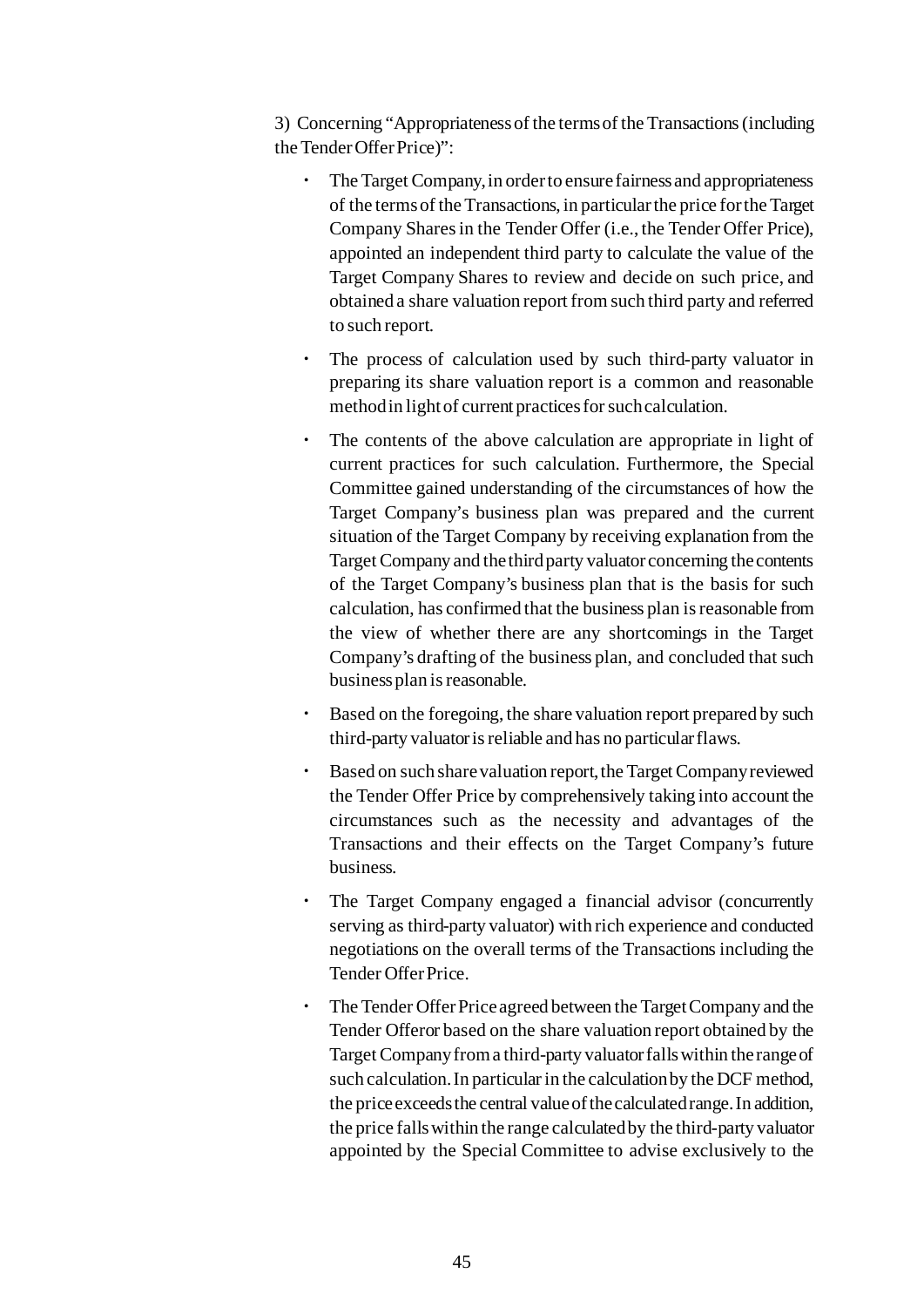committee, and exceeds the central value calculated thereby under the DCF method.

- The Tender Offer Price is a price added thereon a premium of approximately 33.76% to approximately 40.50% on the share price level on average for six months including the closing price (516 yen) of the Target Company's Shares on the day before the date of submission of the Report (the reference date for calculating in the average market price method in each of the above share value calculation. Based on premiums actually paid in past similar examples, the level of premium on the Tender Offer Price is not significantly different and this is assumed to be quite reasonable.
- The Special Committee also appointed its own financial advisor and third-party valuator, obtained a share valuation report for the Target Company Shares from such third-party valuator and referred to this, and furthermore obtained a fairness opinion concerning the Tender Offer Price to receive opinion on the appropriateness of the Tender Offer Price.
- The Target Company ensured the fairness and appropriateness of the terms of the Transactions including the Tender Offer and in particular the Tender Offer Price through its foregoing efforts, and its methods to eliminate arbitrariness in the foregoing process are reasonable and appropriate.
- Furthermore, per explanation from the Target Company, the terms for the Squeeze-Out Procedures will be calculated and determined based on the same price as the Tender Offer Price unless there are any special circumstances.

In this regard, the Squeeze-Out Procedures is scheduled to be implemented after the Tender Offer as successive procedures to the Tender Offer (the so-called two-step acquisition), and it is reasonable that the terms of transaction in both procedures to be conducted on a close timing to be set to be the same.

4) Concerning whether the Transactions are disadvantageous to the Target Company's minority shareholders based on above 1) to 3):

As of present, the Special Committee finds no circumstances other than the points reviewed in above 1) to 3) for it to consider that the Transactions including the Tender Offer are disadvantageous to the Target Company's minority shareholders.

5) Concerning "it is fair for the Target Company's board of directors to make a resolution to state its opinion in support of the Tender Offer and to recommend the Target Company's shareholders to tender in the Tender Offer"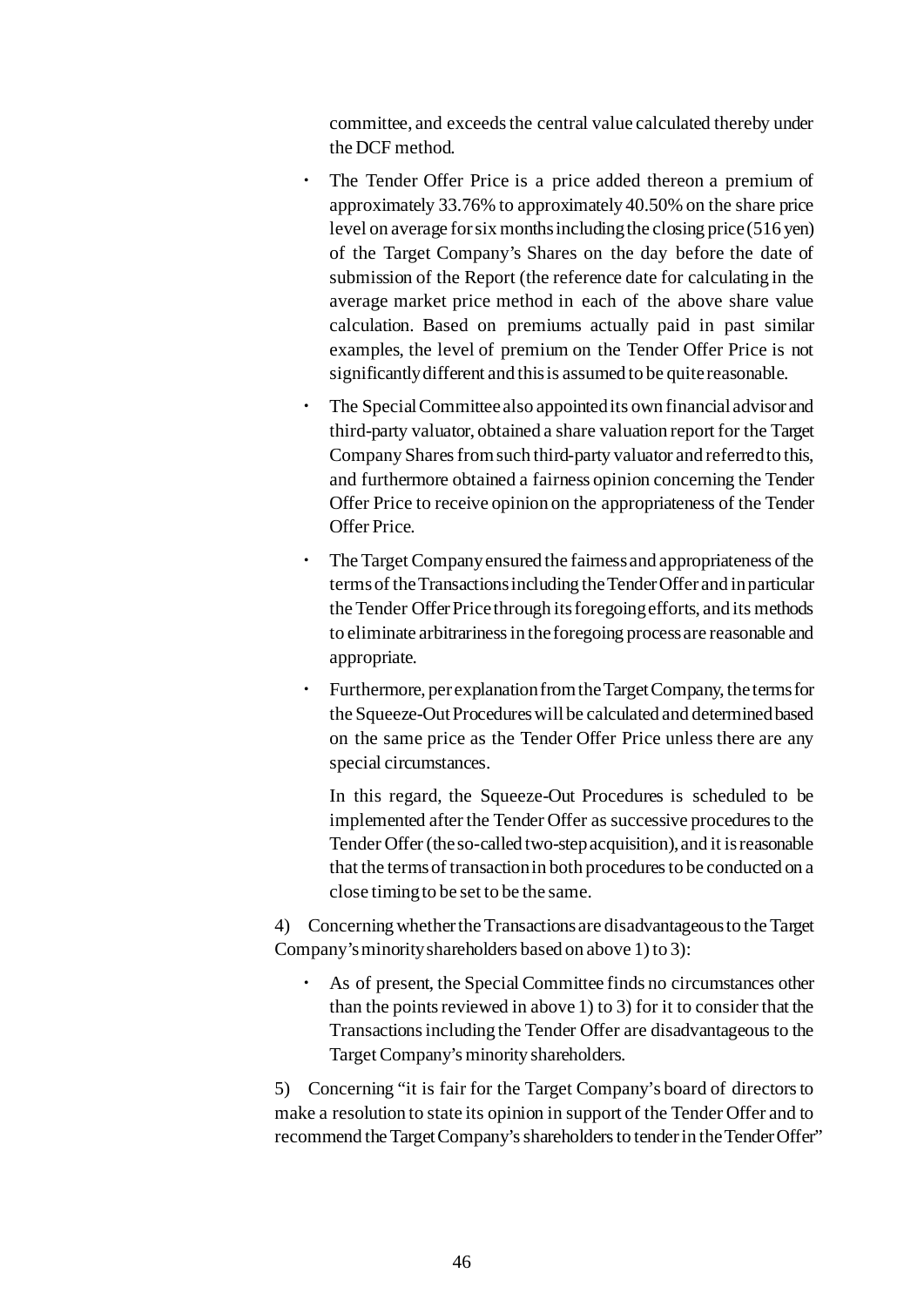- As stated above, the Special Committee finds that (i) the purpose of the Transactions is reasonable (this is beneficial in enhancing the Target Company's corporate value), (ii) the fairness of the procedures for the Transactions is ensured, (iii) the terms of the Transactions are appropriate, and (iv) based on above (i) to (iii), the Transactions are not disadvantageous to the Company's minority shareholders. The Special Committee therefore considers that it is appropriate (i.e., the Special Committee supports) for the Target Company's board of directors to make a resolution to state its opinion in support of the Tender Offer and to recommend to the Company's shareholders to tender in the Tender Offer, and the Transactions are not disadvantageous to the Company's minority shareholders, and there are no particular circumstances to the contrary as of present.
- (v) Procurement by the Special Committee of a Share Valuation Report and Fairness Opinion from an Independent Financial Advisor and Third-Party Appraiser

(a) Name of third-party valuator and its relationship with the Company and the Tender Offeror

According to the Target Company, the Special Committee, upon reviewing the Consulted Matters, engaged Yamada Consulting, a financial advisor and independent third-party valuator that is independent from the Tender Offeror and the Target Company, as its advisor to calculate the value of the Target Company Shares and conduct incidental financial analysis, and to issue its fairness opinion ("Fairness Opinion (Yamada Consulting)") concerning fairness of the Tender Offer Price. The Special Committee obtained Yamada Consulting Valuation Report and Fairness Opinion (YamadaConsulting) on November 29, 2021.

As indicated in "(C) Decision-Making Process and Reasoning of the Target Company" in "(2) Background, Purpose, and Decision-Making Process with respect to Conducting the Tender Offer, and Management Policy After the Tender Offer" "1. Purpose of the Tebner Offer" above, when the Target Company's board of directors received the Report from the Special Committee, it also received the Yamada Consulting Valuation Report and Fairness Report (Yamada Consulting) on November 30, 2021, and by taking the contents thereof into account, made the resolution as indicated in "(6) Measures to ensure fairness of the Tender Offer, such as measures to ensure the fairness of the Tender Offer Price and measures to avoid conflict of interests," "(vii) Approval of All Disinterested Directors of the Target Company and Opinion of All Disinterested Corporate Auditors that They Had No Objection at the Target Company"below.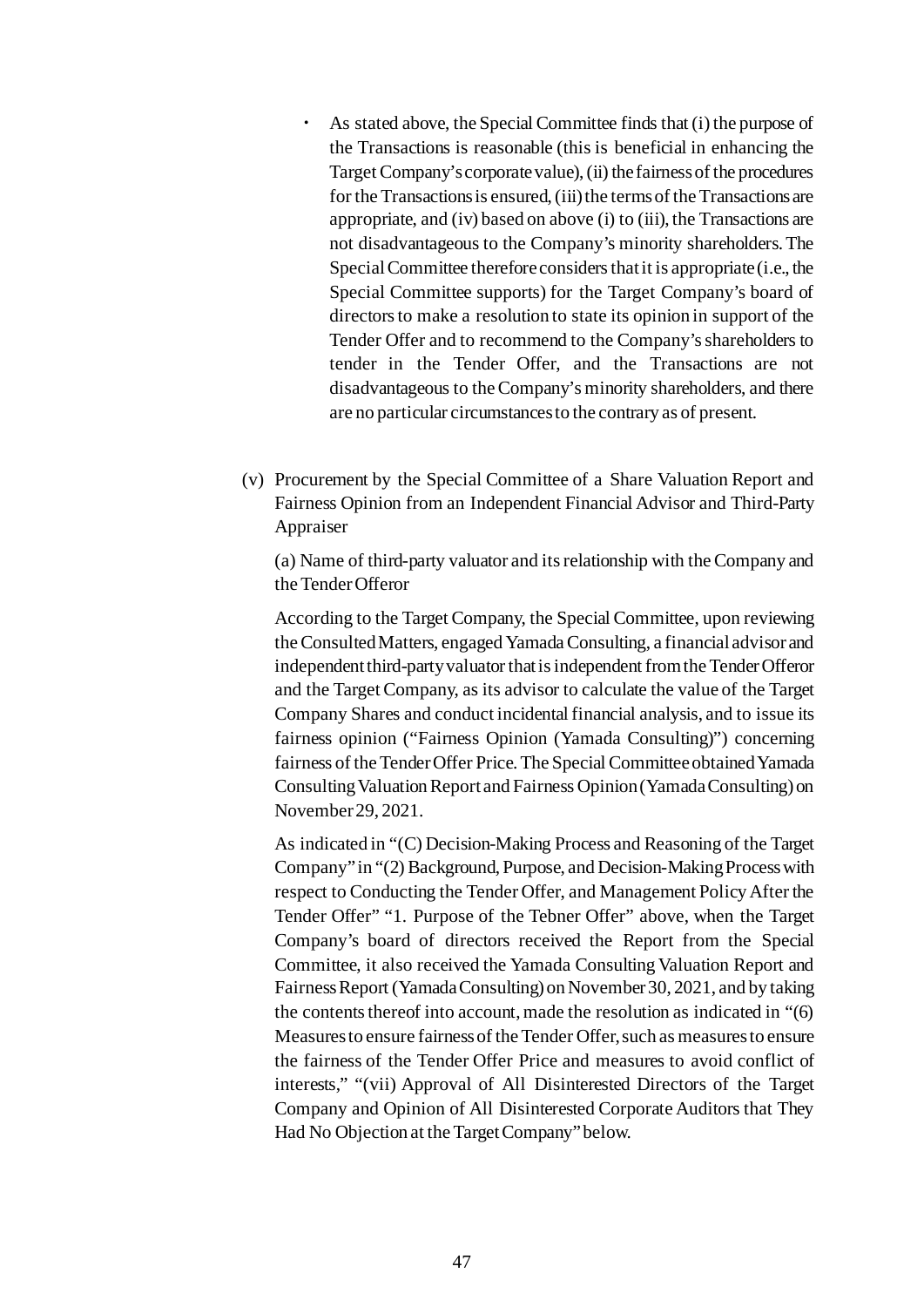Yamada Consulting does not fall under a related party of the Target Company and the Tender Offeror nor has any material interest in the Transactions including the Tender Offer. As indicated in below "(6) Measures to ensure fairness of the Tender Offer, such as measures to ensure the fairness of the Tender Offer Price and measures to avoid conflict of interests," "(ii) Establishment of the Special Committee and procurement of the Report from the Special Committee," the Special Committee appointed Yamada Consulting to act as the committee's financial advisor and third partyvaluator after considering the independence, expertise, and experience of the candidates for financial advisor and third-party valuator. Yamada Consulting will receive only a fixed fee for the Transactions regardless of whether the Transactions are completed and no performance fee will be paid thereto on condition of completion of the Transactions including the Tender Offer.

#### (b) Description of calculation of the Target Company Shares

Yamada Consulting considered multiple calculation methods to apply in calculating the share value of the Company's Shares for the Tender Offer. On the assumption that the Target Company is a going concern, and that multifaceted valuation of the Target Company Shares is appropriate, Yamada Consulting applied: (i) the average market price method given that the Target Company Shares are listed on the First Section of the TSE and thus the market price thereof is available; (ii) the comparable company analysis method given that there are multiple listed companies that are engaged in business relatively similar to the Target Company's business, and the availability of an analogy of the share value thereof by comparison with companies that are determined to be engaged in business similar to the business of the Target Company; and (iii) the DCF Method to reflect the future business activities of the Target Company in calculating the per share value of the Target Company's Shares. The Special Committee has obtained from Yamada Consulting the Yamada Consulting Valuation Report dated November 29, 2021.

In the Yamada Consulting Valuation Report, the share price range per share of the Target Company Shares as calculated by each of the above methods is as follows.

Average market price method: From 516 yen to 542 yen Comparable company analysis method: From 575 yen to 740 yen DCF Method: From 540 yen to 877 yen

Pursuant to the average market price method, as of the reference date of calculation on November 29, 2021, the share value range per share of the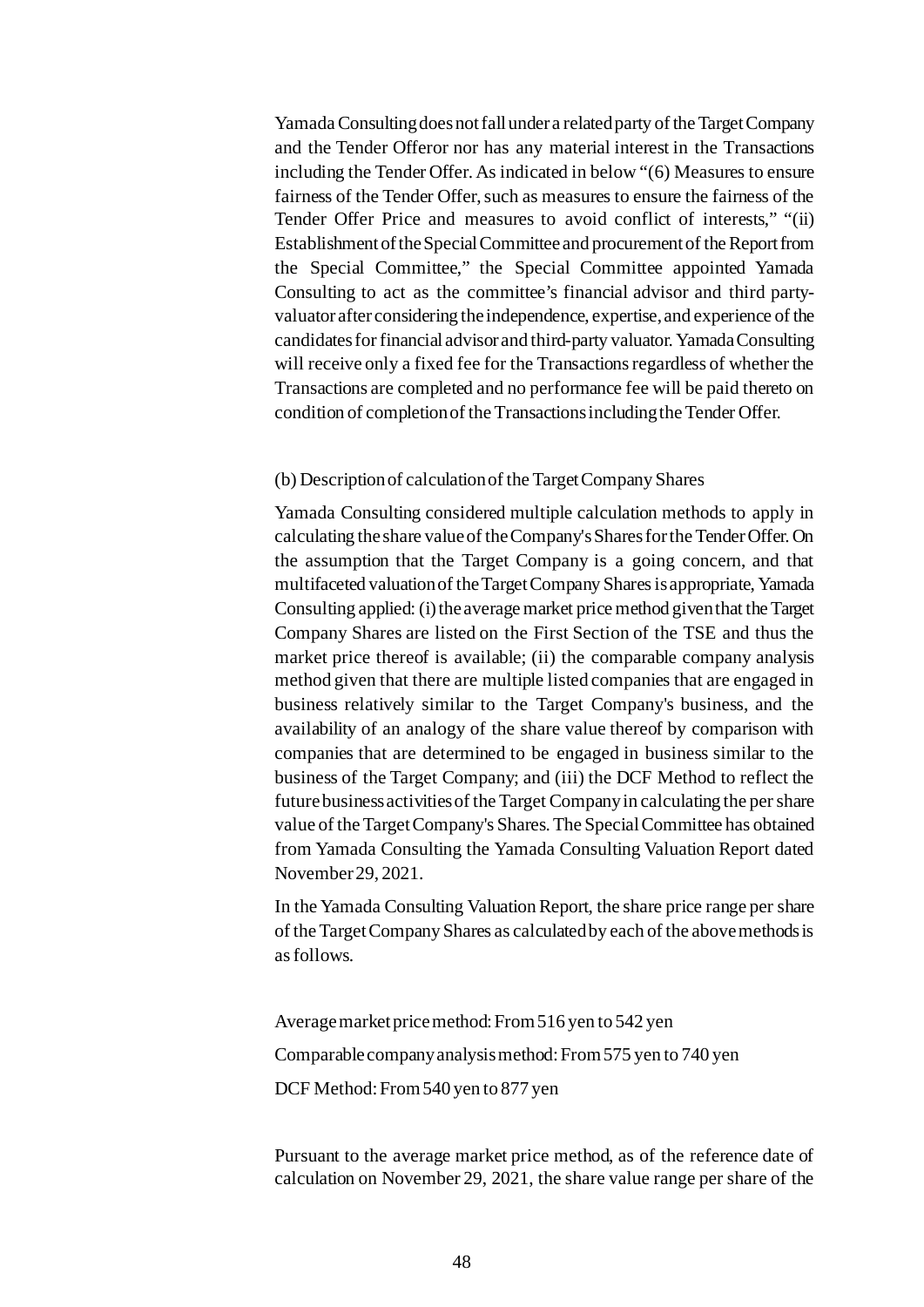Target Company Shares was calculated to be 516 yen to 542 yen, based on the closing price of 516 yen of the Company's Shares on the reference date on the First Section of the TSE, the simple average closing price of 527 yen for the recent one (1) month, the simple average closing price of 542 yen for the most recent three (3) months, and the simple average closing price of 534 yen for the most recent six (6) months.

Pursuant to the comparable company analysis method, Maruzen Showa Unyu Co., Ltd., Kamigumi Co., Ltd., Meiko Trans Co., Ltd., Isewan Terminal Service Co., Ltd., and Azuma Shipping Co., Ltd. were chosen as the listed companies that are judged to be engaged in business similar although not identical to the business of the Company and therefore comparable with the Target Company were chosen for comparison, and the Target Company's market price of the share and profit earning ratio were compared with those of the above companies. As a result, the share value range per share of the Target Company Shares was calculated to be 575 yen to 740 yen.

Pursuant to the DCF Method, the Target Company's enterprise value and share value were calculated by using various elements such as its earnings forecast and investment plans in its business outlook for six fiscal years from Fiscal Year ending March 2022 to its Fiscal Year ending March 2027 based on its business plan prepared by the Target Company and information disclosed by it to the public, and by discounting by a certain rate to the present value the free cash flow projected to be generated by the Target Company on and after the third quarter of its Fiscal Year ending in March 2022. As a result, the share value range per share of the Target Company Shares was calculated to be 540 yen to 877 yen. At this time, the discount rate of 6.69% to 8.17% was applied. In calculating the going-concern value, perpetual growth rate model and EBITDA multiple rate model were used. The perpetual growth rate of -0.50% to 0.50% was applied, and EBITDA multiple rate of 3.38 times to 4.38 times was applied.

The Target Company's financial forecast based on its business plan that Yamada Consulting used as the basis for the calculation pursuant to the DCF Method includes a fiscal year in which Yamada Consulting projected that there would be a significant increase in operating income for such fiscal year. Specifically, Yamada Consulting projects that operating income for the fiscal year ending March 2025 would significantly increase by approximately 30% compared to the previous fiscal year which is attributable to increase in orders received for plant business mainly for transporting heavy weight and oversized cargo. Also, because the synergistic effects that could be expected from conducting the Transactions were difficult to concretely estimate as of the time of making the calculation, Yamada did not take these into account in its financial forecasts. Those financial forecasts are based on the business plan prepared by the Target Company, analysis conducted by Yamada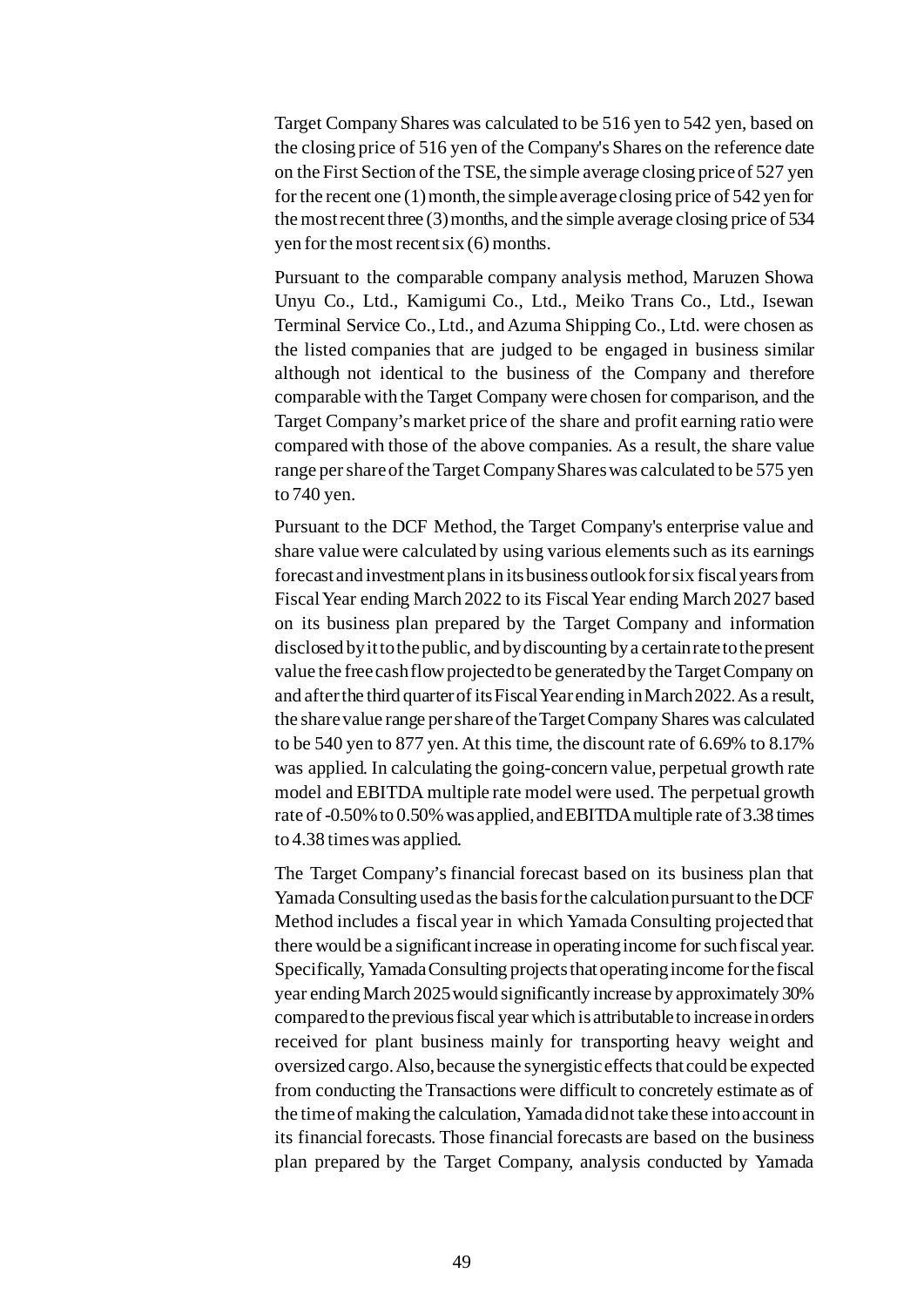Consulting of this business plan through multiple Q&A sessions held between Yamada Consulting and the Target Company, and as indicated in "

(iv) Establishment by the Target Company of an Independent Special Committee and Procurement by the Target Company of the Report from the Special Committee" in "(Measures to Ensure Fairness of the Tender Offer, Including Measures to Ensure Fairness of the Tender Offer Price and Measures to Avoid Conflicts of Interest)" the Special Committee confirmed the contents and the reasonableness of the process this was prepared.

The financial forecast used for the calculation pursuant to the DCF Method is as follows.

|                |         |        |         |        |        | (Unit: million yen) |
|----------------|---------|--------|---------|--------|--------|---------------------|
|                | March   | March  | March   | March  | March  | March               |
|                | 2022    | 2023   | 2024    | 2025   | 2026   | 2027                |
|                | (6)     |        |         |        |        |                     |
|                | months) |        |         |        |        |                     |
| Operating      | 24,236  | 49,939 | 52,749  | 54,950 | 55,417 | 55,437              |
| revenue        |         |        |         |        |        |                     |
| Operating      | 606     | 2,067  | 2,255   | 2,923  | 2,952  | 2,962               |
| income         |         |        |         |        |        |                     |
| <b>EBITDA</b>  | 1,484   | 3,987  | 4,247   | 5,040  | 5,039  | 5,043               |
| Free cash flow | 226     | (975)  | (1,279) | 1,579  | 2,042  | 2,092               |

(c) Description of the Fairness Opinion

The Special Committee obtained from Yamada Consulting its Fairness Opinion dated November 29, 2021 which indicates that the Tender Offer Price of 725 yen per share is fair to the Target Company's shareholders (excluding the Tender Offeror and its affiliates) from a financial perspective (Note). The Fairness Opinion is a statement of opinion that the Tender Offer Price of 725 yen per share is fair to the Tender Company's shareholders from a financial perspective based on the results of calculation of the Tender Company's Shares based on the business plan prepared by the Tender Company. The Fairness Opinion (Yamada Consulting) was issued through the process of Yamada Consulting referring to results of calculation of the value of the Taget Company Shares that it calculated based on disclosure and explanation from the Target Company on the current situation and outlook of business of the Target Company's group, and, furthermore, holding Q&A sessions with the Target Special Committee, reviewing the Company group's business environment, economy, market, and financial situation to the extent deemed necessary by Yamada Consulting, and review of the Fairness Opinion by persons of Yamada Consulting who are independent from the engagement team.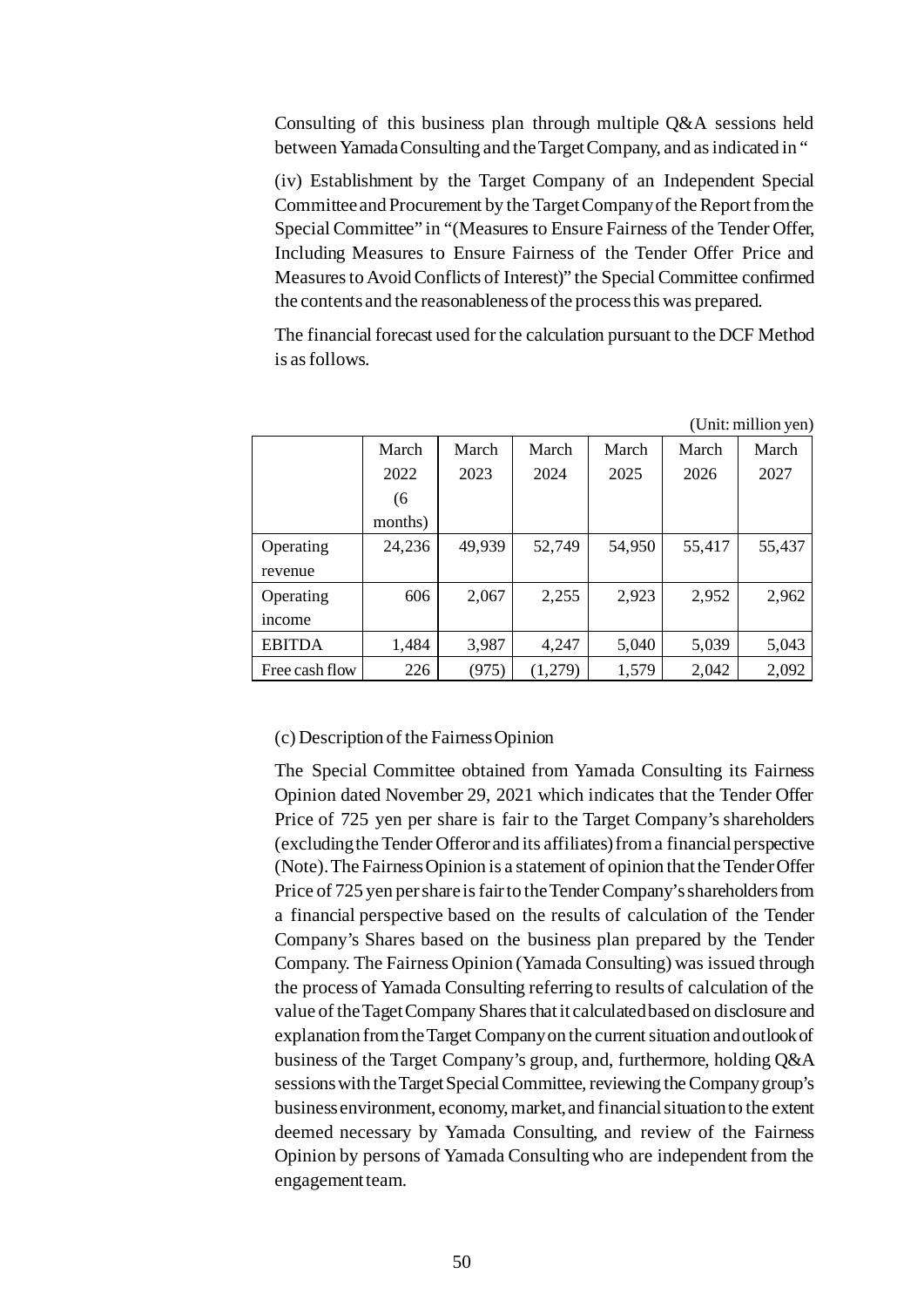(vi) Establishment of an Independent Structure for Review at the Target Company

According to the Target Company, as indicated in "(ii) Establishment of the Special Committee and procurement of The Report from the Special Committee" above, the Company retained AM&T as its legal advisor independent from the Company and the Tender Offeror. The Company is receiving necessary legal advice from the firm concerning the measures to be assumed to ensure fairness of the procedures of the Transactions, various procedures for the Transactions, and method and process of decision making by the Company concerning the Transactions.

(vi) Establishment of an Independent Structure for Review at the Target Company

According to the Target Company, as indicated in "Decision-Making Process and Reasoning of the Target Company" in "(A) Background, Purpose, and Decision-Making Process with respect to the Tender Offeror Deciding to Conduct the Tender Offer" in "(2) Background, Purpose, and Decision-Making Process with respect to Conducting the Tender Offer, and Management Policy After the Tender Offer" in "1. Purpose of the Tender Offer" above, the Target Company established inside the Target Company a system to review, negotiate and decide on the Transactions independent from the Tender Offeror. Specifically, the Targete Company, on September 30, 2021, promptly after receiving initial contact from the Tender Offeror that it wishes to commence discussions for the Transactions, established inside the Target Company a system to review, negotiate, and decide on the Transactions independent from the Tender Offeror. A team comprising one Senior Managing Director of the Target Company independent from the Tender Offeror, and one employee from the Corporate Planning Department assumed this task, and together with the Special Committee, have been continuously working exclusively until the date of this Press Release by involving themselves in the process of negotiating between the Target Company and the Tender Offeror on the terms of the Transactions including the Tender Offer Price, and preparing the Target Company's business plan to become the basis for assessing the value of the Target Company's Shares. Since September 30, 2021, after the Target Company received initial contact from the Offer that they wish to commence discussion on the Transactions, the Target Company has not permitted any officers and employees of the Target Company who concurrently service as officers or employees of the Tender Offeror Group companies other than the Target Company to become involved in the process of negotiation between the Target Company and the Tender Offeror on the Transactions including the Tender Offer Price, and preparing the Target Company's business plan to become the basis for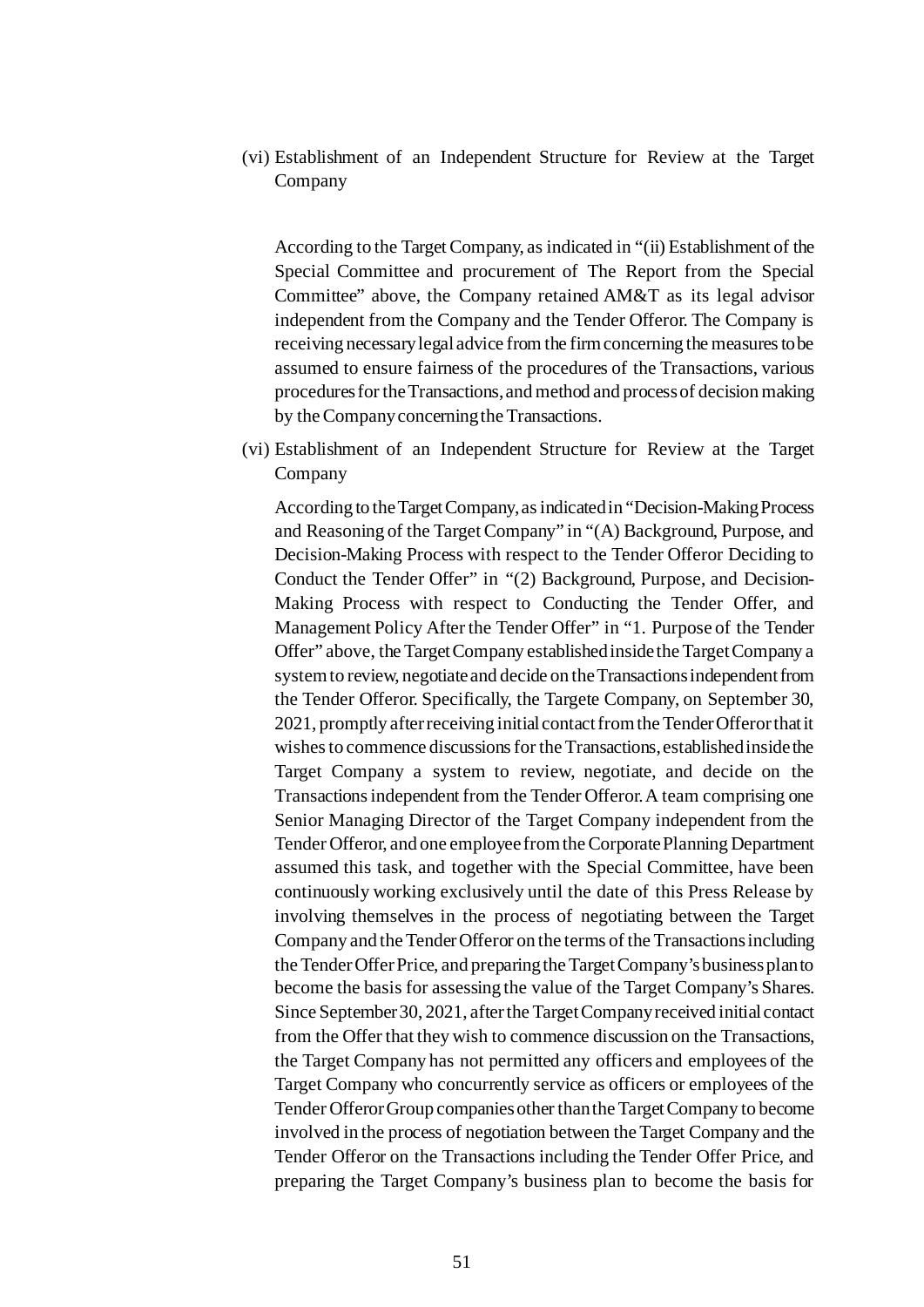assessing the value of the Target Company Shares for the purpose of eliminating the issue of structural conflicts of interest.

(vii)Approval of All Disinterested Directors of the Target Company and Opinion of All Disinterested Corporate Auditors that They Had No Objection at the Target Company

According to the Target Company, as indicated in "Decision-Making Process and Reasoning of the Target Company" in "(A) Background, Purpose, and Decision-Making Process with respect to the Tender Offeror Deciding to Conduct the Tender Offer" in "(2) Background, Purpose, and Decision-Making Process with respect to Conducting the Tender Offer, and Management Policy After the Tender Offer" in "1. Purpose of the Tender Offer" above, the Target Company, based on legal advice from AM&T, advice from Nomura Securities from a financial perspective, the contents of the Nomura Securities Valuation Report, and the Yamada Consulting Valuation Report and the Fairness Opinion received via the Special Committee, and by observing to the maximum extent the Special Committee's decision rendered in the Report, carefully discussed and reviewed whether the Transactions including the Tender Offer will be beneficial in enhancing the Target Company's corporate value, and whether the terms of the Transactions including the Tender Offer Price are appropriate.

As a result, as indicated in "Decision-Making Process and Reasoning of the Target Company" in "(A) Background, Purpose, and Decision-Making Process with respect to the Tender Offeror Deciding to Conduct the Tender Offer" in "(2) Background, Purpose, and Decision-Making Process with respect to Conducting the Tender Offer, and Management Policy After the Tender Offer" in "1. Purpose of the Tender Offer" above, the Target Company decided that the Transactions would be beneficial in enhancing the Target Company's corporate value because various synergistic effects ((i) expedite decision-making to share management resources and to implement management strategies with the Tender Offeror Group, (ii) establish human resource foundation through reinforced personnel training, and (iii) mitigate cost to maintain listing and relevant operational burdens) could be expected by the Target Company becoming a wholly-owned subsidiary of the Tender Offeror, and that the terms of the Transactions including the Tender Offer Price are appropriate because the Tender Offer Price of 725 yen per share is an appropriate price that ensures benefits for the Target Company's minority shareholders and the Tender Offer provides a reasonable opportunity for the Target Company's minority shareholder to sell their Target Company Shares at a price with an appropriate premium, and the directors who participated in the discussion and resolution at the Target Company board of directors meeting held today (nine (9) out of 13 directors who participated in the discussion and resolution) unanimously resolved to express an opinion in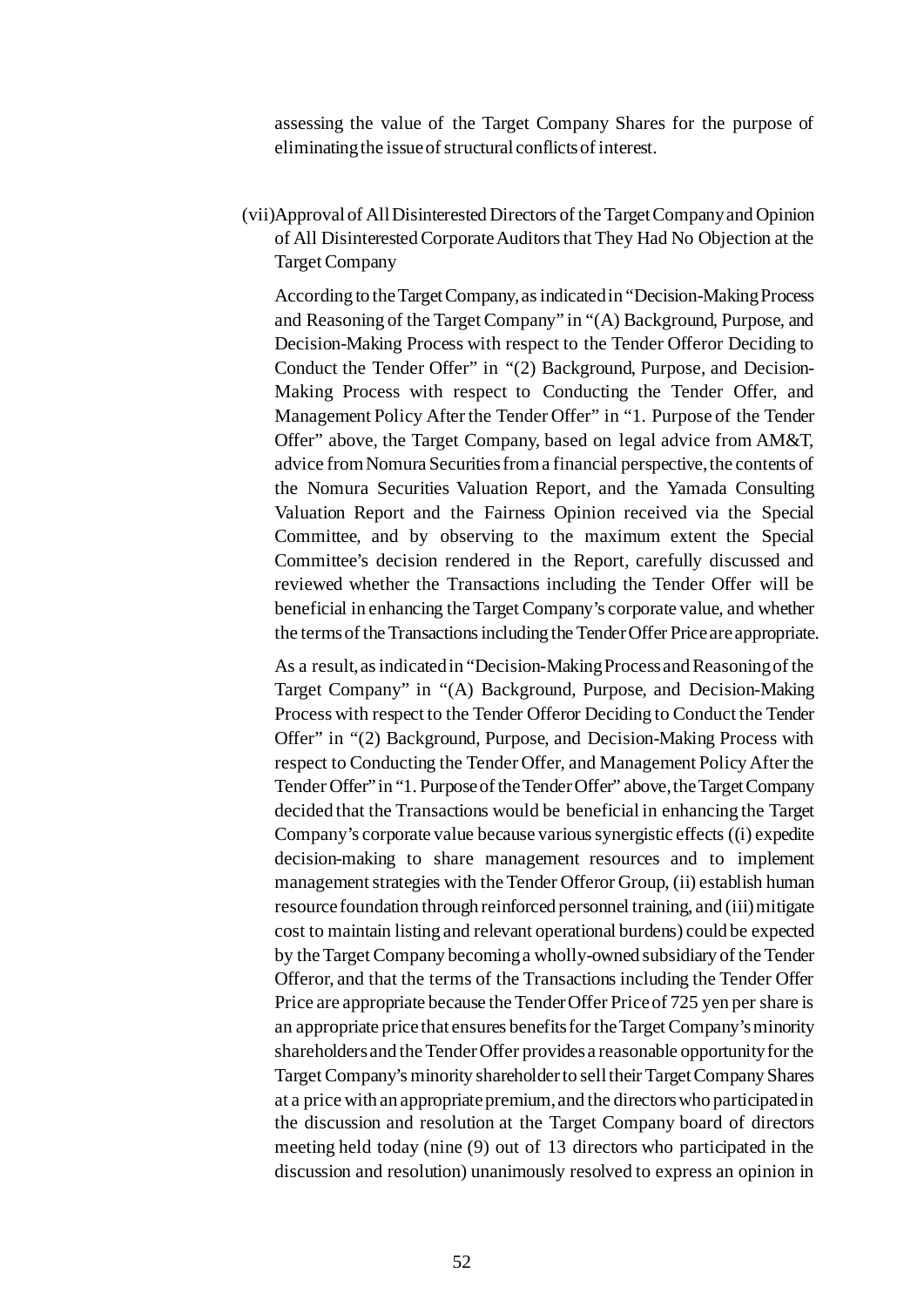support of the Tender Offer and to recommend the Target Company's shareholders to tender in the Tender Offer. Also, at the above board of directors meeting, all auditors excluding Messrs. Masaaki Tsuda and Toshiaki Takeda stated their opinion that they have no objections to the above resolution.

In order to eliminate the effects of structural conflicts of interest in the Transactions on the discussion and resolution and to ensure fairness of the Transactions, discussions were held by and unanimous resolution was made at the above board of directors meeting by nine (9) directors out of 13 directors of the Target Company by excluding the following four (4) directors: Messrs. Masahiro Tanabe, Hiroshi Ogawa, and Taku Kadooka because they served as officers and employees of the Tender Offeror Group in the recent ten years, and Mr. Yasunori Takamatsu because he concurrently serves as officer and employee of the Tender Offeror. At the above board of directors meeting, two (2) out of four (4) auditors of the Target Company were present and the two auditors present stated their opinions that they have no objection to the above resolution. However, because Mr. Masaaki Tsuda was an officer and employee of the Tender Offeror Group within the recent 10 years and Mr. Toshiaki Takeda concurrently serves as officer and employee of the Tender Offeror, these two persons were not present at the above board of directors meeting and refrained from stating their opinions to prevent the discussion and resolution at the board of directors meeting from being affected by the issues of structural conflicts of interest and asymmetry of information.

Messrs. Masahiro Tanabe, Hiroshi Ogawa, Taku Kadooka, Yasunori Takamatsu, Masaaki Tsuda, and Toshiaki Takeda have not participatedin any discussion and resolution in all items for resolution for the Transactions at the meetings of the board of directors including above meeting held today nor participated in any discussion and negotiation with the Tender Offeror from the Target Company's side to eliminate the effects of the issue of structural conflicts of interest in the Transactions and to ensure fairness of the Transactions.

#### (viii) No Transaction Protection Clause

The Tender Offeror and the Target Company have not agreed to any transaction protection clause that prohibits the Target Company from contacting competing acquisition offerors or made any other agreement on any matter that would restrict competing acquisition offerors from contacting the Target Company, and have been mindful of ensuring fairness in the Tender Offer by not preventing any opportunity for a competing offer.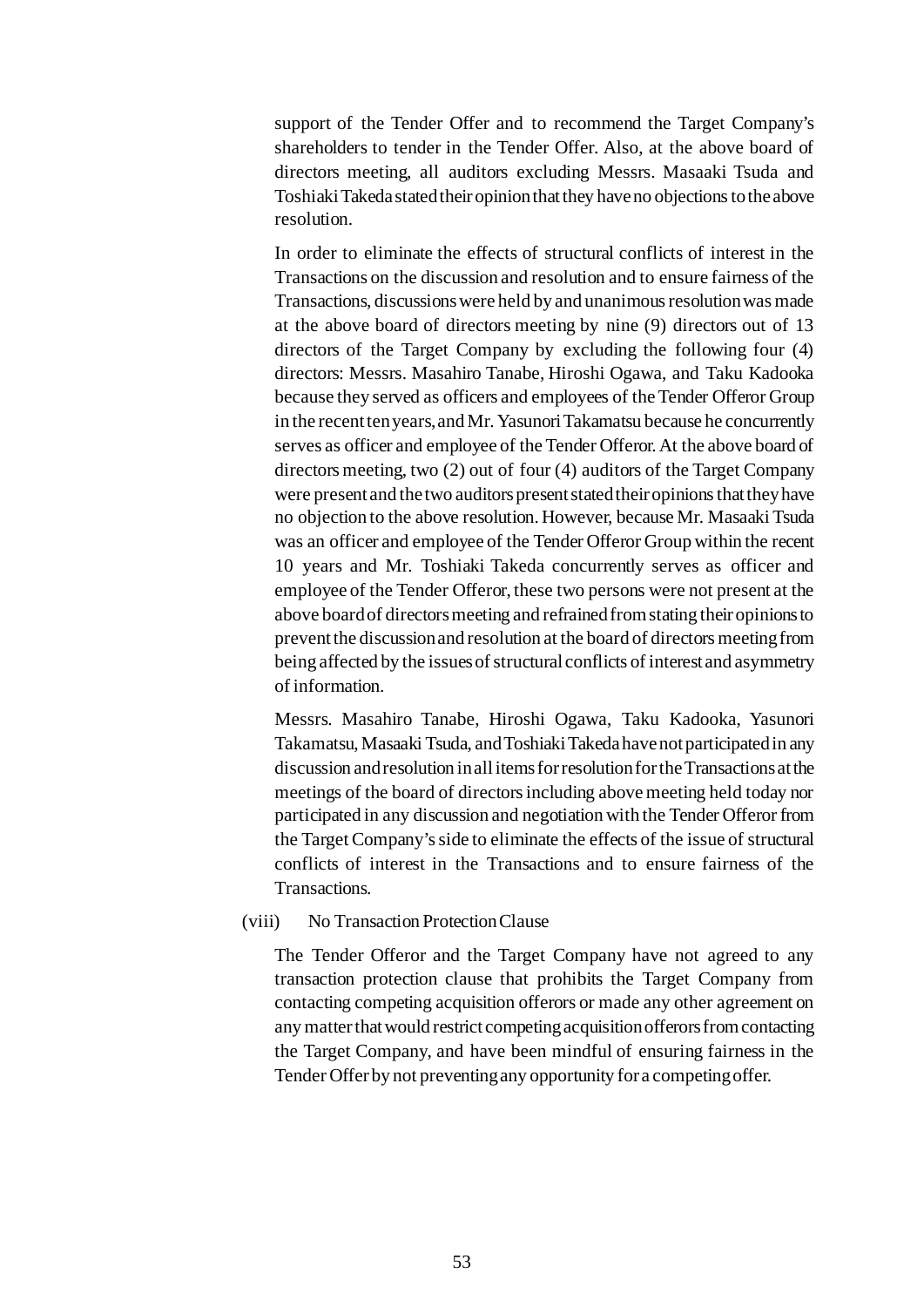(ix) Measures to Ensure that the Target Company's Shareholders have the Opportunity tomake Appropriate Judgments as to Whether or Not to Tender in the Tender Offer

As stated in "(4) Policy for Organizational Restructuring, Etc. after the Tender Offer (Matters relating the "Two-Step Acquisition")" in "1. Purpose of the Tender Offer" above, the Tender Offeror ensures an opportunity for the Target Company's shareholders(excluding the Tender Offeror and the Target Company) to properly decide whether or not to tender their shares in the Tender Offer and gives consideration to avoid placing coercive pressure on the Target Company's shareholders (excluding the Tender Offeror and the Target Company) by (i) employing methods ensuring the right of the Target Company's shareholders (excluding the Tender Offeror) to request purchase of shares or to petition for a determination of the price of shares, wherein depending on the number of shares acquired by the Tender Offeror through the successful completion of the Tender Offer, the Tender Offeror, promptly after the completion of the settlement of the Tender Offer, either will make the Demand for Shares Cash-Out for all of the Target Company Shares (excluding the Target Company Shares owned by the Tender Offeror and treasury shares owned by the Target Company) or will make a demand to the Target Company to convene the Extraordinary Shareholders' Meeting at which the agenda items will include proposals for the Share Consolidation and a partial amendment to the Target Company's articles of incorporation to abolish the provisions on share units on the condition that the Share Consolidation takes effect, and (ii) clarifying that the amount of money to be delivered to the Target Company's shareholders (excluding the Tender Offeror and the Target Company) as consideration for each Target Company Share in the Demand for Shares Cash-Out or the Share Consolidation will be calculated to be equal to the price obtained by multiplying the Tender Offer Price by the number of the Target Company Shares owned by those shareholders (excluding the Tender Offeror and the Target Company).

In addition, although the shortest tender offer period under laws and ordinances is 20 business days, the Tender Offeror has set the tender offer period of the Tender Offer (the "**Tender Offer Period**") to be 30 business days. The Tender Offeror has set a comparatively long tender offer period to ensure an appropriate opportunity for the shareholders of the Target Company to make a decision about the tendering of shares in response to the Tender Offer while ensuring an opportunity for competing offers by parties other than the Tender Offeror as a means to guarantee the fairness of the Tender Offer Price.

Note 1: The following is a supplemental explanation of the assumptions made, procedures followed, matters considered and limitations on the review undertaken in connection with performing Goldman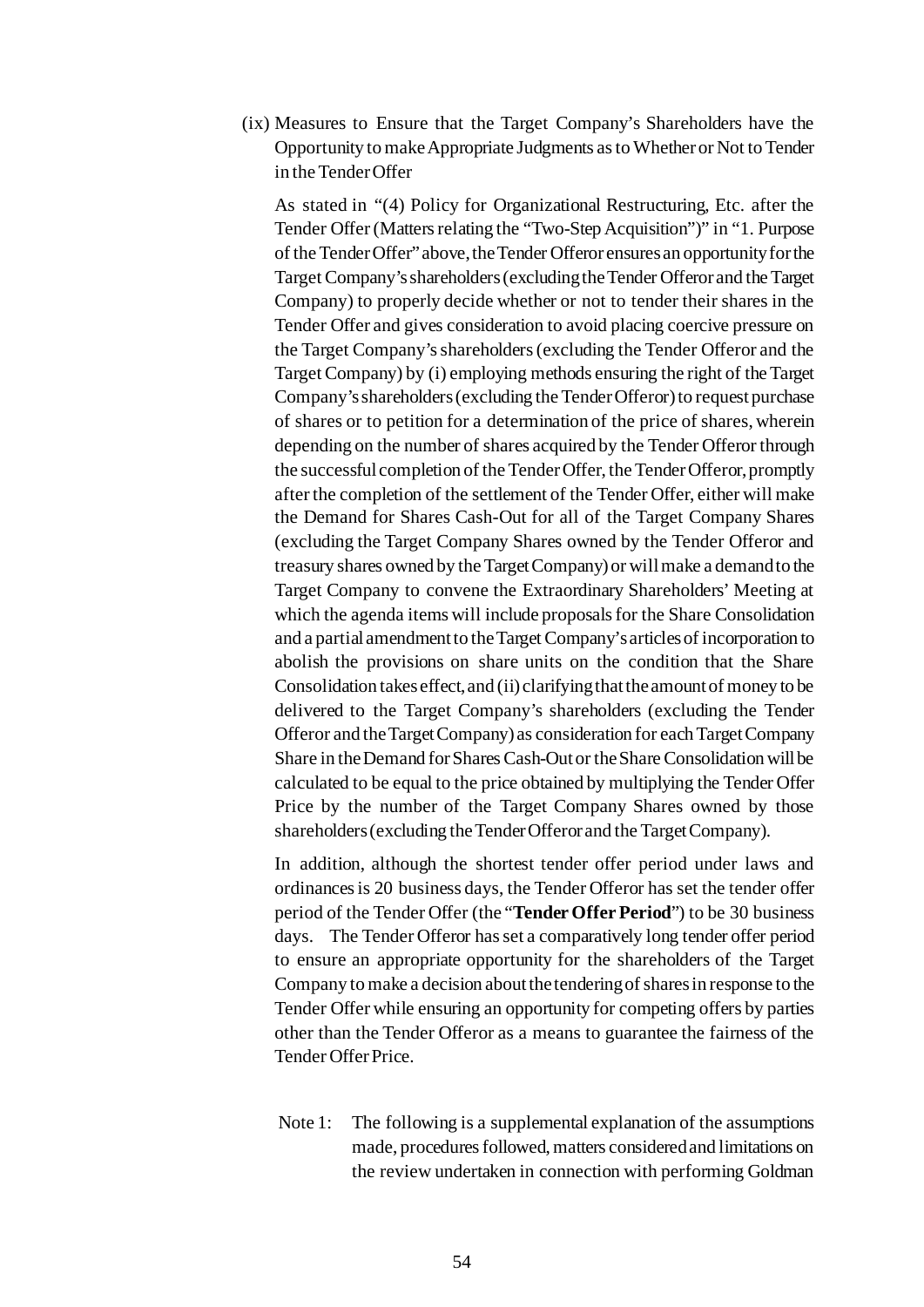Sachs' financial analyses of the Target Company Shares and preparing the Analysis Report (GS).

Goldman Sachs and its affiliates (collectively, "Goldman Sachs Group") are engaged in advisory, underwriting and financing, principal investing, sales and trading, research, investment management and other financial and non-financial activities and services for various persons and entities. Goldman Sachs Group and its employees, and funds or other entities they manage or in which they invest or have other economic interests or with which they co-invest, may at any time purchase, sell, hold or vote long or short positions and investments in securities, derivatives, loans, commodities, currencies, credit default swaps and other financial instruments of the Tender Offeror, the Target Company and any of their respective affiliates and third parties, or any currency or commodity that may be involved in the Tender Offer. Goldman Sachs has acted as financial advisor to the Tender Offeror in connection with, and has participated in certain of the negotiations leading to, the Tender Offer. Goldman Sachs expects to receive fees for its services in connection with the Tender Offer, the principal portion of which is contingent upon consummation of the Tender Offer, and the Tender Offeror has agreed to reimburse certain of Goldman Sachs' expenses arising, and indemnify Goldman Sachs against certain liabilities that may arise, out of Goldman Sachs' engagement. Goldman Sachs has provided from time to time, and is concurrently providing, certain financial advisory and/or underwriting services to the Tender Offeror and/or its affiliates for which its Investment Banking Division has received, and may receive, compensation, including acting as comanager with respect to a public offering by the Tender Offeror of its 1.60% hybrid corporate bonds due 2056 (aggregate principal amount ¥50,000,000,000) in April 2021. Goldman Sachs may also in the future provide financial advisory and/or underwriting services to the Tender Offeror, the Target Company and their respective affiliates for which Goldman Sachs' Investment Banking Division may receive compensation.

In connection with preparing the Analysis Report (GS) , Goldman Sachs has reviewed, among other things, the Annual Securities Reports (Yuka Shoken Hokoku-sho) of the Target Company for the five fiscal years ended March 31, 2021; the Quarterly Report (Shihanki Hokoku-sho) of the Target Company for the fiscal quarter ended September 30, 2021; certain other communications from the Target Company to its stockholders; and certain internal financial analyses and forecasts for the Target Company, as prepared by management of the Target Company and adjusted by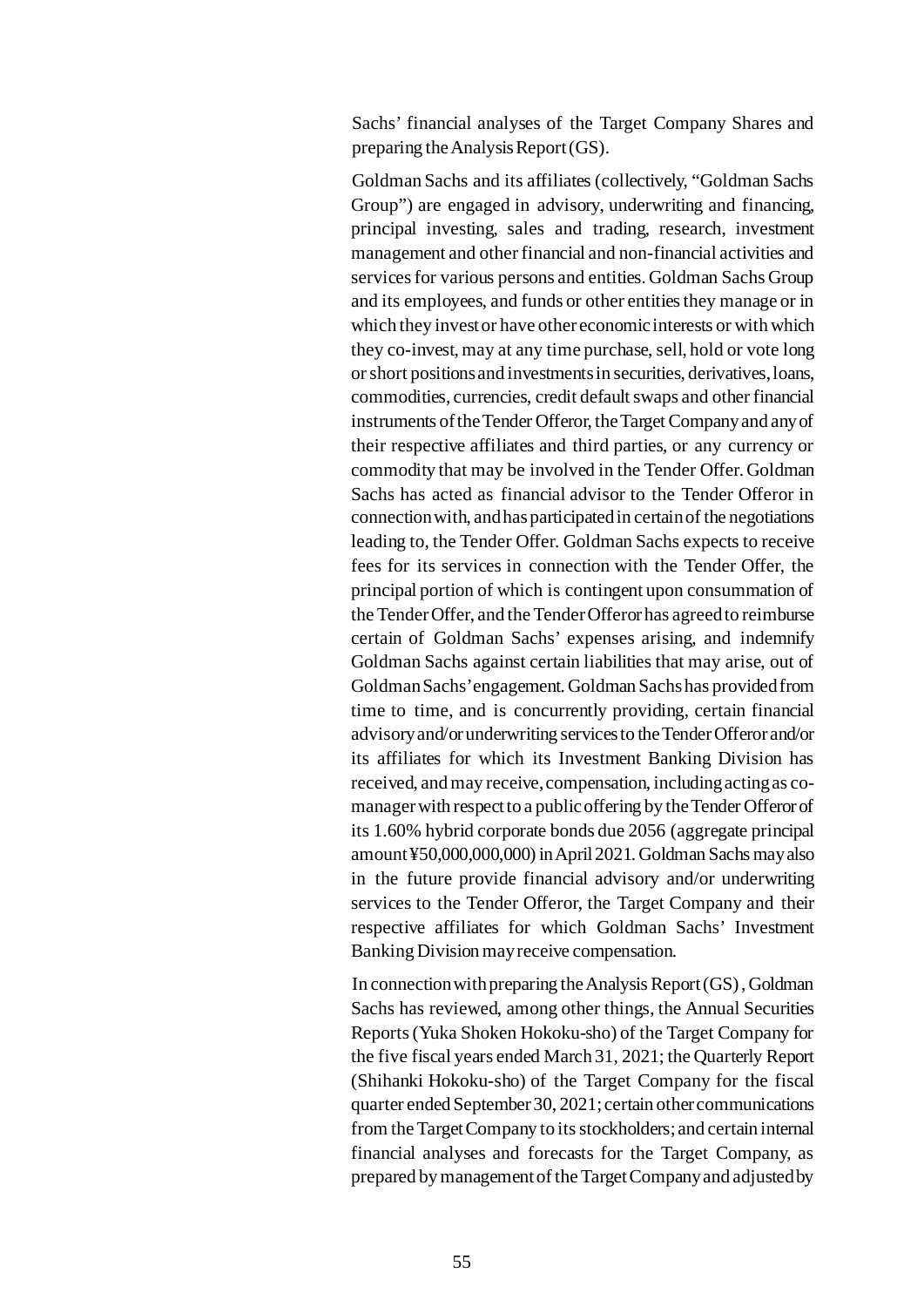the Tender Offeror and approved for Goldman Sachs' use by the Tender Offeror (the "Forecasts (Tender Offeror)"). Goldman Sachs has also held discussions with members of the senior managements of the Tender Offeror and the Target Company regarding their assessment of the past and current business operations, financial condition and future prospects of the Target Company and with members of senior management of the Tender Offeror regarding their assessment of the past and current business operations, financial condition and future prospects of the Tender Offeror and the strategic rationale for, and the potential benefits of, the Tender Offer; reviewed the reported price and trading activity for the Target Company Shares; reviewed the financial terms of certain recent tender offers for listed subsidiaries in Japan; and performed such other studies and analyses, and considered such other factors, as Goldman Sachs deemed appropriate. For purposes of performing its financial analyses and preparing the Analysis Report (GS), Goldman Sachs has, with the Tender Offeror's consent, relied upon and assumed the accuracy and completeness of all of the financial, legal, regulatory, tax, accounting and other information provided to, discussed with or reviewed by, Goldman Sachs, without assuming any responsibility for independent verification thereof. In that regard, Goldman Sachs has assumed with the Tender Offeror's consent that the Forecasts (Tender Offeror) have been reasonably prepared on a basis reflecting the best currently available estimates and judgments of management of the Tender Offeror. Goldman Sachs has not made an independent evaluation or appraisal of the assets and liabilities (including any contingent, derivative or other offbalance-sheet assets and liabilities) of the Target Company or any of its subsidiaries and Goldman Sachs has not been furnished with any such evaluation or appraisal.

The Analysis Report (GS) does not address the underlying business decision of the Tender Offeror to engage in the Tender Offer, or the relative merits of the Tender Offer as compared to any strategic alternatives that may be available to the Tender Offeror; nor does it address any legal, regulatory, tax or accounting matters. Goldman Sachs does not express any view on any term or aspect of the Tender Offer or any term or aspect of any other agreement or instrument contemplated by the Tender Offer or entered into or amended in connection with the Tender Offer, including, the fairness of the Tender Offer to, or any consideration received in connection therewith by, the Tender Offeror, the holders of any class of securities, creditors, or other constituencies of the Target Company; nor as to the fairness of the amount or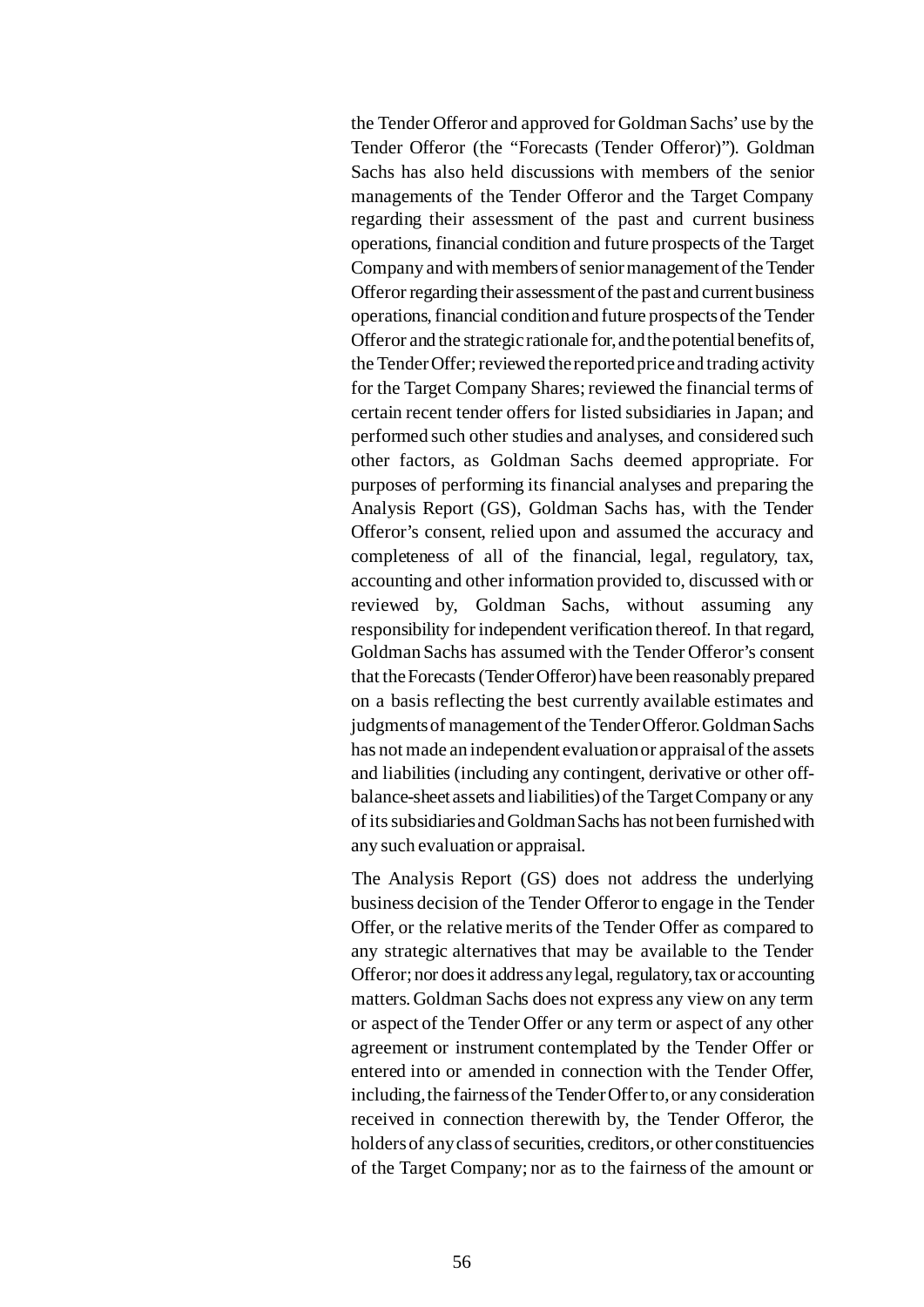nature of any compensation to be paid or payable to any of the officers, directors or employees of the Target Company, or any class of such persons in connection with the Tender Offer. Goldman Sachs is not expressing any opinion as to the prices at which the Target Company Shares will trade at any time, as to the potential effects of volatility in the credit, financial and stock markets on the Target Company or the Tender Offer, or as to the impact of the Tender Offer on the solvency or viability of the Tender Offeror or the Target Company or the ability of the Tender Offeror or the Target Company to pay their respective obligations when they come due. The Analysis Report (GS) is necessarily based on economic, monetary, market and other conditions as in effect on, and the information made available to Goldman Sachs as of, the date thereof and Goldman Sachs assumes no responsibility for updating, revising or reaffirming the Analysis Report (GS) based on circumstances, developments or events occurring after the date thereof. Goldman Sachs' advisory services and the Analysis Report (GS) expressed herein are provided solely for the information and assistance of the Board of Directors of the Tender Offeror in connection with its consideration of the Tender Offer. Goldman Sachs did not recommend any specific offer prices to the Tender Offeror, or that any specific offer prices constituted the only appropriate offer price. The Analysis Report (GS) is not necessarily susceptible to partial analysis or summary description. Selecting portions of the Analysis Report (GS) or the summary set forth above, without considering the analyses as a whole, could create an incomplete view of the processes underlying the Analysis Report (GS). Goldman Sachs did not attribute any particular weight to any factor or any analysis it performed.

Note 2: In calculating the value of the Target Company Shares, Nomura Securities assumed the accuracy and completeness of the publicly-available information and all the information provided by the Target Company and did not independently verify the accuracy or completeness of such information. Nomura Securities did not conduct an independent assessment, valuation or appraisal of any assets or liabilities (including derivatives, offbalance sheet assets and liabilities and other contingent liabilities) of the Target Company or its affiliates, including any analysis or evaluation of individual assets and liabilities, nor did Nomura Securities make any request to a third-party valuation agency for any such valuation or appraisal. Nomura Securities assumed that the Target Company's Business Plan was reasonably considered or prepared based on the best projections and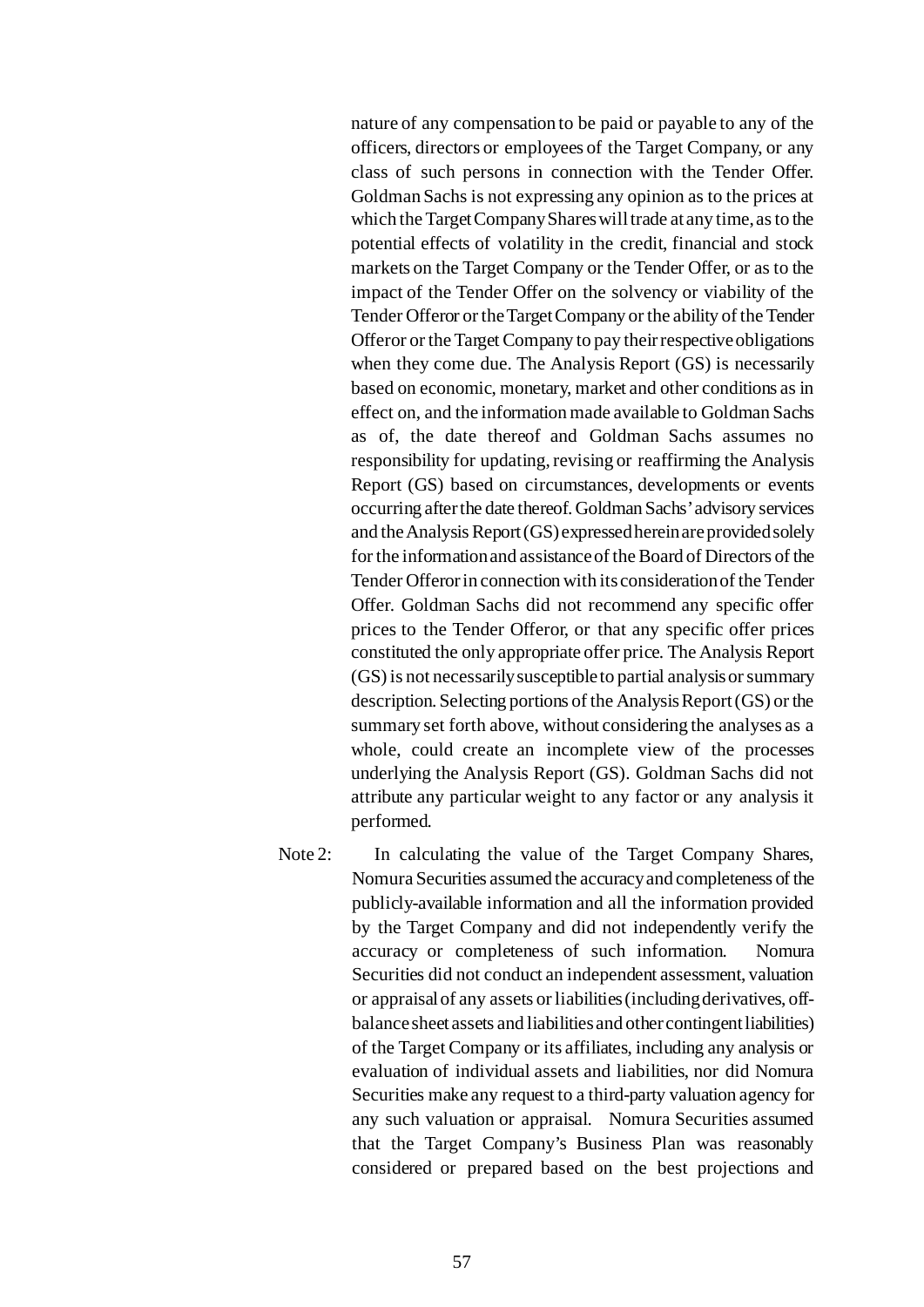judgement made in good faith that were then available to the management of the Target Company. The calculation by Nomura Securities reflects the information available to it and the economic conditions as of November 29, 2021. The sole purpose of the calculation by Nomura is for the board of directors of the Target Company to use the calculation results as a reference for considering the value of the Target Company Shares.

Note 3: In preparing and submitting the Fairness Opinion and evaluating the share value underlying it, YAMADA Consulting relied on publicly-available information and the information available to it that was provided by the Target Company, on the assumption that they were accurate and complete, and that there were no facts that had not been disclosed to YAMADA Consulting that could materially affect the analysis and evaluation of the share value of the Target Company, and YAMADA Consulting has not independently investigated or verified such facts, nor is it obligated to investigate or verify them.

> YAMADA Consulting did not conduct an independent assessment or valuation of any assets or liabilities (including off-balance sheet assets and liabilities and other contingent liabilities) of the Target Company, including any analysis or evaluation of individual assets and liabilities, nor did YAMADA Consulting assess the creditworthiness of the Target Company under applicable laws relating to bankruptcy, suspension of payments, or similar matters. In addition, YAMADA Consulting did not receive any assessment report or valuation report relating to the foregoing matters.

> YAMADA Consulting has assumed that the Target Company's Business Plan and other materials used as the basis for the Fairness Opinion have been reasonably prepared by the Target Company's management based on the best projections and judgements as of the date of preparation, and YAMADA Consulting does not guarantee their feasibility and expresses no view as to the analysis or forecasts on which preparation is based or premises on which they are based.

> The Fairness Opinion expresses YAMADA Consulting's opinion as of the date of preparation as to whether the Tender Offer Price is fair from a financial point of view to the Target Company's shareholders (excluding the Tender Offeror and its affiliates), based on financial and capital markets, economic, conditions, and other circumstance as of the date of preparation, and information available to YAMADA Consulting up to the date of preparation, and while the content of the Fairness Opinion may be affected by subsequent changes in conditions, YAMADA Consulting has no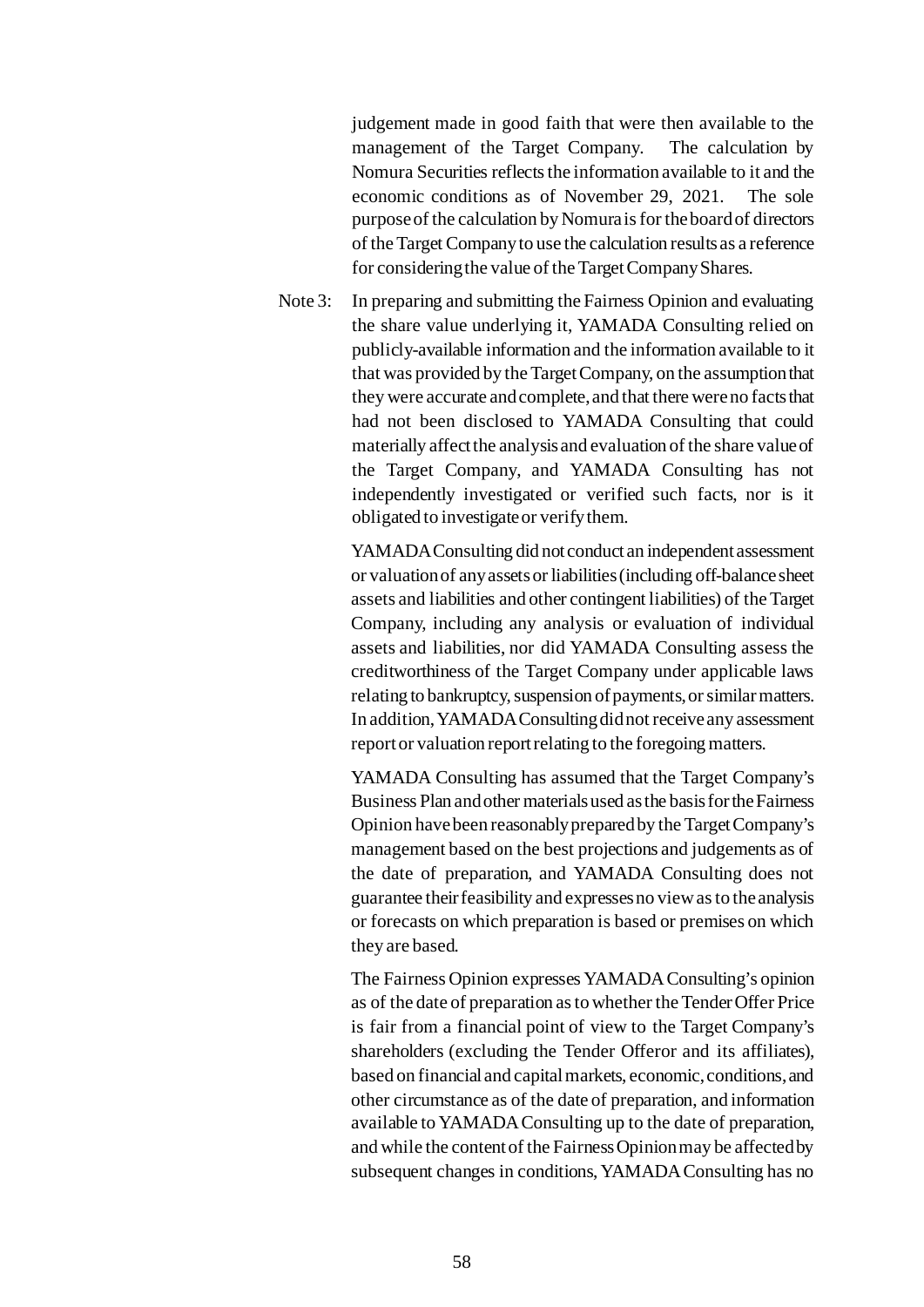obligation to amend, change or supplement the content of the Fairness Opinion even in such cases. The Fairness Opinion does not infer or indicate any opinion, other than that expressly stated in the Fairness Opinion, or with respect to any matter after the date of submission of the Fairness Opinion.

The Fairness Opinion only expresses the opinion that the Tender Offer Price is fair to the Target Company's shareholders (excluding the Tender Offeror and its affiliates) from a financial point of view and is not disadvantageous to them, and does not express opinions or make recommendations concerning the propriety of implementing the Tender Offer, nor the tendering, or other actions with respect to the Tender Offer, and does not express any opinion to the holders of securities issued by the Target Company, creditors, or other related parties.

# (C) Relationship with the Appraiser

Goldman Sachs, which is the Tender Offeror's financial advisor, is not a party affiliated with the Tender Offeror or the Target Company and does not have a material interest in the Tender Offer.

## (5) Number of Share Certificates, Etc. to be Purchased

| Class of Share<br>Certificates, Etc. | Number of Share<br>Certificates, Etc. to be<br>purchased | Minimum number of Share<br>Certificates, Etc. to be<br>purchased | Maximum number of Share<br>Certificates, Etc. to be<br>purchased |  |
|--------------------------------------|----------------------------------------------------------|------------------------------------------------------------------|------------------------------------------------------------------|--|
| Common stock                         | 14,327,663 shares                                        | - shares                                                         | – shares                                                         |  |
| Total                                | 14,327,663 shares                                        | - shares                                                         | - shares                                                         |  |

(Note 1): In the Tender Offer, the Tender Offeror has not set a maximum or minimum number of Share Certificates, Etc. to be purchased, and thus the Tender Offeror will purchase all of the Tendered Share Certificates, Etc. The number of Share Certificates, Etc. to be purchased is stated as the maximum number of Target Company Shares to be purchased by the Tender Offeror in the Tender Offer (14,327,663 shares). The maximum number of Share Certificates, Etc.to be purchased in the Tender Offer is the number of shares (14,327,663 shares) representing (i) the total number of issued shares (43,448,099 shares) of the Target Company as of September 30, 2021), as stated in the Target Company's Financial Results Release, minus (ii) the 200,910 treasury shares held by the Target Company as of September 30, 2021 and the number of Target Company Shares (28,919,526 shares) held by the Tender Offeror.

(Note 2): Shares less than one unit are also subject to the Tender Offer. If a right to demand purchase of shares less than one unit is exercised by a shareholder in accordance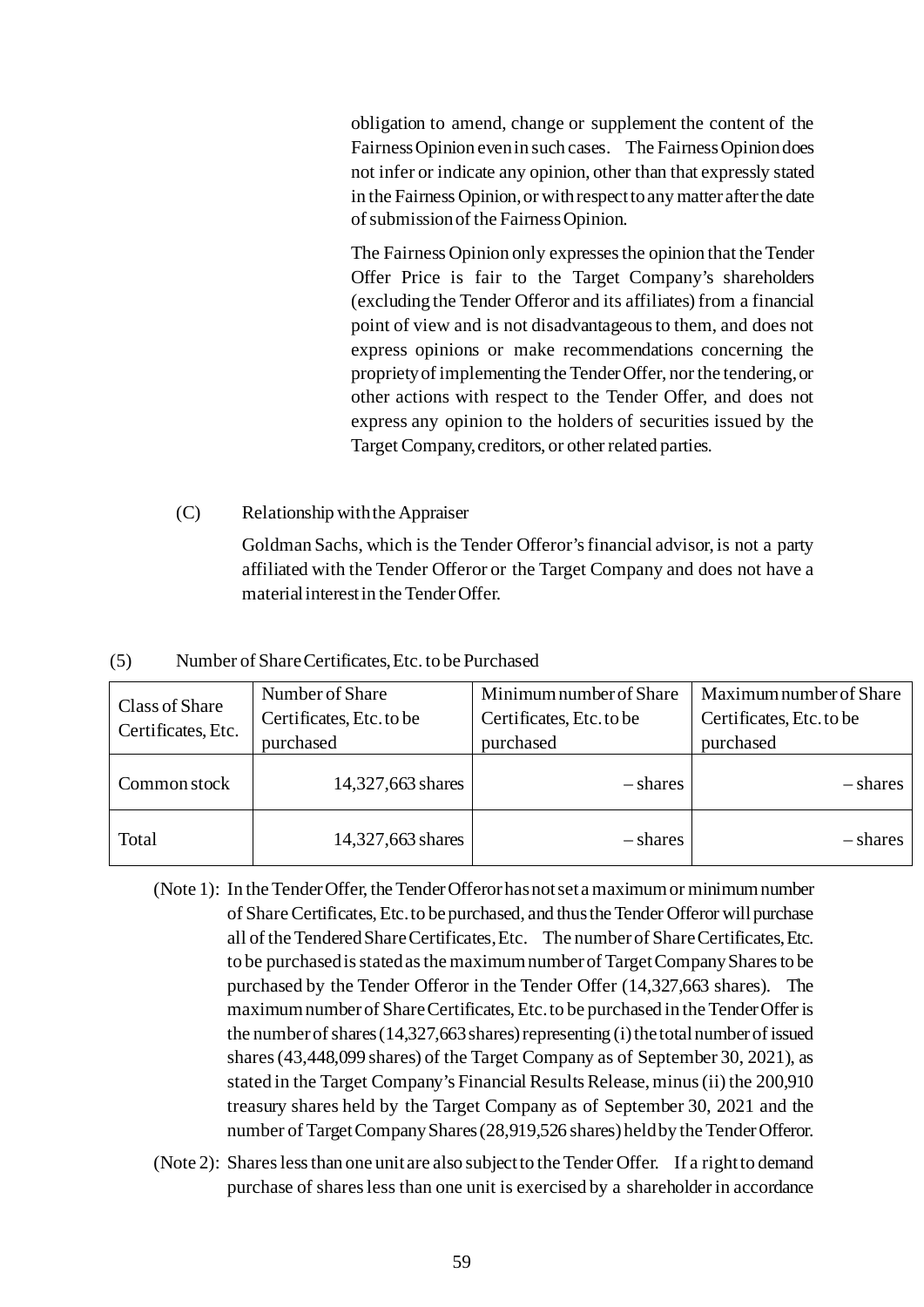with the Companies Act, the Target Company may purchase its own treasury shares during the Tender Offer Period in accordance with procedures under laws and regulations.

(Note 3): The Tender Offeror does not intend to acquire the treasury shares held by the Target Company through the Tender Offer.

| (6) | Changes in Ownership Ratio of Share Certificates, Etc. due to the Tender Offer |  |  |
|-----|--------------------------------------------------------------------------------|--|--|
|     |                                                                                |  |  |
|     |                                                                                |  |  |

| Number of voting rights<br>represented by the Share<br>Certificates, Etc. held by the<br>Tender Offeror before the<br><b>Tender Offer</b> | 289,195<br>voting rights | (Ownership ratio of Share Certificates, Etc. before<br>the Tender Offer: 66.87%)  |
|-------------------------------------------------------------------------------------------------------------------------------------------|--------------------------|-----------------------------------------------------------------------------------|
| Number of voting rights<br>represented by the Share<br>Certificates, Etc. held by<br>specially related parties before<br>the Tender Offer | $2,854$ voting<br>rights | (Ownership ratio of Share Certificates, Etc. before)<br>the Tender Offer: 0.65%)  |
| Number of voting rights<br>represented by the Share<br>Certificates, Etc. held by the<br>Tender Offeror after the Tender<br>Offer         | 432,471<br>voting rights | (Ownership ratio of Share Certificates, Etc. after)<br>the Tender Offer: 100.00%) |
| Number of voting rights<br>represented by the Share<br>Certificates, Etc. held by<br>specially related parties after<br>the Tender Offer  | 0 voting rights          | (Ownership ratio of Share Certificates, Etc.<br>after the Tender Offer: -%)       |
| Total number of voting rights<br>of all shareholders, etc. of the<br><b>Target Company</b>                                                | 432,359<br>voting rights |                                                                                   |

Note 1: "Number of voting rights represented by the Share Certificates, Etc. held by specially related parties before the Tender Offer" states the total number of voting rights represented by Share Certificates, Etc. held by each specially related party (except for persons excluded from specially related parties under Article 3(2)(i) of the Cabinet Ordinance with respect to Disclosure of a Tender Offer for Share Certificates, Etc. by an Offeror other than the Issuing Company (Ministry of Finance Ordinance No. 38 of 1990, as amended, the "**Cabinet Ordinance**") for the purpose of calculating the ownership ratio of Share Certificates, Etc. under each item of Article 27-2(1)). Since the Share Certificates, Etc. held by specially related parties (excluding treasury shares held by the Target Company) are subject to the Tender Offer, the "Number of voting rights represented by the Share Certificates, Etc. held by specially related parties after the Tender Offer" is 0. If it is necessary for the Tender Offeror to revise thispress release upon confirming the Share Certificates, Etc. of the Target Company held by specially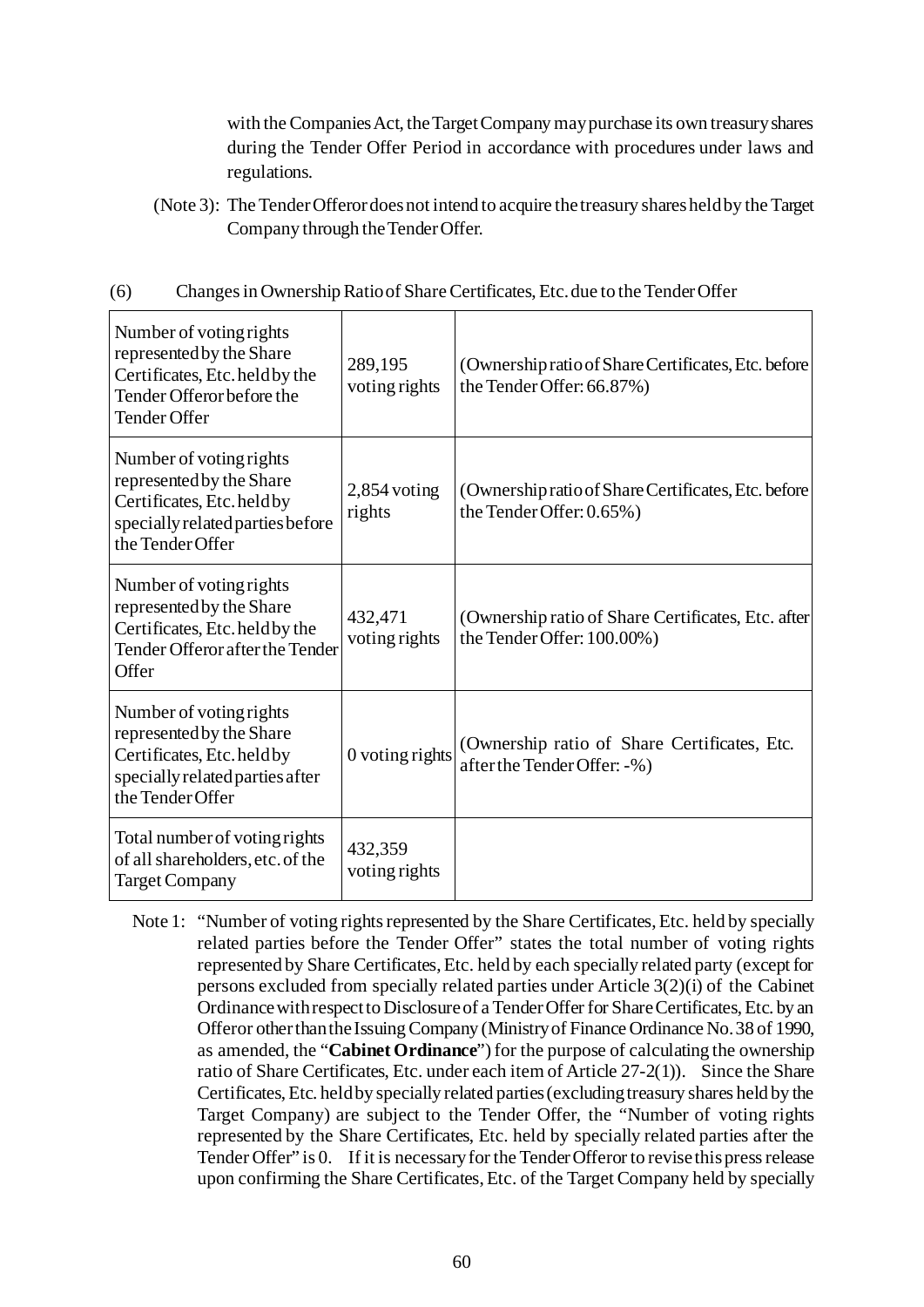related parties after the date hereof, the Tender Offeror will disclose the amendment details.

- Note 2: "Total number of voting rights of all shareholders, etc. of the Target Company" is the number of voting rights of all shareholders, etc. of the Target Company as of September 30, 2021 stated in the Q2 Report for the 155th fiscal year submitted by the Target Company on November 12, 2021. However, since the shares less than one unit are subject to the Tender Offer, when calculating "Ownership ratio of Share Certificates, Etc. before the Tender Offer" and "Ownership ratio of Share Certificates, Etc. after the Tender Offer," the number of voting rights (432,471) represented by 43,247,189 shares, which is the total number of issued shares (43,448,099 shares) of the Target Company as of September 30, 2021 stated in the Target Company's Financial Results Release less the number of treasury shares held by the Target Company (200,910 shares) as of September 30, 2021, is used as "Total number of voting rights of all shareholders, etc. of the Target Company."
- Note 3: "Ownership ratio of Share Certificates, Etc. before the Tender Offer" and "Ownership ratio of Share Certificates, Etc. after the Tender Offer" have been rounded to two decimal places.
- (7) Purchase Price 10,387 million yen
	- Note: Purchase price shows the amount obtained by multiplying the number of shares to be purchased (14,327,663shares) by the Tender Offer Price (725 yen).
- (8) Method of Settlement
- (A) Name and Address of Head Office of Financial Instruments Business Operator, Bank, Etc. in Charge of Settlement of Tender Offer

SMBC Nikko Securities Inc. 3-1, Marunouchi 3-chome, Chiyoda-ku, Tokyo

(B) Commencement Date of Settlement

January 25, 2022 ([Tuesday])

(C) Method of Settlement

A notice regarding the purchase under the Tender Offer will be mailed to the address or location of the Tendering Shareholders, Etc. (or the Standing Proxy in the case of Non-Resident Shareholders, Etc.) without delay after the expiration of the Tender Offer Period. If Tendering Shareholders, Etc. tendered their Share Certificates, Etc. online (https://trade.smbcnikko.co.jp/) ("**Nikko Easy Trade**"), the notice will be delivered by electromagnetic means.

The purchase will be settled in cash. The tender offer agent will remit the sales proceeds of the Share Certificates, Etc. purchased to the address designated by the Tendering Shareholders, Etc. (or the Standing Proxy in the case of Non-Resident Shareholders, Etc.) in accordance with the instructions given by the Tendering Shareholders, Etc. (or the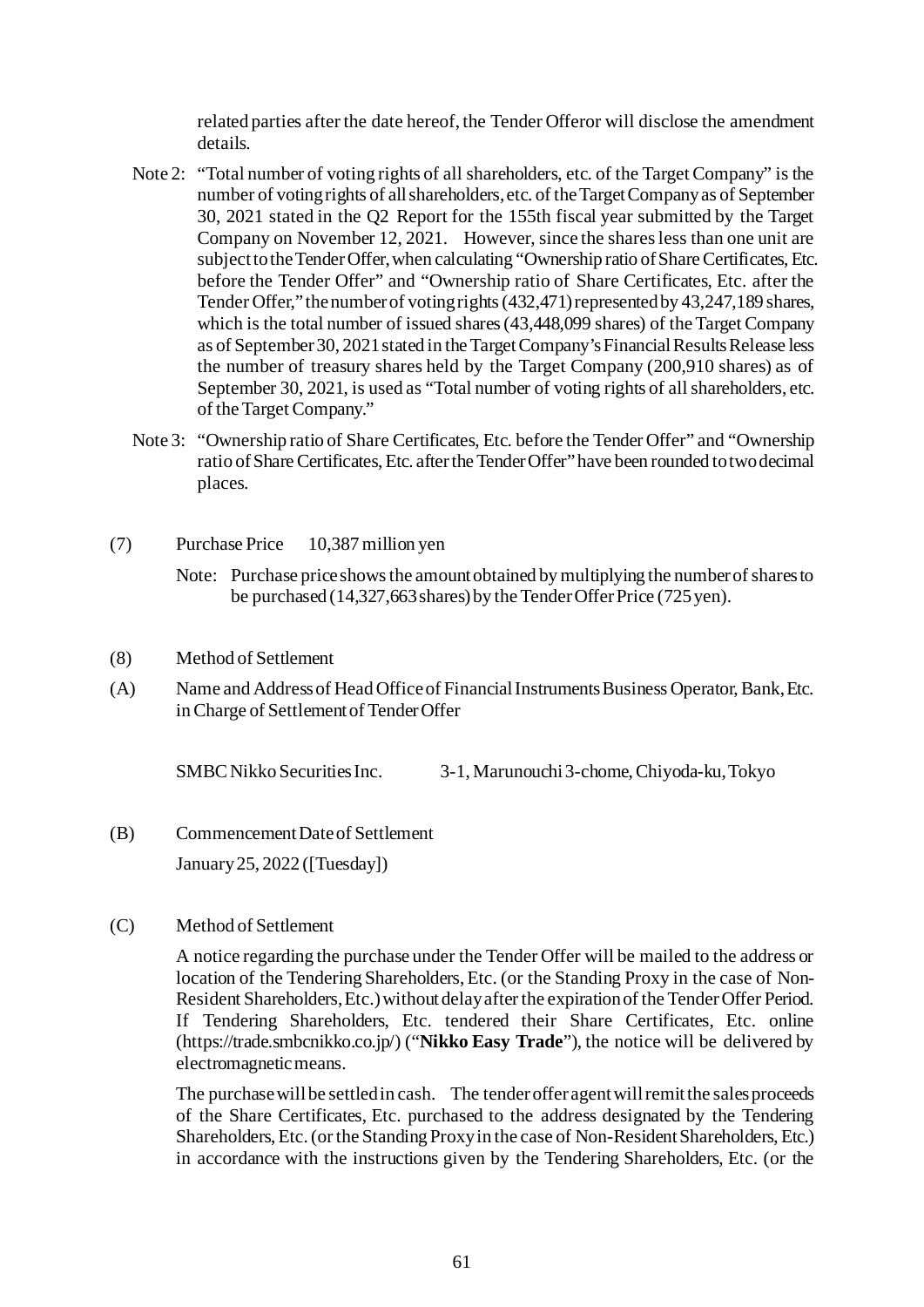Standing Proxy in the case of Non-Resident Shareholders, Etc.) and without delay after the commencement date of the settlement.

(D) Method of Return of Share Certificates, Etc.

In the event that all of the Tendered Share Certificates, Etc. will not be purchased under the terms set forth in "(A) Conditions set forth in each item of Article 27-13, Paragraph 4 of the Act and the details thereof" or "(B) Conditions of withdrawal, etc. of the tender offer, details thereof and method of disclosure of withdrawal, etc." in "(9) Other Conditions and Methods of Purchase" below, the tender offer agent will revert the Share Certificates, Etc. that are required to be returned to their original condition at the time of the tender ("the original condition at the time of the tender" means the condition where the execution of the order to tender in the Tender Offer has been cancelled) on the Tendering Shareholder, Etc.'s account opened with the tender offer agent by the Tendering Shareholder, Etc. on the date two business days after the last day of the Tender Offer Period (or the day of withdrawal, etc. if the Tender Offeror withdraws the Tender Offer).

- (9) Other Conditions and Methods of Purchase
- (A) Conditions Set Forth in Each Item of Article 27-13, Paragraph 4 of the Act and the Details Thereof

The Tender Offeror has not set a maximum or minimum number of Share Certificates, Etc. to be purchased. Therefore, the Tender Offeror will purchase all of the Tendered Share Certificates, Etc.

(B) Conditions of Withdrawal, Etc. of the Tender Offer, Details Thereof and Method of Disclosure of Withdrawal, Etc.

If any event listed in Article 14, Paragraph 1, Items (1)1 through (1)10 and Items (1)13 through (1)19, and Items (3)1 through (3)8 and (3)10, as well as Article 14, Paragraph 2, Items (3) through (6) of the Financial Instruments and Exchange Act Enforcement Order (Cabinet Order No. 321 of 1965, as amended; the "**Enforcement Order**") occurs, the Tender Offeror may withdraw the Tender Offer. The "events which are equivalent to those listed in Items (3)1 through (3)9" set out in Article 14, Paragraph 1, Item (3)10 of the Enforcement Order refers to either (i) the case where any of the statutory disclosure documents submitted by the Target Company in the past is found to contain a false statement on a material fact, or omit a statement on a material fact that should have been stated but the Tender Offeror was not aware of the existence of such false statement, etc. nor could the Tender Offeror have been aware of such false statement, etc. even with reasonable care, or (ii) the case where any of the facts listed in Article 14, Paragraph 1, Items (3)1 through (3)7 of the Enforcement Order occurs in respect of a significant subsidiary of the Target Company.

If the Tender Offeror intends to withdraw the Tender Offer, the Tender Offeror will give an electronic public notice and publish a notice to that effect in the Nikkei. However, if it is deemed difficult to give the public notice by the last day of the Tender Offer Period, the Tender Offeror will make a public announcement by the method set out in Article 20 of the Cabinet Ordinance and give a public notice immediately after the announcement.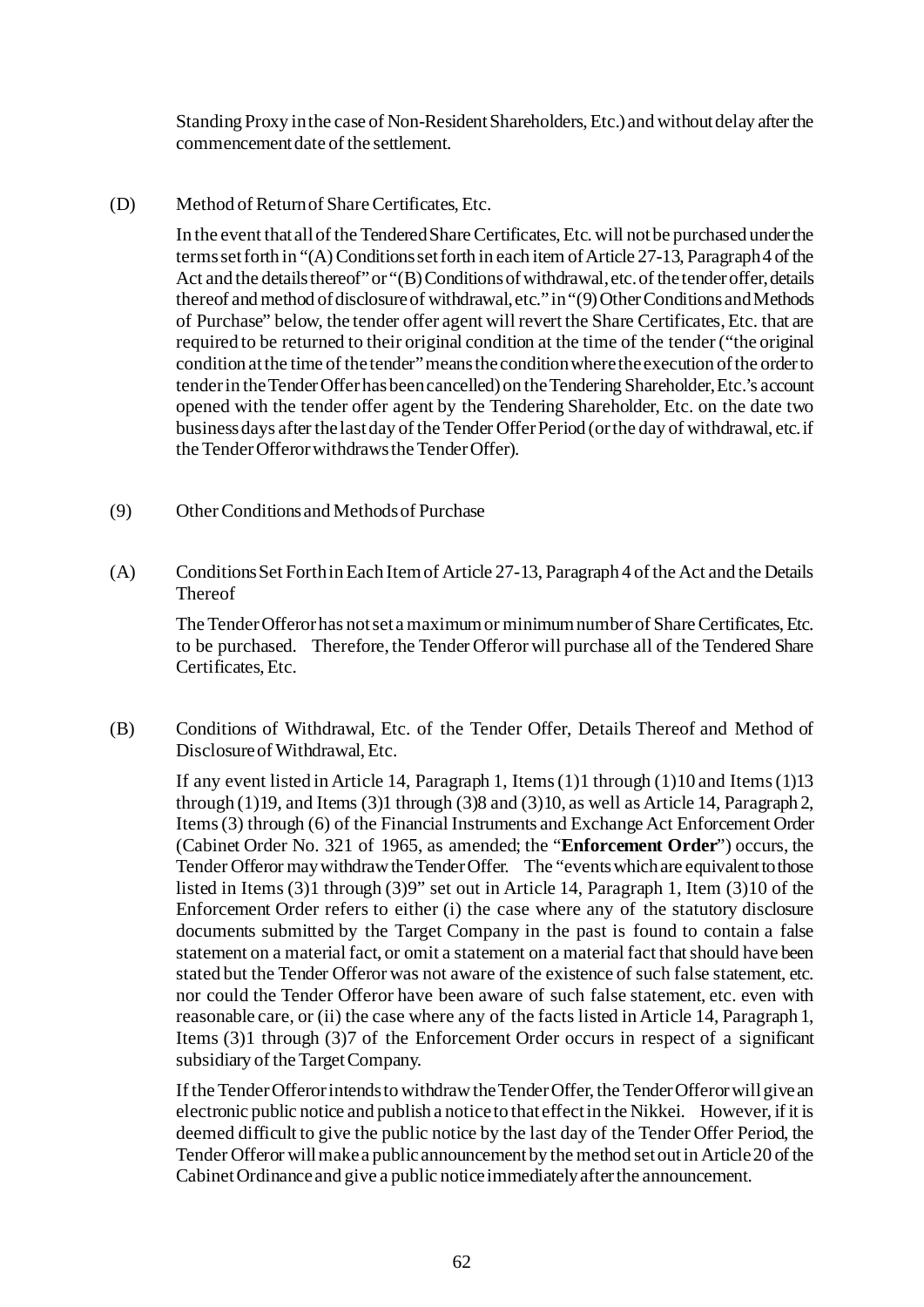# (C) Conditions to Reduce Purchase Price, Details Thereof and Method of Disclosure of Reduction

Under Article 27-6, Paragraph 1, Item (1) of the Act, if the Target Company conducts any act set out in Article 13, Paragraph 1 of the Enforcement Order during the Tender Offer Period, the Tender Offeror may reduce the purchase price in accordance with the standards set out in the provision of Article 19, Paragraph 1 of the Cabinet Ordinance.

If the Tender Offeror intends to reduce the purchase price, the TenderOfferor will give an electronic public notice and publish a notice to that effect in the Nikkei. However, if it is deemed difficult to give the public notice by the last day of the Tender Offer Period, the Tender Offeror will make a public announcement by the method set out in Article 20 of the Cabinet Ordinance and give public notice immediately after the announcement. If the purchase price is reduced, the Tender Offeror will also purchase the Share Certificates, Etc. tendered on or before the date of the public notice at the reduced purchase price.

(D) Matters Concerning Right of Tendering Shareholders, Etc. to Cancel the Agreement

The Tendering Shareholders, Etc. may, at any time during the Tender Offer Period, cancel their agreements for the Tender Offer.

A Tendering Shareholder, Etc. who wishes to cancel an agreement must deliver or send a notice stating the intention to cancel the agreement for the Tender Offer (a "**Cancellation Document**") to the person designated below by 3:30 p.m. on the last day of the Tender Offer Period (subject to the business hours of the sales office; Tendering Shareholders, Etc. should contact their sales office in advance to confirm). However, if a Cancellation Document is sent by mail, the cancellation is conditional on the Cancellation Document reaching the designated recipient below by no later than 3:30 p.m. on the last day of the Tender Offer Period (subject to the business hours of the sales office; Tendering Shareholders, Etc. should contact their sales office in advance to confirm).

Tenders and agreements made through Nikko Easy Trade may be cancelled by logging into Nikko Easy Trade and following the onscreen instructions by 3:30 p.m. on the last day of the Tender Offer Period.

Party authorized to receive the Cancellation Document:

SMBC Nikko Securities Inc. 3-1, Marunouchi 3-chome, Chiyoda-ku, Tokyo

(or any other domestic sales office of SMBC Nikko Securities Inc.)

The Tender Offeror will not make any claim for damages or a penalty payment due to the Tendering Shareholders, Etc.'s cancellation of their agreements. Further, the cost of returning Tendered Share Certificates, Etc. to the Tendering Shareholders, Etc. will be borne by the Tender Offeror.

## (E) Method of Disclosure if the Conditions of the Tender Offer are Changed

The Tender Offeror may change the conditions, etc. of the Tender Offer during the Tender Offer Period unless such change is prohibited under Article 27-6, Paragraph 1 of the Act or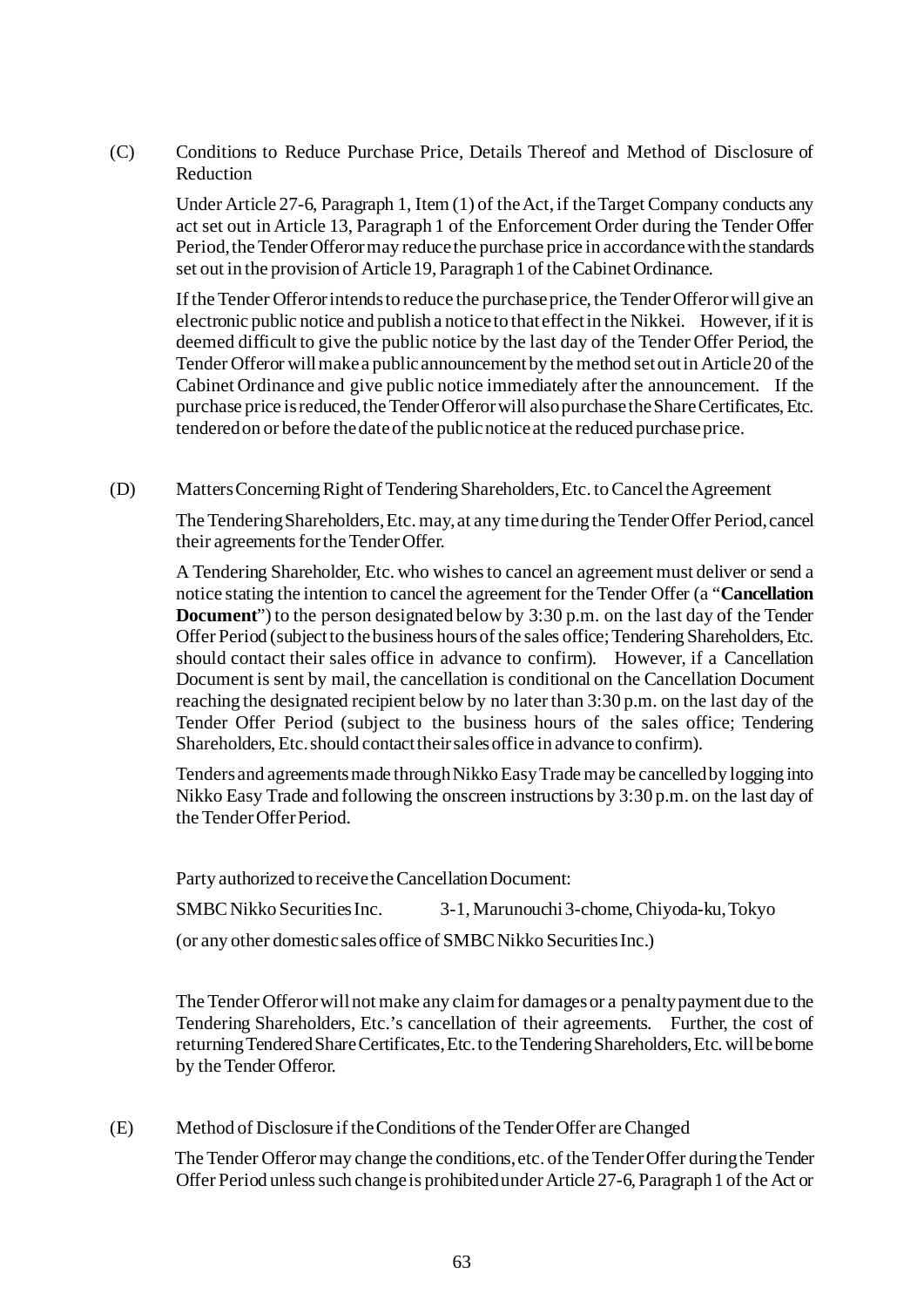Article 13, Paragraph 2 of the Enforcement Order. If the Tender Offeror intends to change any conditions, etc. of the Tender Offer, the Tender Offeror will give an electronic public notice and publish a notice to that effect in the Nikkei. However, if it is deemed difficult to give the notice by the last day of the Tender Offer Period, the Tender Offeror will make a public announcement in the manner set out in Article 20 of the Cabinet Ordinance and give a public notice immediately after the announcement. If the conditions, etc. of the Tender Offer are changed, the Tender Offeror will also purchase the Share Certificates, Etc. tendered on or before the date of the public notice in accordance with the changed conditions, etc. of the Tender Offer.

## (F) Method of Disclosure if Amendment Statement is Filed

If an amendment statement is submitted to the Director-General of the Kanto Local Finance Bureau (unless otherwise provided for in the proviso in Article 27-8, Paragraph 11 of the Act), the Tender Offeror will immediately make a public announcement of the content of that amendment statement that is relevant to the content of the public notice of the commencement of the Tender Offer in the manner set out in Article 20 of the Cabinet Ordinance. The Tender Offeror will also immediately amend the explanatory statement of the Tender Offer and deliver the amended explanatory statement to the Tendering Shareholders, Etc. who have already received the previous explanatory statement. However, if the amendments are limited in scope, the Tender Offeror may instead prepare and deliver to Tendering Shareholders, Etc. a document stating the reason for the amendments, the matters amended, and the details thereof.

## (G) Method of Disclosure of Results of the Tender Offer

Tender Offer will be made public on the day following the last day of the Tender Offer Period in the manner set out in Article 9-4 of the Enforcement Order and Article 30-2 of the Cabinet Ordinance.

- (10) Date of Public Notice December 1, 2021 (Wednesday)
- (11) Tender Offer Agent SMBC Nikko Securities Inc. 3-1, Marunouchi 3-chome, Chiyoda-ku, Tokyo

# **3. Policy After the Tender Offer and Future Prospects**

(1) Policy After the Tender Offer

Please refer to "(2) Background, Purpose, and Decision-Making Process with respect to Conducting the Tender Offer, and Management Policy After the Tender Offer," "(3) Measures to Ensure Fairness of the Tender Offer, Including Measures to Ensure Fairness of the Tender Offer Price and Measures to Avoid Conflicts of Interest," "(4) Policy for Organizational Restructuring, Etc. after the Tender Offer (Matters relating to the "Two-Step Acquisition," and "(5) Prospects and Reasons for Delisting" in "1. Purpose of the Tender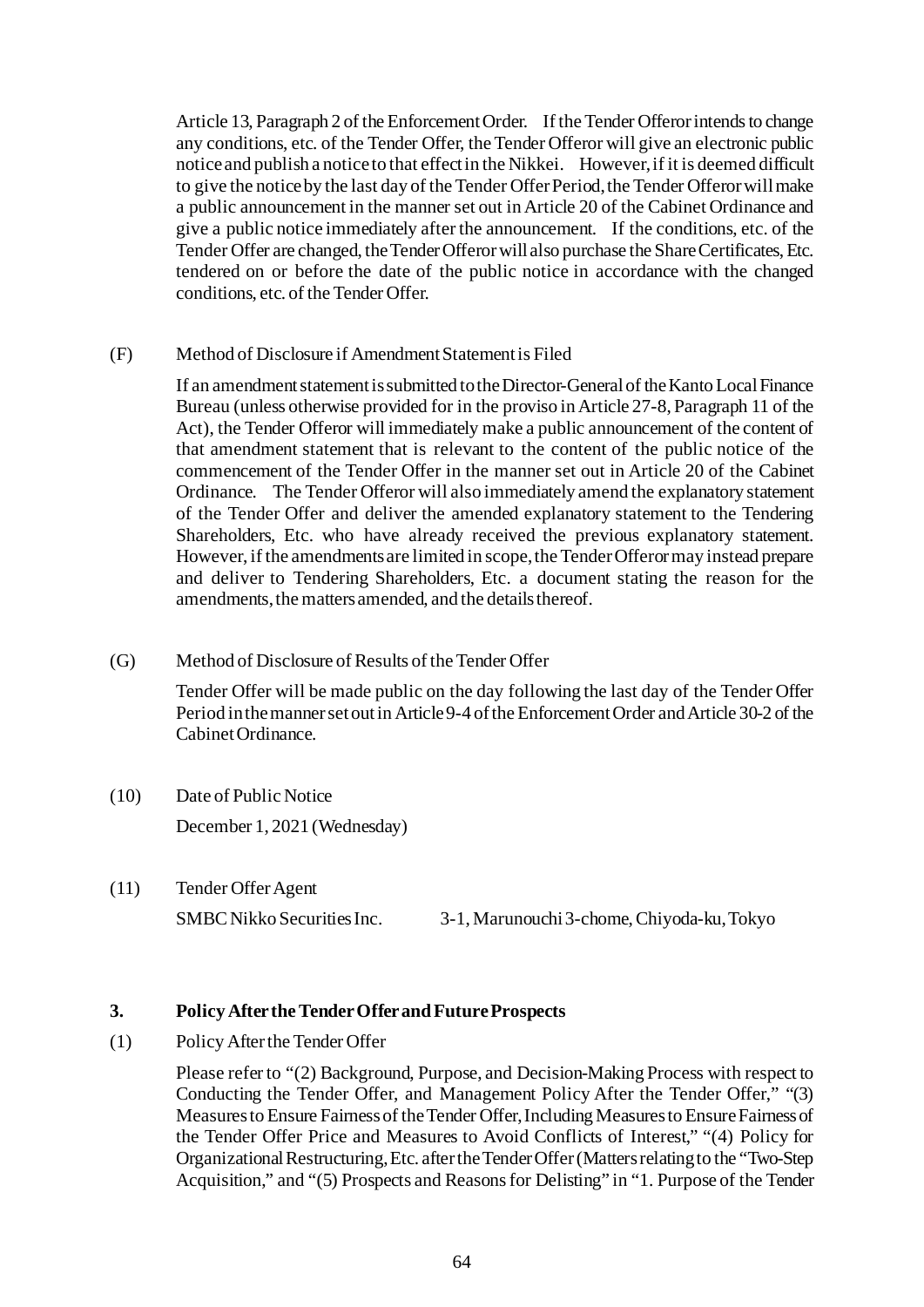Offer" above.

(2) Future Prospects

The Tender Offeror is currently investigating the effects of the Tender Offer on the performance of Tender Offeror. The Tender Offeror will promptly disclose amendments to prospects for the future performance and any other matters to be announced (if any).

# **4. Other**

- (1) Agreements between the Tender Offeror and the Target Company or its Directors or Officers, and the Contents Thereof
- (A) Agreements between the Tender Offeror and the Target Company

According to the Target Company's Press Release, the Target Company resolved at its board of directors meeting held today to express its opinion endorsing the Tender Offer and to recommend to the shareholders of the Target Company to tender shares in the Tender Offer.

For the details of the decision-making of the Target Company, please refer to the Target Company's Press Release and "(viii) Approval of All Disinterested Directors of the Target Company and Opinion of All Disinterested Corporate Auditors that They Had No Objection at the Target Company" in "(Measures to Ensure Fairness of the Tender Offer, Including Measures to Ensure Fairness of the Tender Offer Price and Measures to Avoid Conflicts of Interest)" in "(B) Background of Valuation" in "(4) Basis of Valuation of the Tender Offer Price, Etc." in "2. Overview of the Tender Offer" above.

- (B) Agreements between the Tender Offeror and Directors or Officers of the Target Company  $[N/A]$
- (C) Background, Purpose, and Decision-Making Process with respect to Conducting the Tender Offer, and Management Policy After the Tender Offer

Please refer to "(2) Background, Purpose, and Decision-Making Process with respect to Conducting the Tender Offer, and Management Policy After the Tender Offer" in "1. Purpose of the Tender Offer" above.

(D) Measures to Ensure Fairness of the Tender Offer, Including Measures to Ensure Fairness of the Tender Offer Price and Measures to Avoid Conflicts of Interest

Please refer to "(Measures to Ensure Fairness of the Tender Offer, Including Measures to Ensure Fairness of the Tender Offer Price and Measures to Avoid Conflicts of Interest)" in "(B) Background of Valuation" in "(4) Basis of Valuation of the Tender Offer Price, Etc." in "2. Overview of the Tender Offer" above.

- (2) Other Information Necessary for Investors' Decision on Tender
- (A) No Distribution of Dividends from Surplus for the Y.E. March 2022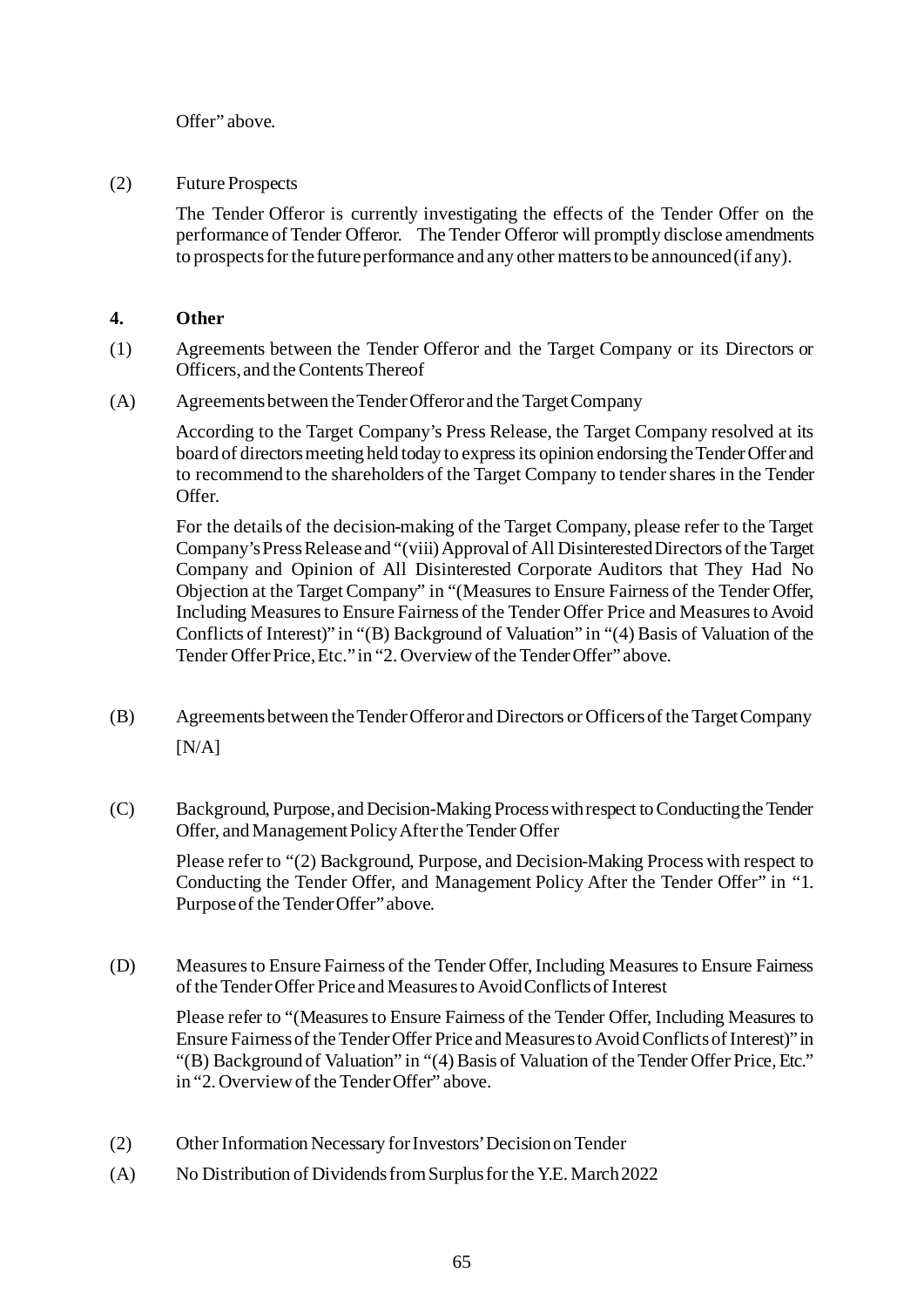It has been announced that the Target Company resolved at its board of directors meeting held today to revise its dividend forecast for the Y.E. March 2022 and not to declare a yearend dividend for the Y.E. March 2022, subject to the successful completion of the Tender Offer. For details, see "Notice Regarding Revision of Dividend Forecast (No Dividend) for the Fiscal Year Ending March 2022" released by the Target Company as of November 30, 2021.

End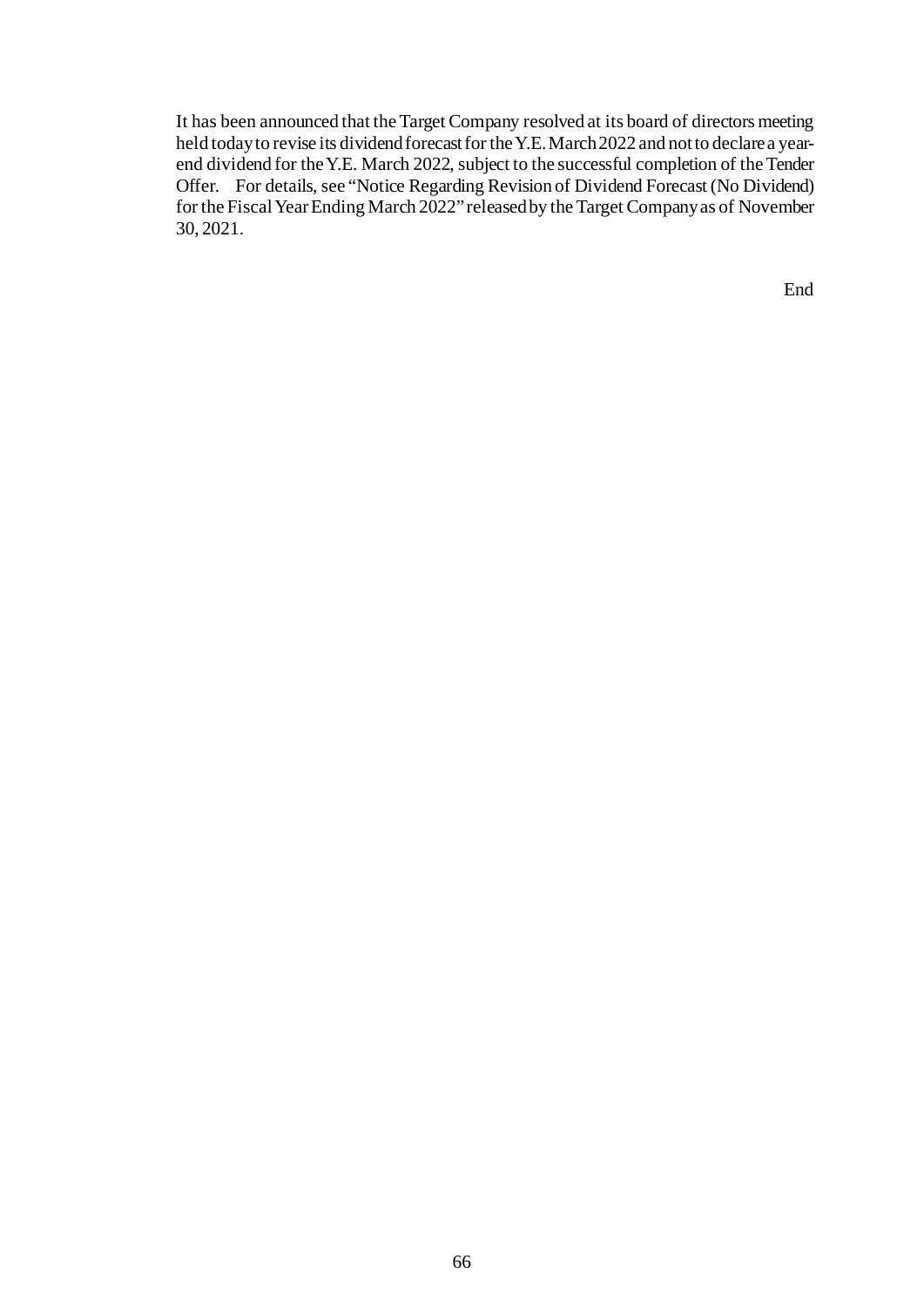# **Restrictions on Solicitation**

This press release is to announce the Tender Offer to the public, and has not been prepared for the purpose of solicitating an offer to sell shares. If shareholders wish to make an offer to sell their shares, they should first carefully read the Tender Offer Explanatory Statement for the Tender Offer and make their own independent decision. This press release does not constitute, nor form part of, any offer to sell, solicitation of a sale of, or any solicitation of any offer to buy, any securities. In addition, neither this press release (or any part of it) nor the fact of its distribution shall form the basis for any agreement on the Tender Offer or be relied on when executing such an agreement.

# **Future Prospects**

This press release, including the descriptions regarding the future business of the Tender Offeror, other companies, may contain expressions indicating future prospects such as the words "expect," "forecast," "intend," "plans," "believe," and "assume." These expressions are based on the Tender Offeror's current expectations as to the businesses, and may change depending on the future circumstances. The Tender Offeror assumes no obligation update the statements regarding future prospects in order to reflect the actual business performance, circumstances, and changes in conditions, or the like.

# **US Regulations**

The Tender Offer will be implemented in compliance with the procedures and information disclosure standards provided under the Financial Instruments and Exchange Act of Japan, and those procedures and standards are not necesarrily the same as those applicable in the United States. In particular, neither Section 13(e) nor Section 14(d) of the U.S. Securities Exchange Act of 1934 (as amended, the "**U.S. Securities Exchange Act of 1934**") or the rules under these sections apply to the Tender Offer; therefore, the Tender Offer is not implemented in accordance with those procedures or standards. Financial information contained in this press release and in its reference documents may not be comparable to that of a U.S. company. It may be difficult to exercise any rights or claims claimable under U.S. securities laws because the Tender Offeror and the Target Company are incorporated outside the United States and all or some of their officers are non-U.S. residents. It may not be possible to commence legal proceedings against any non-U.S. corporation or individuals in a non-U.S. court for violations of the U.S. securities laws. In addition, it may not be possible for a U.S. court to subject any non-U.S corporation or individuals or such corporations's subsidiaries or affliates (the "**Affiliates**") to its jursisdiction.

Unless otherwise specified, all procedures relating to the Tender Offer are to be implemented entirely in Japanese. All or part of the documents regarding the Tender Offer will be prepared in English. However, if there is any discrepancy between the documents in English and those in Japanese, the documents in Japanese shall prevail.

Before the commencement of the Tender Offer or during the tender offer period of the Tender Offer, the Tender Offeror and its Affiliates, and the Affiliates of the financial advisor of the Tender Offeror might purchase the Target Company Shares by means other than the Tender Offer, or conduct an act aimed at such a purchase, on their own account or the account of their client to the extent permitted by Japanese laws and regulations related to financial instruments transactions and other applicable laws and regulations in the ordinary course of their business and in accordance with the requirements of Rule 14e-5(b) of the U.S. Securities Exchange Act of 1934. If information regarding such a purchase is disclosed in Japan, that information will also be disclosed in the English language on the website of the person that conducted that purchase.

This press release and its reference documents include "forward-looking statements" as defined